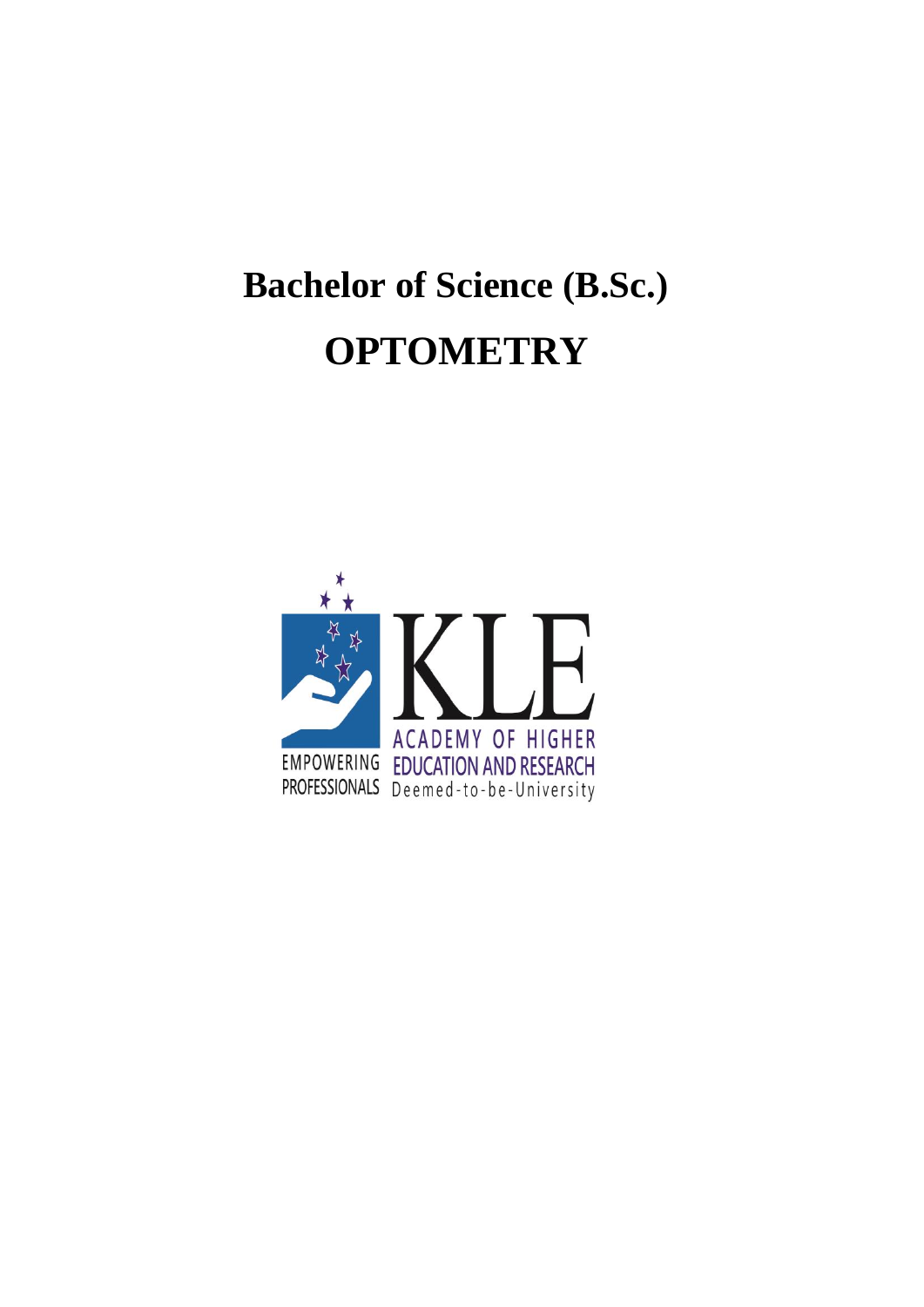## **INTRODUCTION :**

 Optometry course is an independent speciality course focusing on ocular disorder, vision care and medical treatment.

 An optometrist is a qualified institutionally trained, to examine the refractive errors and ocular diseases and to manage primary eye care .They can prescribe spectacles ,contact lens, low vision aids and detect the ocular diseases . They are also involved in vision therapy exercises and rehabilitation of the various conditions related to vision .They can council the patients with partial sight and hereditary vision defects.

 According to the **World Council of Optometry** , the supreme governing body, "Optometry is a health care professional that is autonomous, educated and regulated (licensed/registered) and they are primary health care practitioners of the eye and visual system to provide comprehensive healthcare which includes refraction and dispensing of spectacles, detection and diagnosis of the eye disease and rehabilitation of visual system'' .

The curriculum has been designed after a detailed evaluation of the pattern followed by different schools of optometry and considering the current eye care needs of India.

## **GOALS OF THE PROGRAM :**

The institution mission of excellence in health care has been incorporated into the optometry syllabus .This concentrates on primary eye care, scholarly activity and development of leaders for the professional and community at laye.

 By successful completion of the optometry Bachelors program students will be able to correct refraction errors.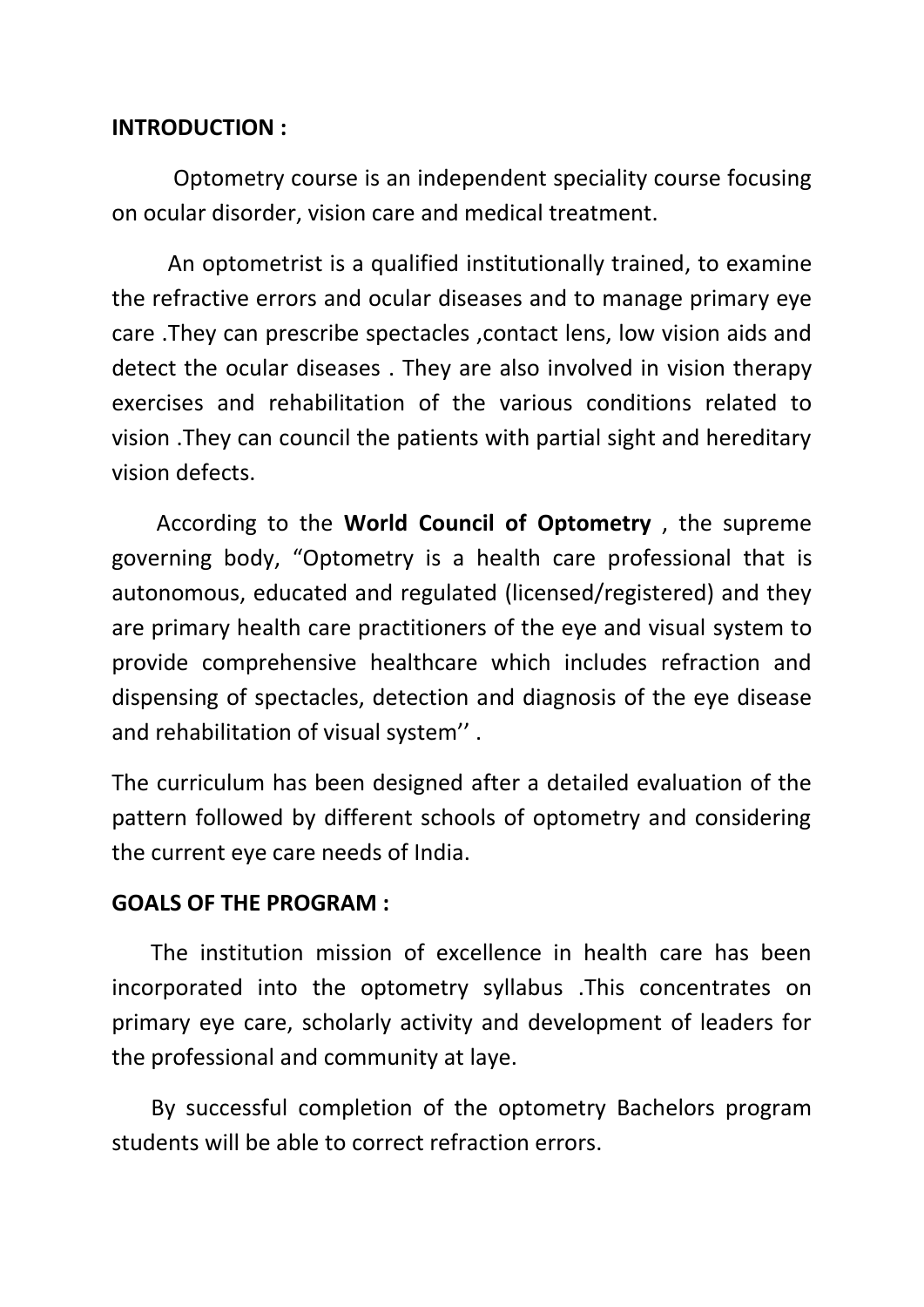- $\triangleright$  Correct refractive errors and prescribe glasses
- $\triangleright$  Design and dispense of contact lenses
- $\triangleright$  Assess subjects with low vision and dispense appropriate aids
- $\triangleright$  Perform comprehensive evaluation of the health status of eye and visual system and detect ocular ,associated systematic and neurological disorders and referral of patients to the specialists at appropriate stage
- Utilize the latest technology in the diagnosis of ocular anomalies including visual field devices ,imaging technology including ultrasound and retinal imaging techniques, corneal topography, Electrophysiology ,etc
- $\triangleright$  Diagnosis and orthoptic treatment of heterophoria and strabismus
- $\triangleright$  Practices of public health and community optometry in schools ,colleges ,urban and rural areas
- $\triangleright$  Do optometric counselling to the patients with hereditary visual defects
- $\triangleright$  Perform continuing professional education and uphold legal and ethical behaviour in his/her career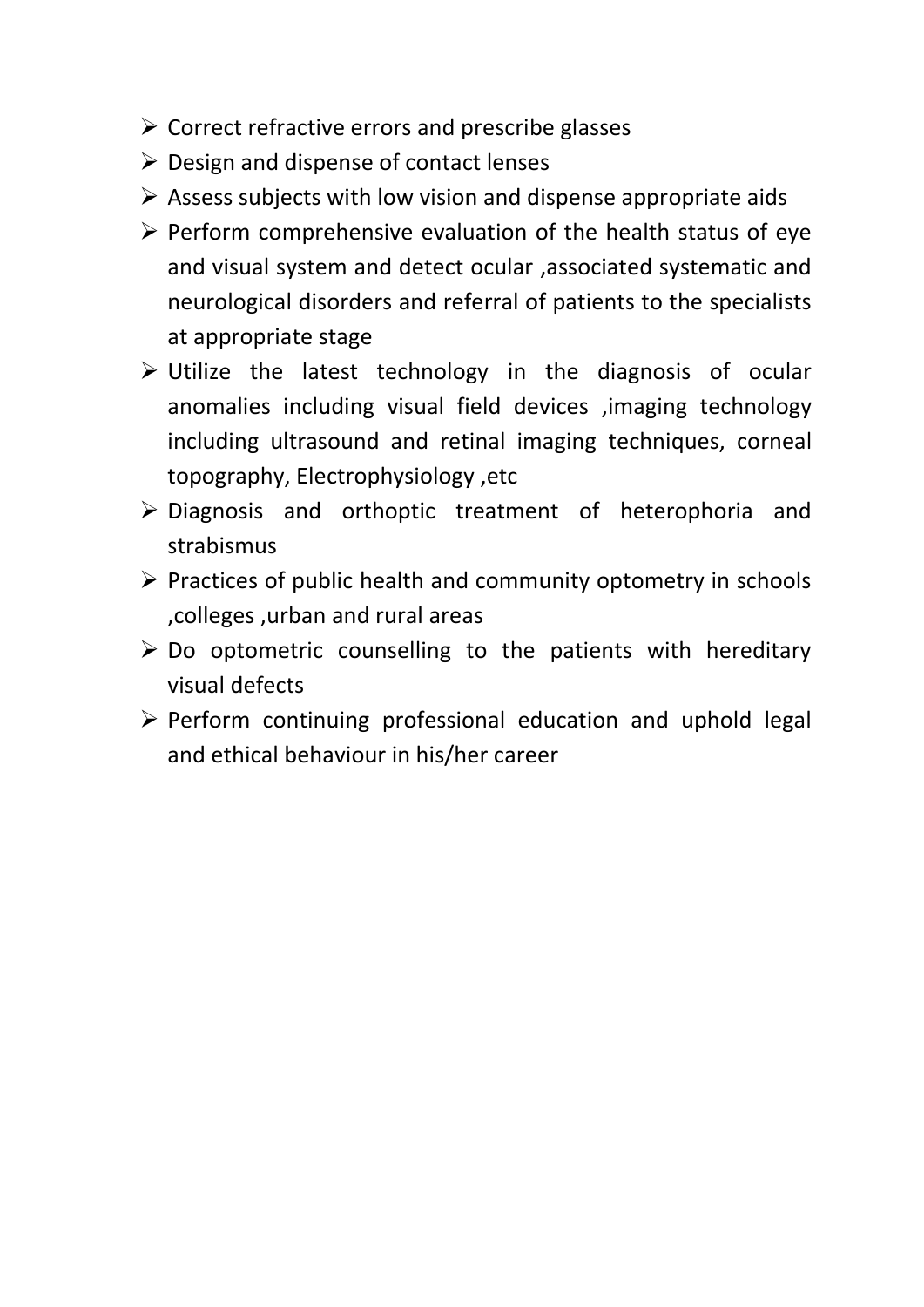#### **INTRODUCTION :**

 Optometry course is an independent specialty course focusing on ocular disorder, vision care and medical treatment.

 An optometrist is a qualified institutionally trained, to examine the refractive errors and ocular diseases and to manage primary eye care .They can prescribe spectacles, contact lens, low vision aids and detect the ocular diseases. They are also involved in vision therapy exercises and rehabilitation of the various conditions related to vision .They can council the patients with partial sight and hereditary vision defects.

 According to the **World Council of Optometry**, the supreme governing body, "Optometry is a health care professional that is autonomous, educated and regulated (licensed/registered) and they are primary health care practitioners of the eye and visual system to provide comprehensive healthcare which includes refraction and dispensing of spectacles, detection and diagnosis of the eye disease and rehabilitation of visual system''. The curriculum has been designed after a detailed evaluation of the pattern followed by different schools of optometry and considering the current eye care needs of India.

#### **GOALS OF THE PROGRAM :**

The institution mission of excellence in health care has been incorporated into the optometry syllabus .This concentrates on primary eye care, scholarly activity and development of leaders for the professional and community at laye.

 By successful completion of the optometry Bachelors program students will be able to correct refraction errors.

- Correct refractive errors and prescribe glasses
- Design and dispense of contact lenses
- Assess subjects with low vision and dispense appropriate aids
- Perform comprehensive evaluation of the health status of eye and visual system and detect ocular ,associated systematic and neurological disorders and referral of patients to the specialists at appropriate stage
- Utilize the latest technology in the diagnosis of ocular anomalies including visual field devices ,imaging technology including ultrasound and retinal imaging techniques, corneal topography, Electrophysiology ,etc.
- Diagnosis and orthoptic treatment of heterophoria and strabismus
- Practices of public health and community optometry in schools ,colleges ,urban and rural areas
- $\triangleright$  Do optometric counselling to the patients with hereditary visual defects
- Perform continuing professional education and uphold legal and ethical behaviour in his/her career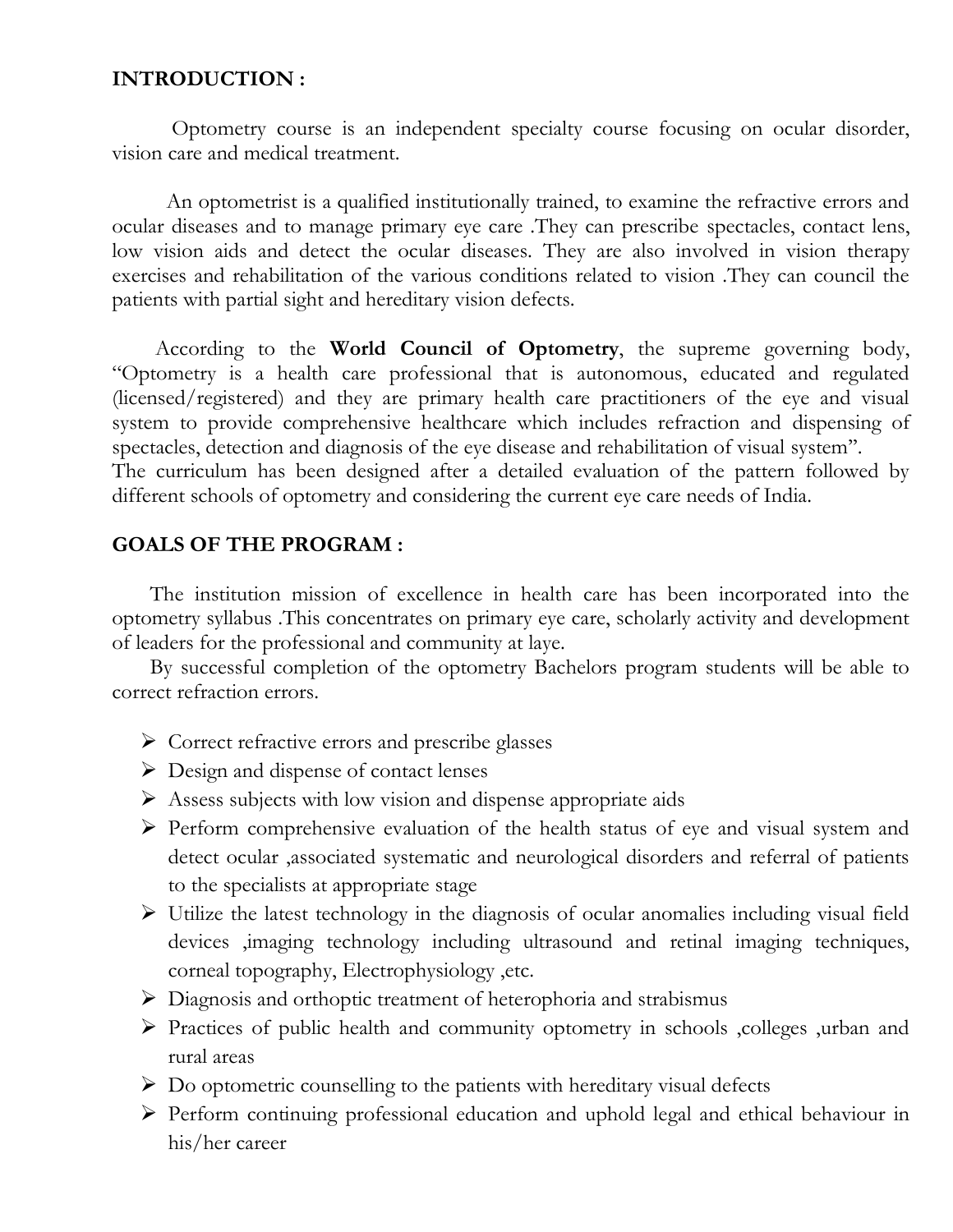| Title of the program | <b>Bachelor of Optometry</b>                               |
|----------------------|------------------------------------------------------------|
| Duration             | Three years of Academic program and One year of internship |
| Mode of study        | Full Time program                                          |
| Validating body      | KAHER, University, Belagavi                                |

\_\_\_\_\_\_\_\_\_\_\_\_\_\_\_\_\_\_\_\_\_\_\_\_\_\_\_\_\_\_\_\_\_\_\_\_\_\_\_\_\_\_\_\_\_\_\_\_\_\_\_\_\_\_\_\_\_\_\_\_\_\_\_\_\_\_\_\_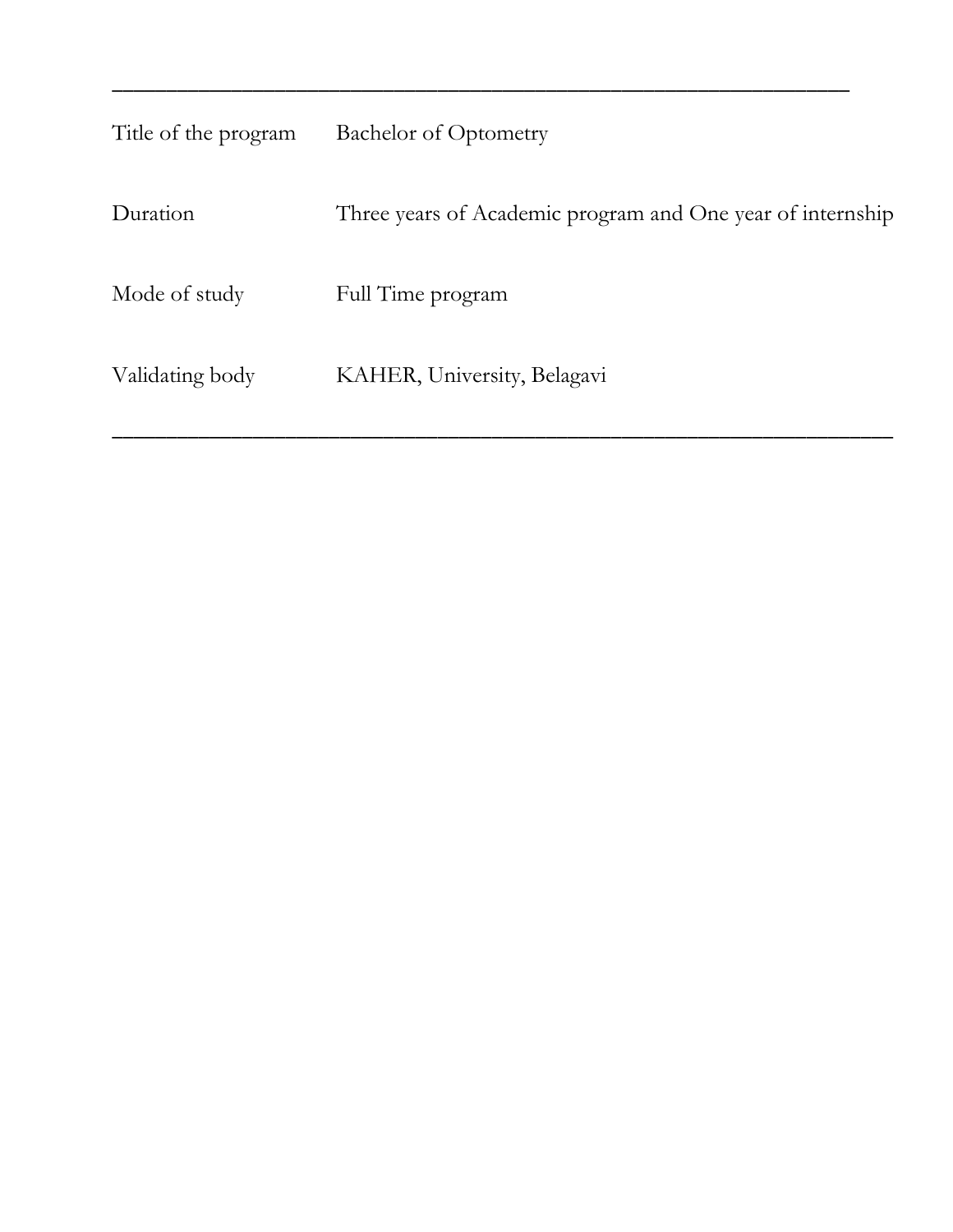## **FIRST YEAR B. OPT. SYLLABUS**

## **( 1 st Semester of B. OPT.)**

- Physical Optics
- Geometrical Optics
- General Anatomy & Ocular Anatomy

## **( 2nd Semester of B. OPT. )**

- General Physiology & ocular Physiology
- General Biochemistry & Ocular Biochemistry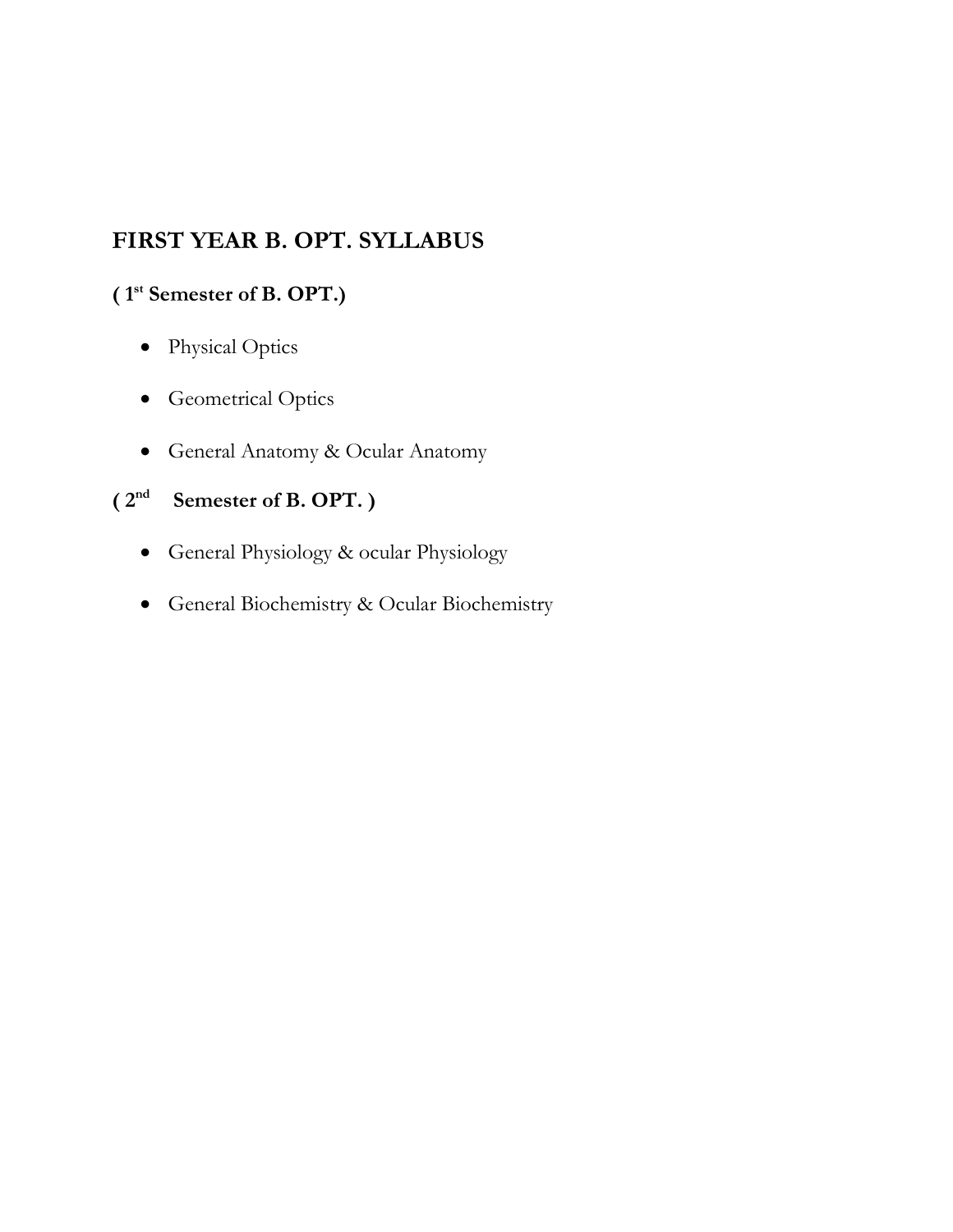## **1 ST SEMESTER OF B. OPT.**

## **PHYSICAL OPTICS ( THEORY )**

| SL.<br>NO. | <b>TOPICS</b>                                                                                                                                                                                                                                                                                                                                                                                                                                                                                | <b>HOURS</b> |
|------------|----------------------------------------------------------------------------------------------------------------------------------------------------------------------------------------------------------------------------------------------------------------------------------------------------------------------------------------------------------------------------------------------------------------------------------------------------------------------------------------------|--------------|
| 1.         | Nature of light - An overview: Corpuscular Theory, Wave Theory, quantum theory<br>and dual nature.                                                                                                                                                                                                                                                                                                                                                                                           | 03           |
|            | Review – SHM, combination of two SHMs (along a line and at right angles0,<br>energy of SHM, mathematical representation of wave, wave fronts, path and phase<br>difference                                                                                                                                                                                                                                                                                                                   | 05           |
|            | Interference of light - Superposition of two coherent waves, constructive and<br>destructive interference, reflection phase shifts, condition for sustained interference<br>practical methods of producing coherent eaves, theory of interference pattern and<br>application to measurement of wavelength                                                                                                                                                                                    | 10           |
|            | Interference in thin films: Films of uniform thickness, variable thickness (air<br>wedge, Newton's rings, Michel son's interferometer), their applications to<br>antireflection coatings, optical flatness of reflecting surfaces, determination of<br>wavelength refractive index, thickness of thin films, radius of curvature                                                                                                                                                             | 12           |
| 2.         | Diffraction - classes of diffraction. Fresnel theory of half period zones, explanation<br>of rectilinear propagation of light, Zone plate, comparision with a lens. Fresnel<br>diffraction at a circular aperture.                                                                                                                                                                                                                                                                           | 08           |
|            | Fraunhofer diffraction at a single slit (quantitative), multiple slites and diffraction<br>granting. General equation of granting - special cases of normal incidence and<br>minimum deviation positions. Resolving and dispersive powers of gratings                                                                                                                                                                                                                                        | 10           |
| 3.         | Polarization-<br>Review of light as a transverse wave. Polarization phenomenon due to reflection,<br>refraction and scattering Brewster's and Malus' laws. Polaroids. Double refraction,<br>retardation plates, Nicol prism as a device to produce polarized light, dichroism,<br>equation to polarization ellipse, elliptical, circular and linear polarizations, their<br>production and detection<br>Optical activity. Lorentz half shade polarimeter, determination of specific rotation | 14           |
| 4.         | Radiometry and Photometry - Terms and units<br>Lummer - Brodhun photometer, comparison of luminous pointances (luminous<br>intensities), determination of reflection and transmission coefficients                                                                                                                                                                                                                                                                                           | 08           |
| 5.         | Scattering of light<br>Rayleigh scattering, Mie scattering, Raman scattering, Numericals                                                                                                                                                                                                                                                                                                                                                                                                     | 07           |
|            |                                                                                                                                                                                                                                                                                                                                                                                                                                                                                              | 75 Hrs       |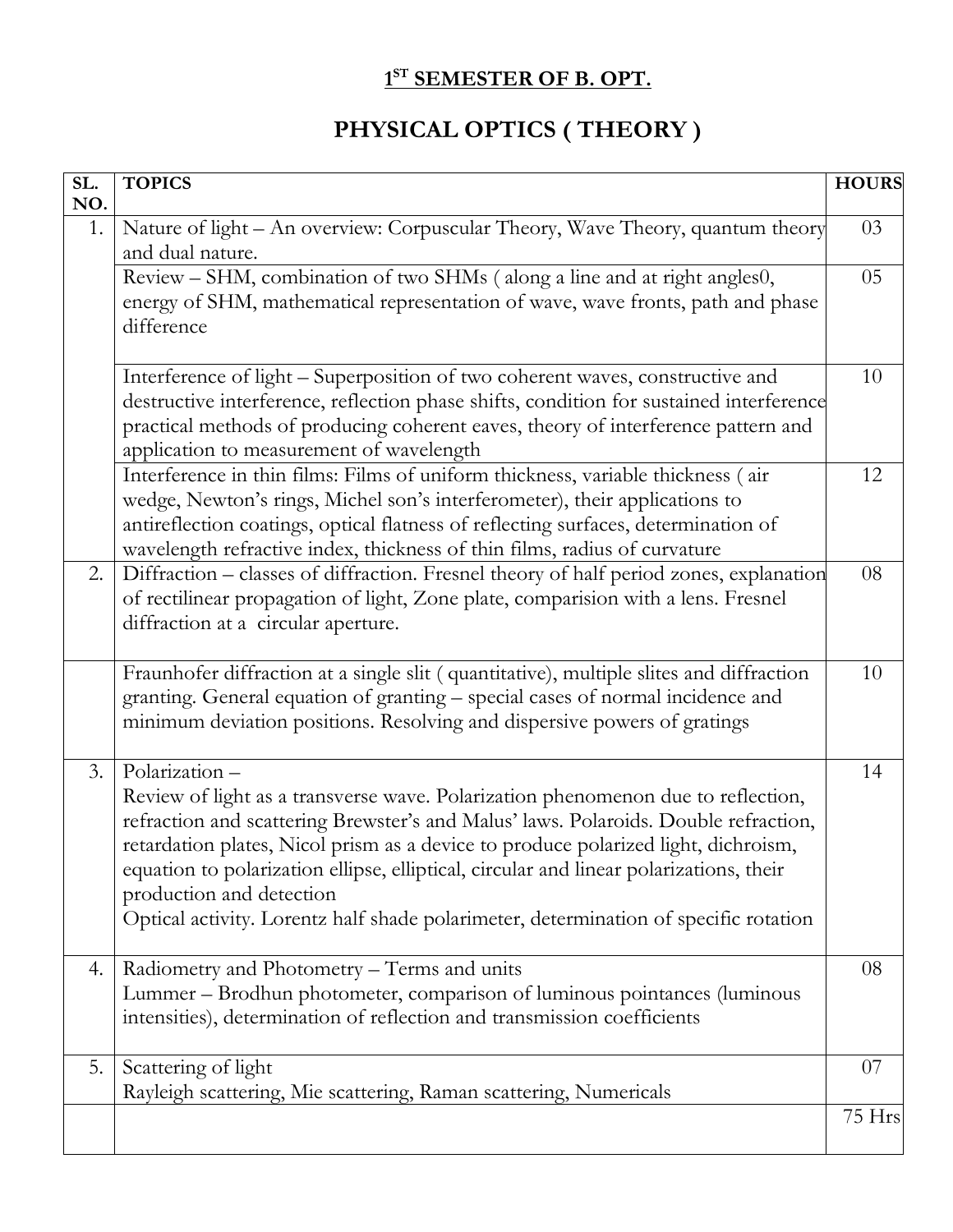## **PHYSICAL OPTICS – PRACTICAL**

| Sl.No | <b>TOPICS</b>                                                             | <b>ROUNDS</b> |
|-------|---------------------------------------------------------------------------|---------------|
| 1.    | <b>EXPERIMENTS</b>                                                        |               |
|       | 1. Air wedge                                                              |               |
|       | 2. Newton's rings                                                         |               |
|       | 3. Biprism                                                                |               |
|       | 4. Michelson's interferometer                                             |               |
|       | 5. Refractive index of a liquid using a hollow<br>prism                   |               |
|       | 6. Refractive indices of an anisotropic crystal                           | 65            |
|       | 7. Variation of refractive index with wavelength                          |               |
|       | 8. Diffraction grating-minimum deviation<br>method                        |               |
|       | 9. Diffraction grating – normal indication method                         |               |
|       | 10. Resolving power of a telescope                                        |               |
|       | 11. Polarimeter                                                           |               |
|       | 12. Verification of inverse square law of radiation<br>using a photometer |               |
|       | 13. Photometer – determination of transmission<br>confficient             |               |
|       | 14. Photo diode characteristics                                           |               |
|       | 15. Ultrasonic interferometer                                             |               |
| 2.    | DEMONSTRATION EXPERIMENTS                                                 |               |
|       | 1. Single slit diffraction                                                |               |
|       | 2. Lassajous figures                                                      |               |
|       |                                                                           | 65 Hrs        |

## RECOMMENDED BOOKS

- 1. Fundamentals of Optics  $-4$ <sup>th</sup> edition francis.A.Jenskins and Harvey.E.White
- 2. A textbook of Optics-N.Subrahmanyam and Brij Lal
- 3. Optics  $-4$ <sup>th</sup> edition  $-$  Eugene Hecht
- 4. Introduction to classical and modern optics  $-2<sup>nd</sup>$  edition  $-Jurgen.R.Meyer Arendt$
- 5. Introduction to optics –Frank.L.Pedrotti and Leno.S.Pedrotti.
- 6. Optics 11<sup>th</sup> edition M.H.Freeman, C.C.Hull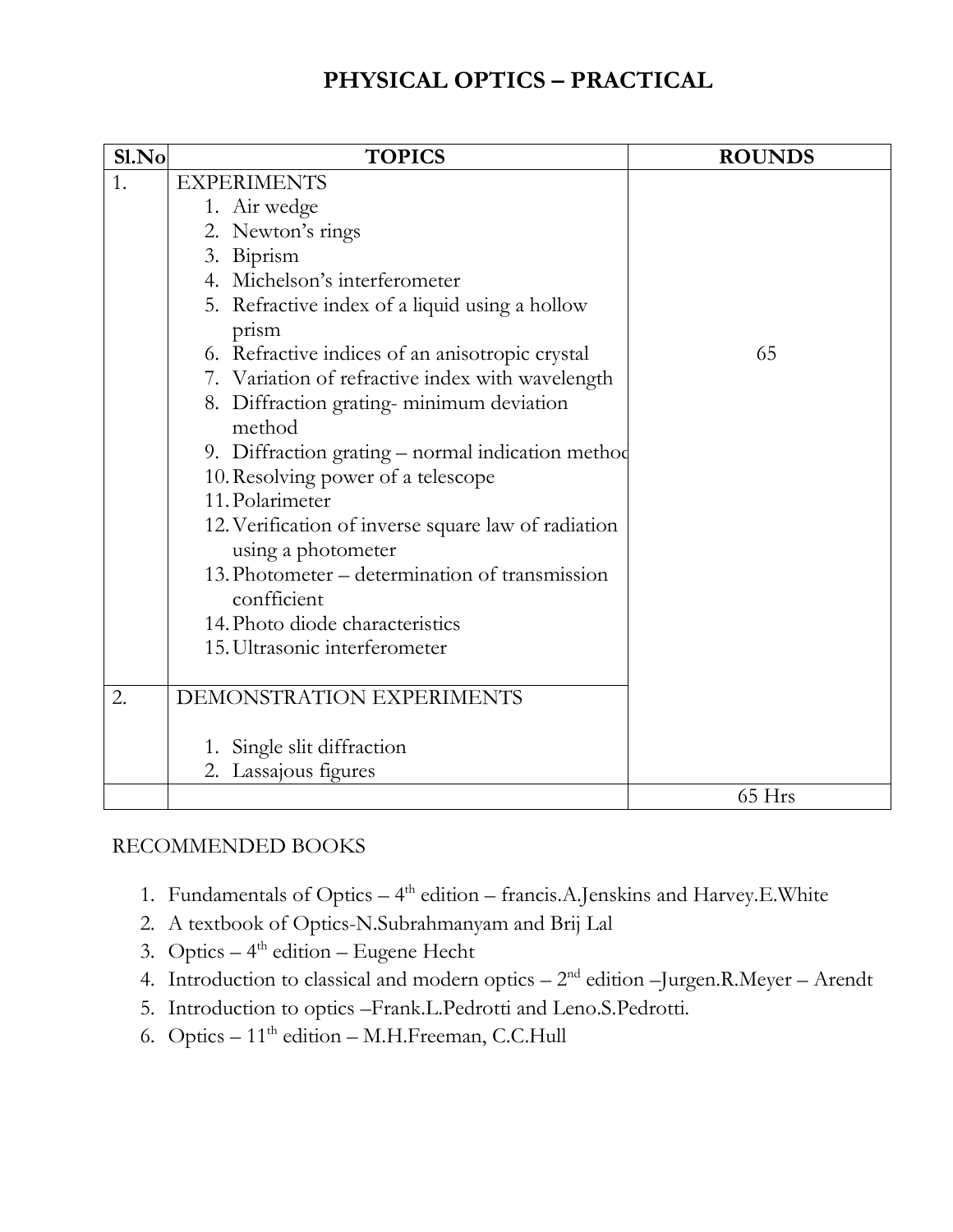## **GEOMETRICAL OPTICS - THEORY**

|    | <b>SL.NO. TOPICS</b>                                                                                                                                                                                                                                                                                                                                                                   | <b>HOURS</b> |
|----|----------------------------------------------------------------------------------------------------------------------------------------------------------------------------------------------------------------------------------------------------------------------------------------------------------------------------------------------------------------------------------------|--------------|
| 1. | Introduction-classification of optics based on the nature and properties<br>of light                                                                                                                                                                                                                                                                                                   | 01           |
| 2. | Review of geometrical optics – ray, beam, rectilinear propagation of light,<br>umbra, penumbra, pinhole camera, Fermat's principle and Laws of<br>reflection and refraction image, principal of reversibility, Conjugate<br>points, path length, vergence, total internal reflection                                                                                                   | 03           |
| 3. | Prisms – Reflection through prism, dispersion, dispersing prisms,<br>dispersion without deviation, deviation without dispersion, ophthalmic<br>prisms, reflecting prisms.                                                                                                                                                                                                              | 05           |
| 4. | refraction at a spherical surface - focal points, focal lengths, vergence and<br>refractive power, sign convention. image formation: predictable rays,<br>graphical methods (both parallel and oblique ray methods) Gauss formula<br>and surface power equations                                                                                                                       | 08           |
| 5. | Thin lenses – meaning, focal lengths and power, image formation (both<br>parallel ray and oblique ray methods), lateral axial and angular<br>magnifications lens equations: Guess : Newton's and lensmaker's<br>formula. Lenses in combination (with contact and without Contact),<br>Determination focal length – for convex lens. uv method, Bassel's<br>method and using lensometer | 10           |
|    | Determination focal length- for convex lens: uv method, Bassel's method<br>and using lensometer. Determination of focal length for concave lens<br>using a convex lens (with contact and without contact) Determination of<br>radius of curvature of lenses. Gradient index lenses                                                                                                     |              |
| 6. | Thick lenses – Meaning, focal points and principal points, image<br>formation (both parallel and oblique ray methods). Equivalent power,<br>front and back vertex power, nodal points and optical centre, Matrix<br>theory                                                                                                                                                             | 08           |
| 7. | Spherical mirrors – focal points, focal lengths, image formation, mirrors<br>and vergence, reflection matrix, aspheric mirrors                                                                                                                                                                                                                                                         | 05           |
| 8. | Aberrations – Monachromatic: spherical, coma, astigmatism (both<br>oblique and axial) curvature of field and distortion. Chromatic aberration                                                                                                                                                                                                                                          | 08           |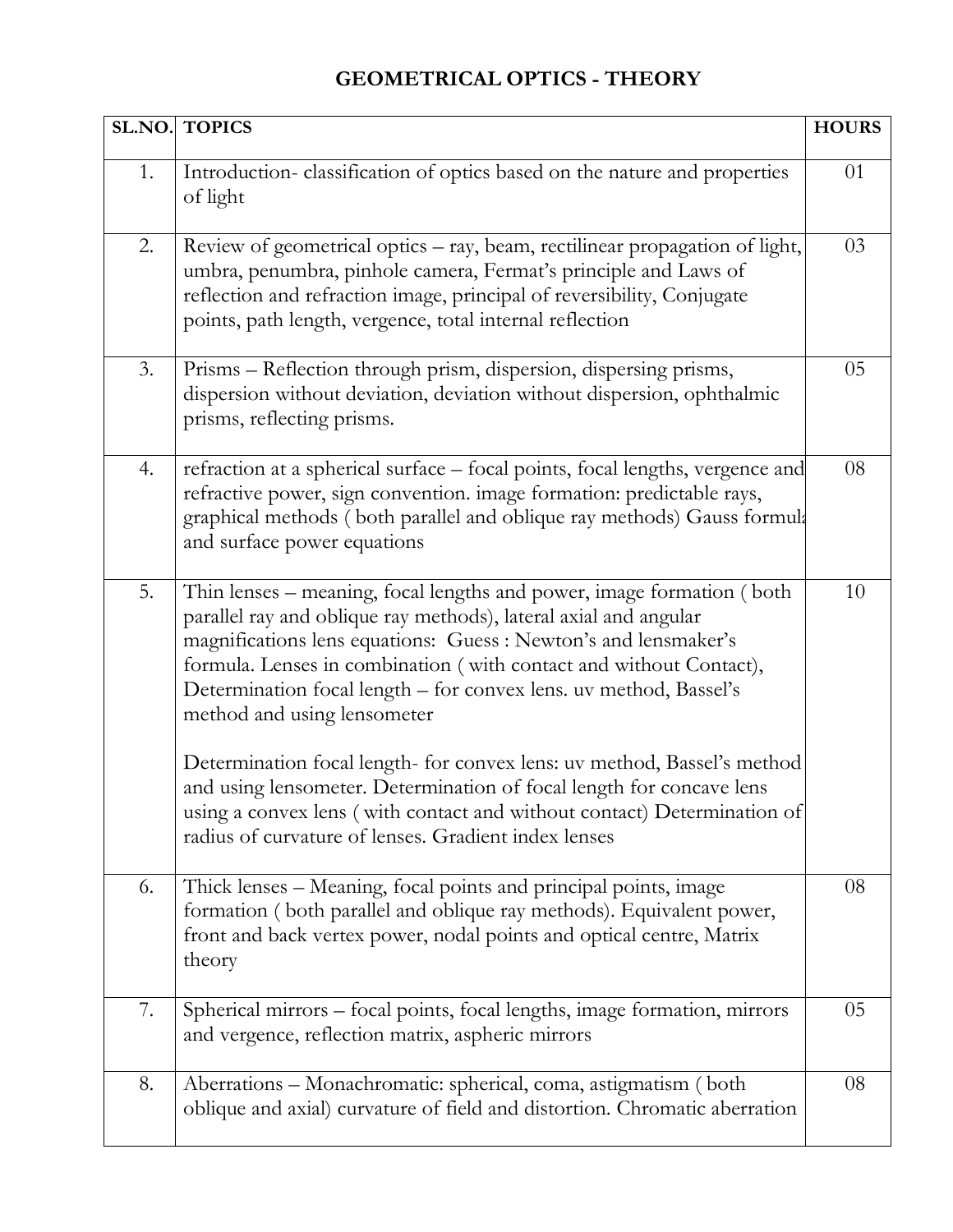| 9.  | Aperture and stops – Aperture stop, depth of focus and field, field stop,<br>field of view, pupils stop between two lenses, two lenses with no stop | 06       |
|-----|-----------------------------------------------------------------------------------------------------------------------------------------------------|----------|
| 10. | Optical system – Camera lenses. The eyes and its refractive anomalies,<br>microscopes, telescopes, eyepieces, catoptric and catadioptric system     | 06       |
| 11  | Quantum optics – Photolelctric effect, sources of light, spectrum (both<br>emission and absorption                                                  | 06       |
| 12  | Optical fibres-types, ray propagation, losses, applications and brief<br>introduction to integrated optics                                          | 05       |
| 13  | Lasers - basic principles and working. Ruby, He-Ne, Argon ion, carban<br>dioxide, excimer and semiconductor lasers                                  | 06       |
| 14  | Optics of transformations – Fourier transforms spectroscop, transfer<br>functions and optical data processing.                                      | 08       |
|     |                                                                                                                                                     | $85$ Hrs |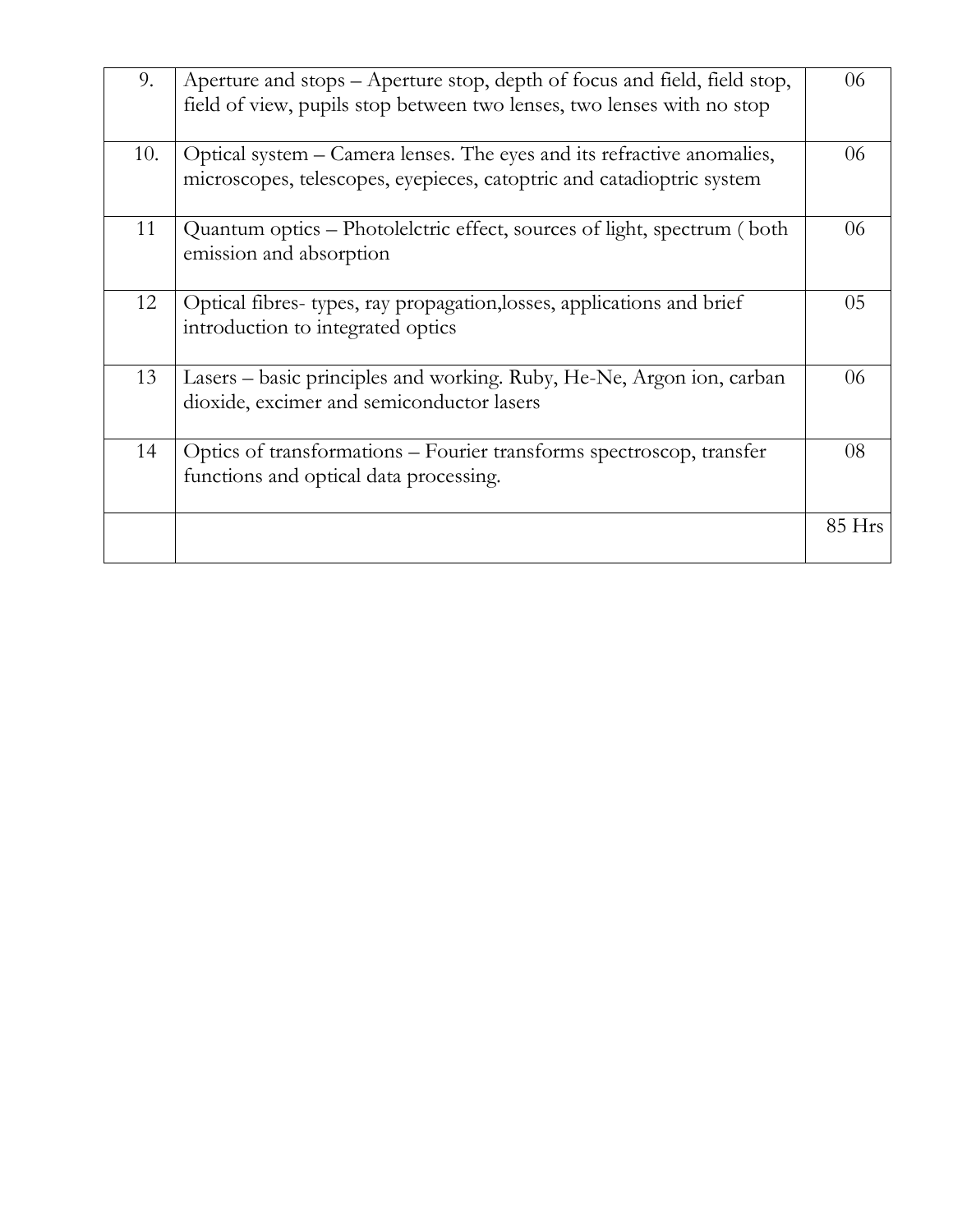## **GEOMETRICAL OPTICS – PRACTICAL**

| <b>SL NO</b>   | <b>TOPICS</b>                                                                                                                                                                                                                                                                                                                                                                                                                                                                                          | <b>HOURS</b> |
|----------------|--------------------------------------------------------------------------------------------------------------------------------------------------------------------------------------------------------------------------------------------------------------------------------------------------------------------------------------------------------------------------------------------------------------------------------------------------------------------------------------------------------|--------------|
| 1.             | 1. Law of reflection<br>2. Law of refration<br>3. Critical angle of glass<br>4. Angle of minimum deviation using I-d curve<br>5. F & u of convex lens<br>6. F & u of concave lens<br>7. F & f convex mirror<br>8. F of concave mirror<br>9. U of solid<br>10. U of liquid<br>11. Angle of the prism - using spectrometer<br>12. Determination of Cauchy's constant<br>13. U of the material of the crown and flint<br>glasses for Na light<br>14. Dispersive power of a prism<br>15. Planck's constsnt | 65           |
| $\overline{2}$ | Demonstration equipments<br>1. Magnification of a compound Microscope<br>2. Reflecting prisms                                                                                                                                                                                                                                                                                                                                                                                                          |              |
|                |                                                                                                                                                                                                                                                                                                                                                                                                                                                                                                        | 65 Hrs       |

### **RECOMMENDED BOOKS**

- 1. Fundamentals of Optics  $-4<sup>th</sup>$  edition  $-$  Francis A Jenskins and Harvery & White
- 2. A textbook of Optics N Subrahmanyam and Brij Lal
- 3. Optics  $-4$ <sup>th</sup> edition  $-$  Eugene Hecht
- 4. Introduction to classical and modern optics  $-2<sup>nd</sup>$  edition  $-$  Jurgen R Meyer  $-$  Arendt
- 5. Introduction to optics Frank L. Pedrotti and Leno S. Pedrotti
- 6. Optics  $-11<sup>th</sup>$  edition  $-$  M. H. Freeman, C.C Hull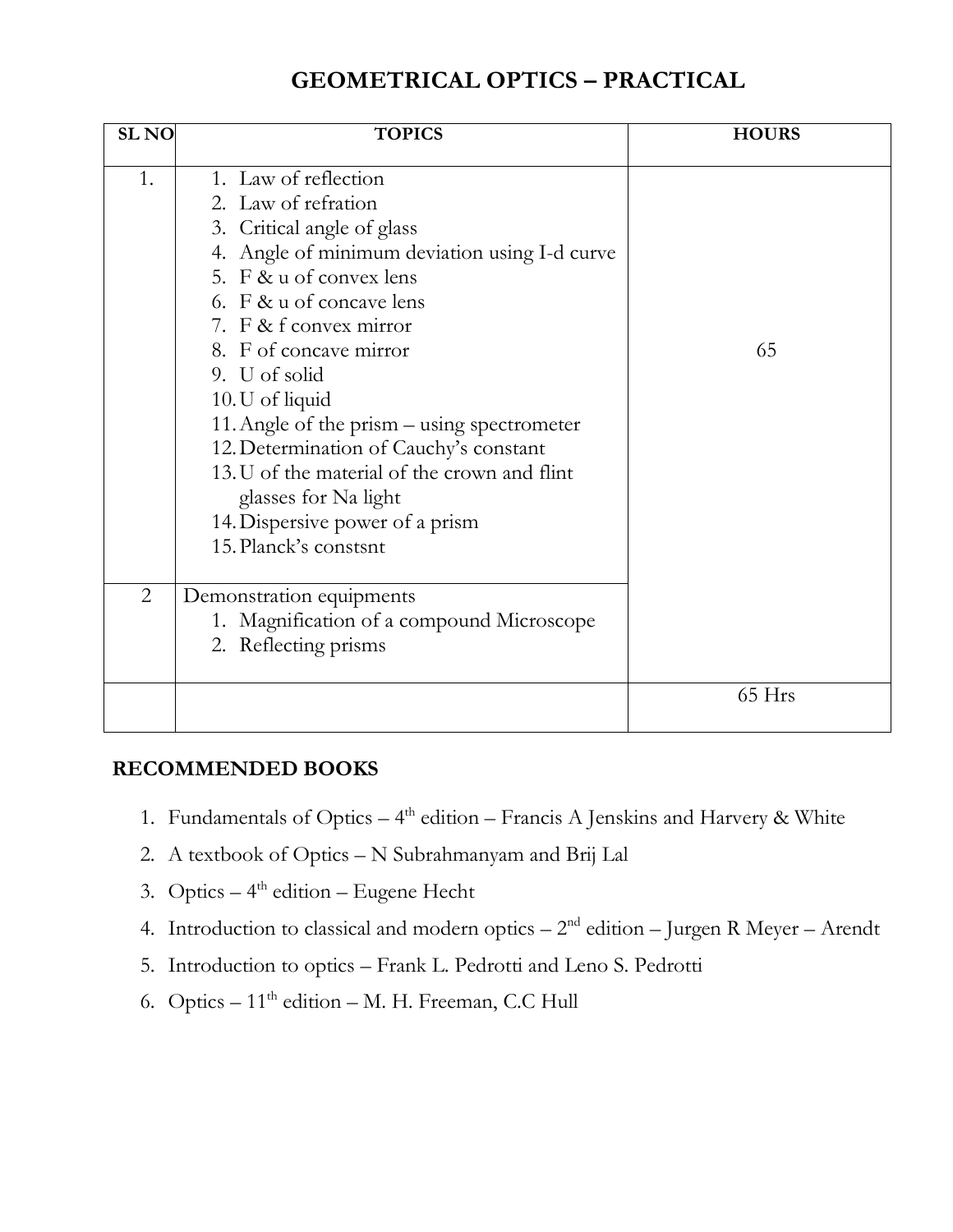## **GENERAL ANATOMY**

| SL.No.         | <b>TOPICS</b>                                                                                                                                                                                                                                                                                                                                                                                     | <b>HOURS</b> |
|----------------|---------------------------------------------------------------------------------------------------------------------------------------------------------------------------------------------------------------------------------------------------------------------------------------------------------------------------------------------------------------------------------------------------|--------------|
| 1              | Introduction - Anatomy and it's sub-division, planes of the body,<br>terms in relation of structures, Regional Anatomy, organ system                                                                                                                                                                                                                                                              |              |
| $\overline{2}$ | Tissues of the body (Histology of the body tissues)<br>2.1 Epithelium<br>2.2 Connective tissue<br>2.3 Bone and cartilage<br>2.4 Muscles - Skeletal, Plain, heart muscle<br>2.5 Blood vessels<br>2.6 Neuron, Neuroglia<br>2.7 Glands, exocrine and endocrine<br>2.8 Skin and appendages<br>2.9 Lymphoid Tissues                                                                                    | 50           |
| $\overline{3}$ | Organ systems: (General plan)<br>3.1 Locomotor system : Bones, muscls, joints<br>3.2 Cardiovascular system: Heart, Regional blood vessels - arteries,<br>veins<br>3.3Lymphatic system including immune system<br>3.4 Digestive System<br>3.5 Respiratory system<br>3.6 Reproductory system<br>3.7 Endocrine system<br>3.8 Central nervous system – spinal and brain stem, cerebellum,<br>cerebrum |              |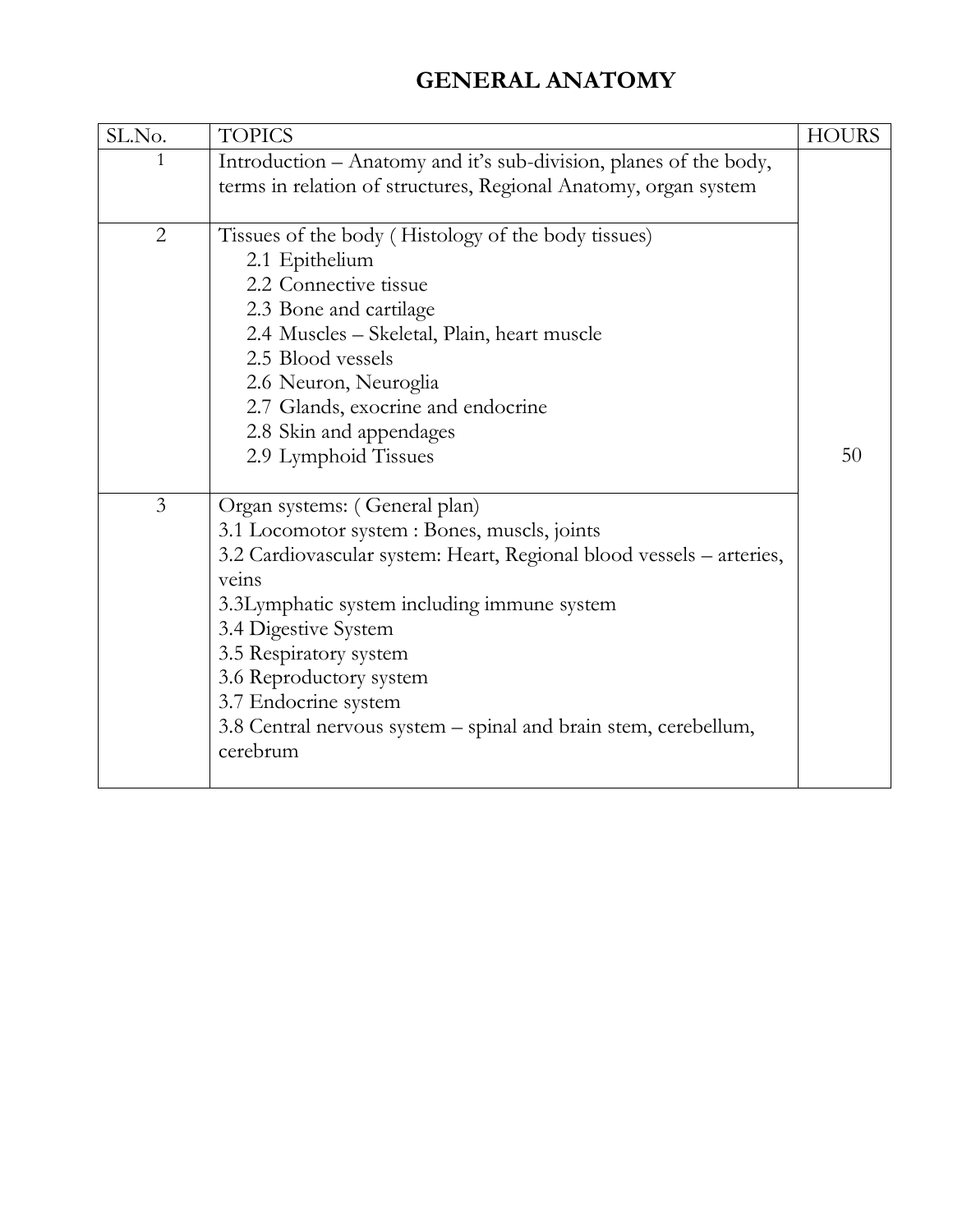## **OCULAR ANATOMY**

| $\mathbf{1}$   | Eye                                               |    |
|----------------|---------------------------------------------------|----|
|                | $1.1$ Lids                                        |    |
|                | 1.2 Conjunctiva                                   |    |
|                | 1.3 Sclera                                        |    |
|                | 1.4 Cornea                                        |    |
|                | 1.5 Anterior chamber                              |    |
|                | $1.6$ Iris                                        |    |
|                | 1.7 Ciliary body                                  | 30 |
|                | 1.8 Choriod                                       |    |
|                | 1.9 Retina                                        |    |
|                |                                                   |    |
| 2              | Refractory media                                  |    |
|                | 1.1 Aqueous humor                                 |    |
|                | 1.2 Lens                                          |    |
|                | 1.3 Vitreous body                                 |    |
|                |                                                   |    |
| $\overline{3}$ | Demonstration                                     |    |
|                | 3.1 Practical dissection of Bull's eye            |    |
|                | 3.2 Practical demonstration of orbital structures |    |
|                |                                                   |    |

## **RECOMMENDED BOOKS**

| 1. Human anatomy                     | <b>B.D.Chourasia</b>       |
|--------------------------------------|----------------------------|
| 2. Human anatomy                     | A.K.Dutta                  |
| 3. Text book of Human anatomy        | H Gray                     |
| 4. Anatomy and Physiology of the eye | A.K. Khurana, Indu Khurana |
| 5. Clinical anatomy of the eye       | S.Snell, A Lemp            |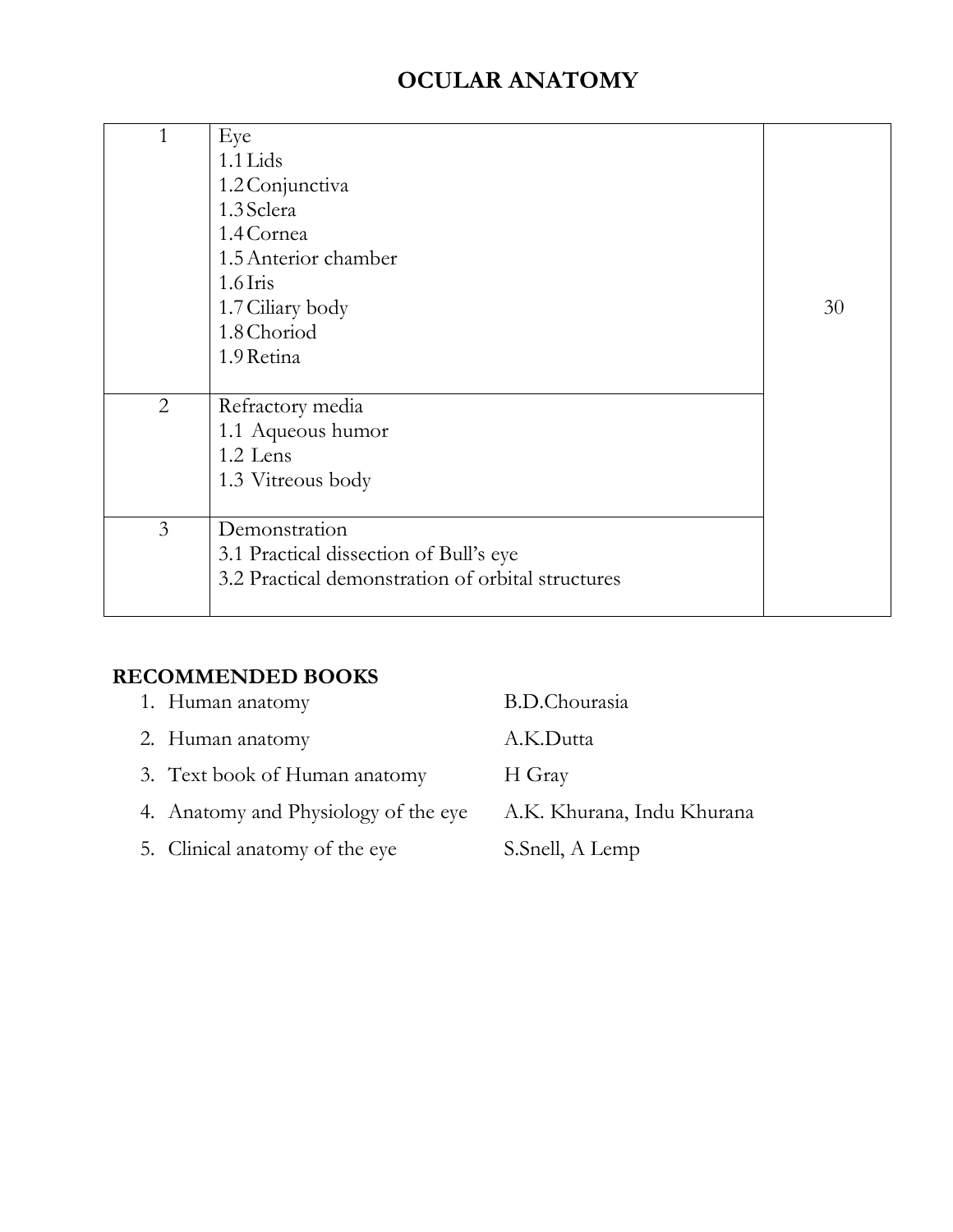## **GENERAL PHYSIOLOGY**

| SL.NO          | <b>TOPICS</b>                                                                                                                                                                                                                                                                                                                                                                                                                                                                                                                                                                                                                                                                                                                                                                                              | <b>HOURS</b> |
|----------------|------------------------------------------------------------------------------------------------------------------------------------------------------------------------------------------------------------------------------------------------------------------------------------------------------------------------------------------------------------------------------------------------------------------------------------------------------------------------------------------------------------------------------------------------------------------------------------------------------------------------------------------------------------------------------------------------------------------------------------------------------------------------------------------------------------|--------------|
| $\mathbf{1}$   | <b>Cell STRUCTURE AND ORGANISATION</b><br>1.1.<br>1.2.<br>Gene action<br>Tissue organization - Epithelium<br>1.3.<br>Connective tissue - Collagen fibres-areolar fibers-cartilage -<br>1.4.<br>bone<br>1.5.<br>Contractile tissue – striated – skeletal – cardiac – non striated<br>- plain myoepithelial<br>General principles of cell physiology<br>1.6.<br>Electrophysiology of cells<br>1.7.<br>Physiology of skeletal muscles<br>1.8.                                                                                                                                                                                                                                                                                                                                                                 | 55 hrs       |
| $\overline{2}$ | <b>Blood</b><br>Composition<br>2.1.<br>2.2.<br>Volume measurement and variations<br>2.3.<br>Plasma proteins-classification and functions<br>2.4.<br>RBC's development. Morphology and measurement-<br>functions and dysfunctions<br>2.5.<br>WBC's – development – classifications – morphology<br>- functions and dysfunctions<br>Platelets – morphology-development, functions and<br>2.6.<br>dysfunctions<br>2.7.<br>Clotting - factors-mechanism-anticoagulants-<br>dysfunctions<br>2.8.<br>Blood grouping-classifications-importance in<br>transfusion, Rh factor & incompatibility<br>Suspension stability<br>2.9.<br>Osmotic fragility<br>2.10.<br>2.11.<br>Reticulo endothelial system<br>- lymphatic tissue<br>Spleen<br>Thymus<br>- Bone marrow<br>Immune system -cellular - humoral - autoimmune |              |
| 3              | Digestion<br>3.1. General arrangement<br>3.2. Salivary digestion – functions and regulations<br>3.3. Gastric digestion-functions and regulations                                                                                                                                                                                                                                                                                                                                                                                                                                                                                                                                                                                                                                                           |              |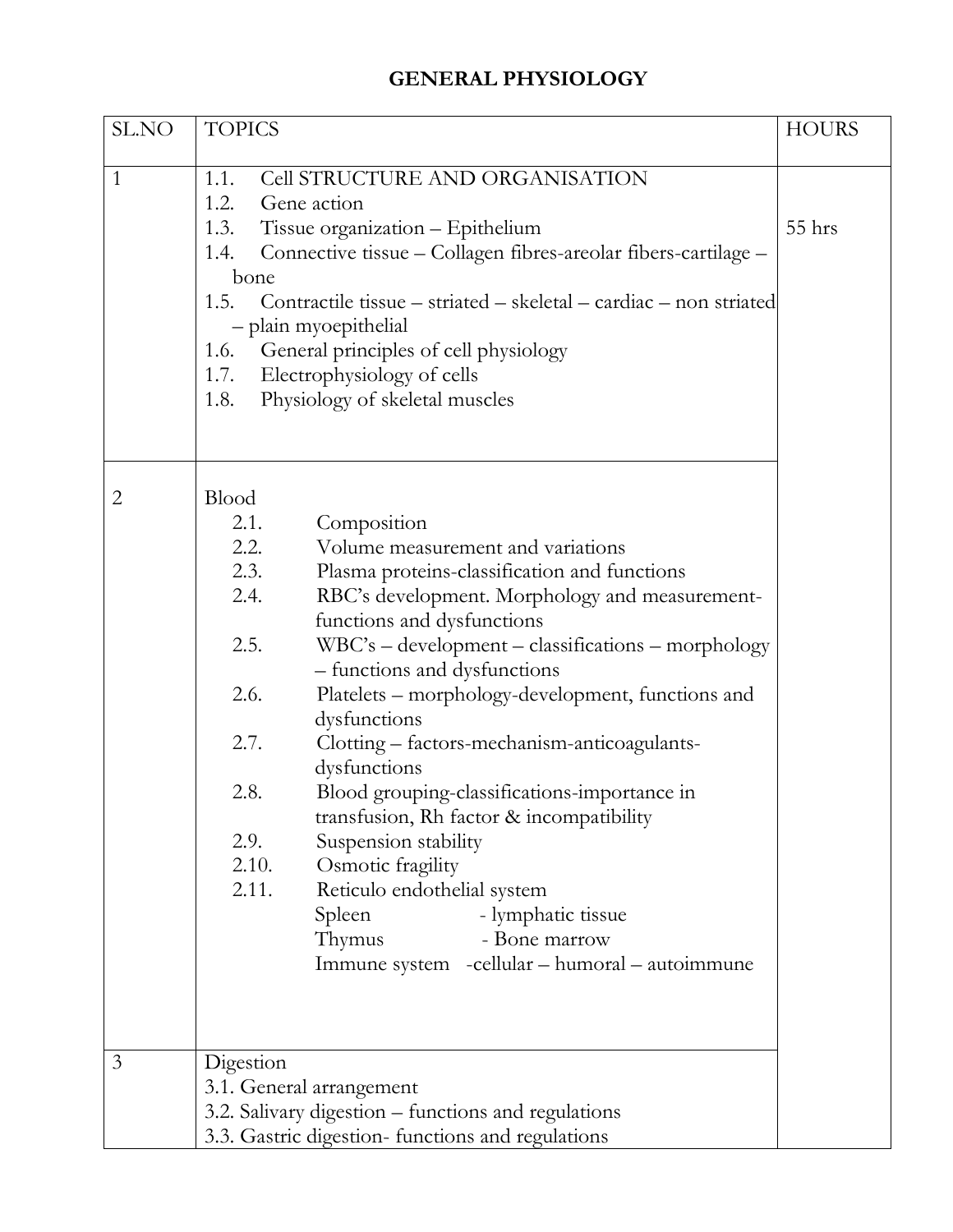|   | 3.4. Pancreatic digestion-functions and regulations<br>3.5. Intestinal digestion – functions and regulations<br>3.6. Liver and Bile<br>3.7. Absorption<br>3.8. Motility-deglutition-Gastric-Intestinal - Vomitting - Defecation<br>3.9. Functions of large intestine<br>3.10. Neurohumoral regulations of alimentary functions, summary                                                                            |  |
|---|--------------------------------------------------------------------------------------------------------------------------------------------------------------------------------------------------------------------------------------------------------------------------------------------------------------------------------------------------------------------------------------------------------------------|--|
|   |                                                                                                                                                                                                                                                                                                                                                                                                                    |  |
| 4 | Excretion<br>4.1. Body fluids-distribution, measurement and exchange<br>4.2. Kidney – structure of nephron – mechanism of urine<br>formation-composition of urine and abnormal constituents-urinary<br>bladder and micturition                                                                                                                                                                                     |  |
| 5 | Endocrine system<br>5.1.<br>Hormone mechanism-negative feedbacks-tropic action<br>- Permissive action - cellular actions.<br>5.2.<br>Hypothalamic regulation<br>5.3.<br>Hormones, Actions & Regulations of<br>$\checkmark$ Hypophysis<br>$\checkmark$ Thyroid<br>√ Adrenal Cortex & medulia<br>$\checkmark$ Parathyroid<br>V Islets of pancreas<br>$\checkmark$ Miscellaneous<br>Common clinical disorders<br>5.4. |  |
| 6 | Reproduction<br>6.1.<br>Male reproductive system-control and regulation-<br>semen analysis.<br>Female Reproductive system-Uterus-ovaries-<br>6.2.<br>menstrual cycle-Regulation - Pregnancy and delivery-<br>breast – family planning                                                                                                                                                                              |  |
| 7 | Respiration<br>7.1. Mechanics of respiration<br>7.2. pulmonary function tests<br>7.3. Transport of respiratory gases<br>7.4. neural and chemical regulation of respiration<br>7.5. hypoxia cyanosis-dyspnoea-asphyxia                                                                                                                                                                                              |  |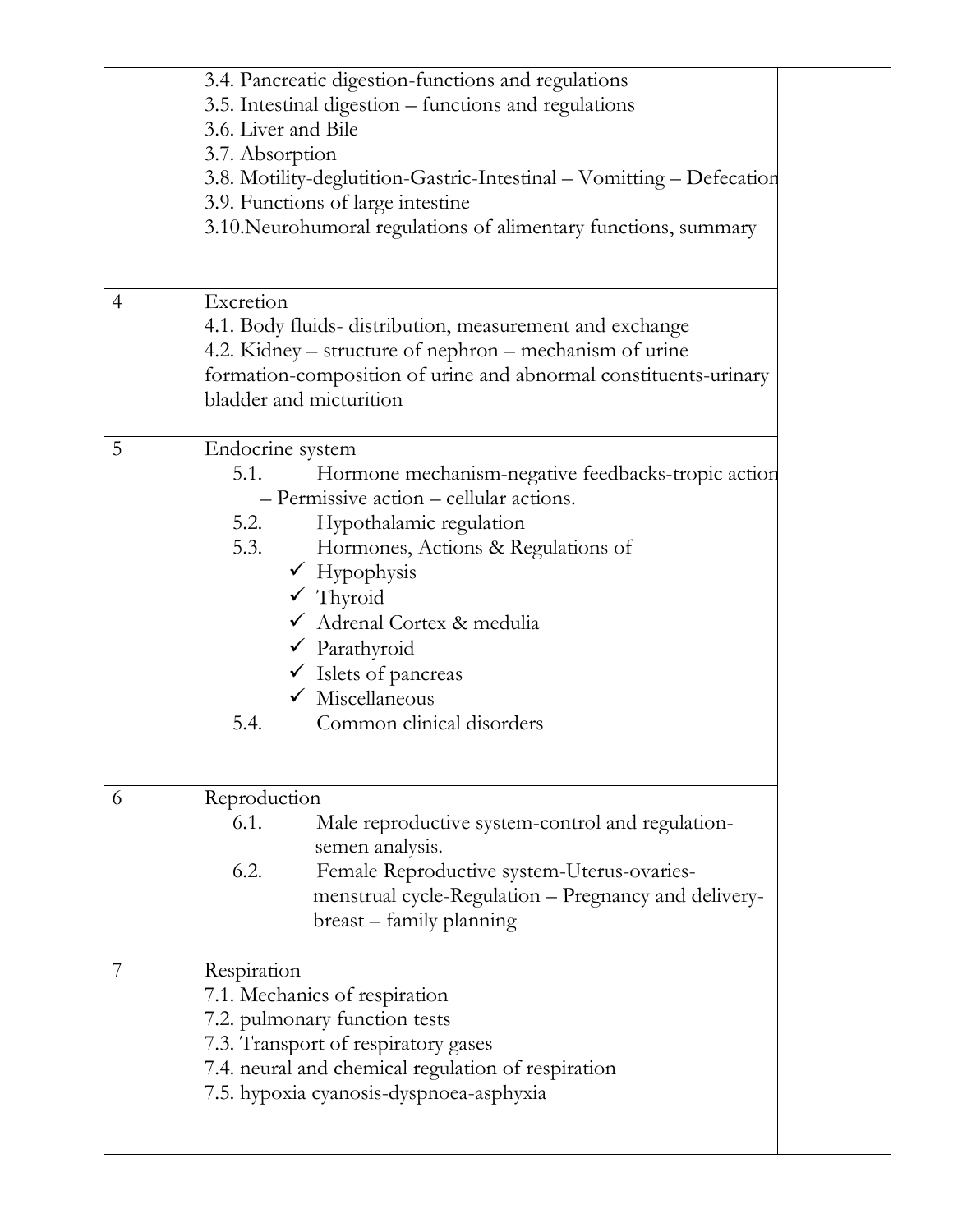| 8  | Circulartion<br>8.1. Heart: myocardium-innervation-transmission of cardiac<br>impulse-Events during cardiac cycle-cardiac output<br>8.2. Peripheral circulation: Peripheral resistance - Arterial blood<br>pressure measurement factors regulation variation - capillary<br>circulation0venous circulation<br>8.3. Special circulation: coronary – cerebral<br>8.4. Miscellaneous                              |        |
|----|----------------------------------------------------------------------------------------------------------------------------------------------------------------------------------------------------------------------------------------------------------------------------------------------------------------------------------------------------------------------------------------------------------------|--------|
| 9  | Nervous system<br>9.1. Neuron – conduction of impulse-synapse-receptor<br>9.2. Sensory organization pathways and perception Reflexes<br>9.3. Cerebral cortex - functions<br>9.4. Thalamus-basal ganglia-Cerebellum - Hypothalamus<br>9.5. Autonomic nervous system-motor control of movements,<br>posture and equilibrium-conditioned reflex, Eye hand co-ordination<br>Sleep, consciousness, behavior, memory |        |
| 10 | <b>Environmental Physiology</b><br>10.1. Body temperature regulation (including skin physiology)<br>10.2. Exposure to low and high atmospheric pressure                                                                                                                                                                                                                                                        |        |
| 11 | Special senses (elementary)<br>11.1. Olfaction - Taste - Hearing - vision                                                                                                                                                                                                                                                                                                                                      |        |
|    |                                                                                                                                                                                                                                                                                                                                                                                                                | 55 Hrs |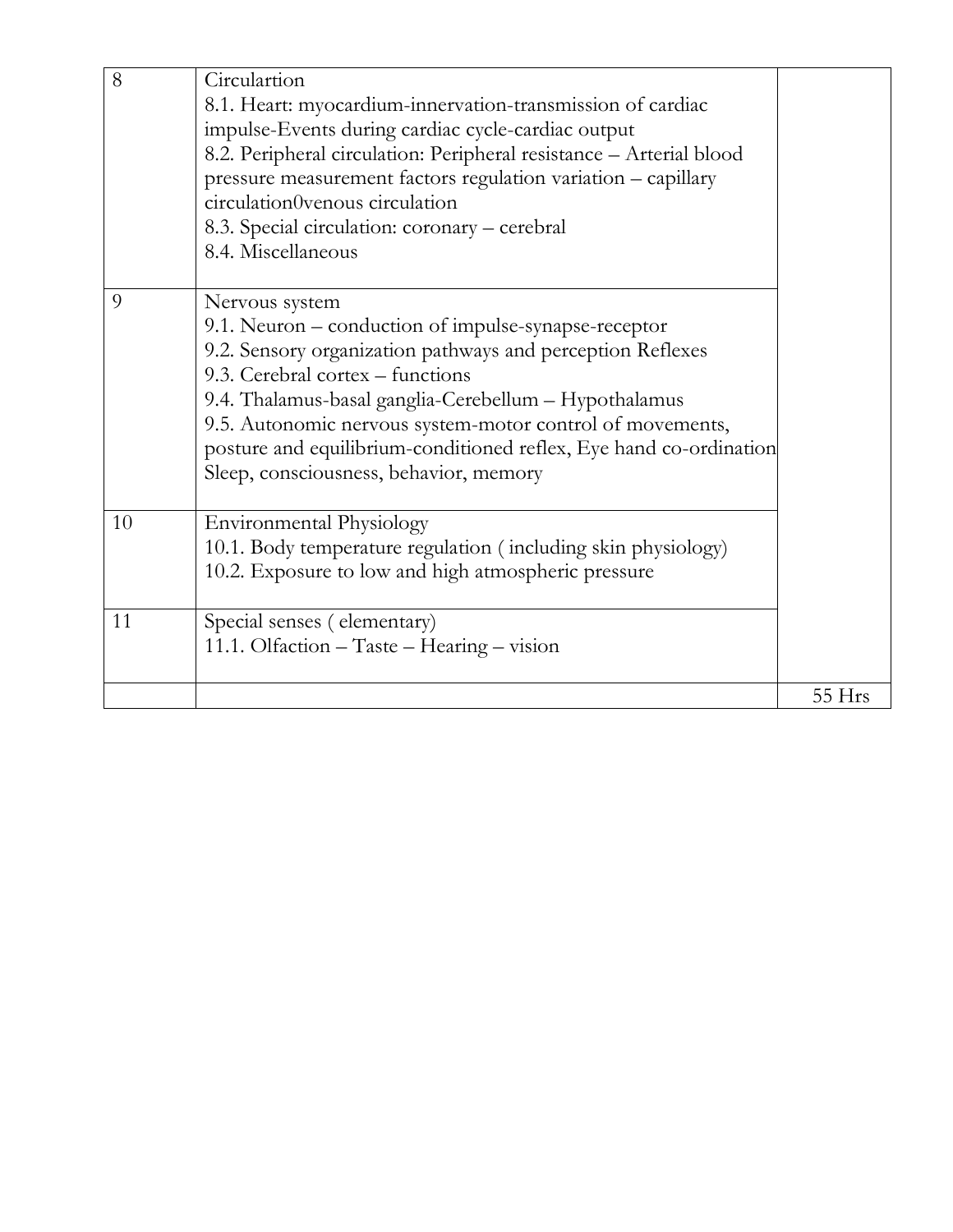## **GENERAL PHYSIOLOGY – DEMONSTRATION**

| $\mathbf{1}$   | Microscope & Haemocytometer                                           |       |
|----------------|-----------------------------------------------------------------------|-------|
| $\overline{2}$ | Blood                                                                 |       |
|                | 2.1. RBC count                                                        |       |
|                | 2.2. Hb                                                               |       |
|                | 2.3. WBC count                                                        |       |
|                | 2.4. Differential count                                               |       |
|                | 2.5. Het Demonstration                                                |       |
|                | 2.6. ESR                                                              |       |
|                | 2.7. Blood group and Rh type                                          |       |
|                | 2.8. Bleeding time and clotting time                                  |       |
| 3.             | Digestion - Test salivary digestion                                   |       |
| 4.             | Excretion                                                             |       |
|                | 4.1. Examination of urine                                             |       |
|                | ✔ Specifie Gravity                                                    |       |
|                | $\checkmark$ Albumin                                                  |       |
|                | $\checkmark$ Sugar                                                    |       |
|                | $\checkmark$ Microscopic examination for cells and cyst               |       |
|                |                                                                       |       |
| 5.             | Endocrinology & Reproduction                                          |       |
|                | 5.1. Dry experiments in the form of cases showing different endocrine | 55    |
|                | Disorders                                                             |       |
|                |                                                                       |       |
| 6.             | Respiratory system                                                    |       |
|                | 6.1.<br>Clinical examination of respiratory system                    |       |
|                | 6.2.<br>Spirometry                                                    |       |
|                | 6.3.<br>Breath holding test                                           |       |
|                | Endurance test<br>6.4.                                                |       |
| 7.             | Cardiovascular system                                                 |       |
|                | 7.1. Clinical examination of circulatory system                       |       |
|                | ✔ Measurement of blood pressure and pulse rate                        |       |
|                | $\checkmark$ Effect of exercise on blood pressure and pulse rate      |       |
|                |                                                                       |       |
| 8.             | Central Nervous System                                                |       |
|                | 8.1. Sensory system                                                   |       |
|                | 8.2. Motor system                                                     |       |
|                | 8.3. Cranial system                                                   |       |
|                | 8.4. Superficial and deep reflexes                                    |       |
|                | 8.5. Test for hearing                                                 |       |
|                |                                                                       | 55Hrs |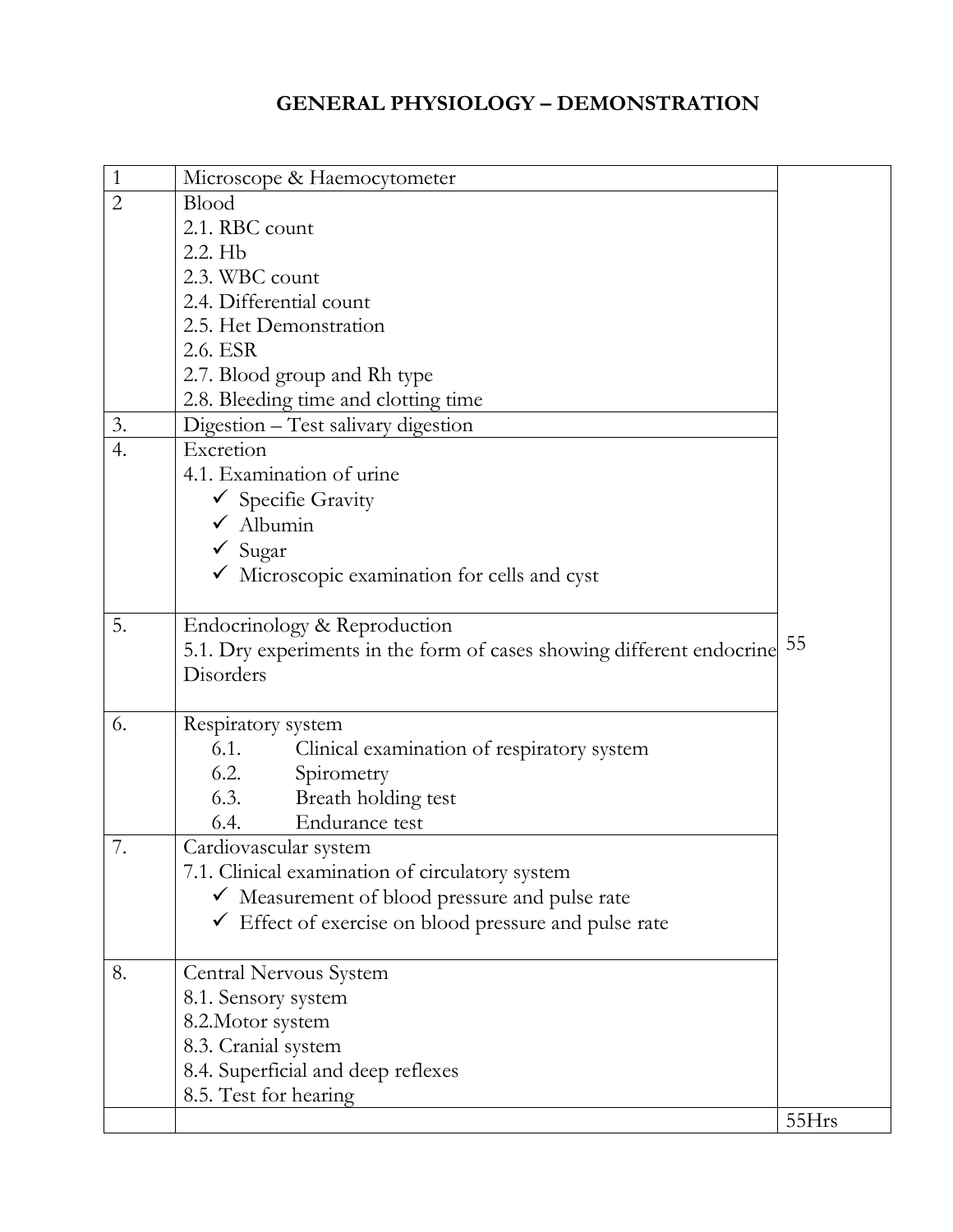#### **2 SEMESTER OF B. OPT**

### **OCULAR PHYSIOLOGY**

| SL.NO. | <b>TOPICS</b>                                                                        | <b>HOURS</b> |
|--------|--------------------------------------------------------------------------------------|--------------|
|        | 1. Protective mechanism in the eye. Eyelid and lacrimation,                          |              |
|        | descriptive of the globe.                                                            |              |
|        | 2. Extrinsic ocular muscles, thir action and control of their                        |              |
|        | movements.                                                                           |              |
|        | 3. Coats of the eyeball                                                              | 35           |
|        | 4. Cornea                                                                            |              |
|        | 5. Aqueous humour and vitreous                                                       |              |
|        | 6. Intra ocular pressure                                                             |              |
|        | 7. Iris and pupil                                                                    |              |
|        | 8. Crystalline lens and accommodation-Presbyopia                                     |              |
|        | 9. Retina structure & function                                                       |              |
|        | 10. Vision – general aspects of sensation                                            |              |
|        | 11. Pigments of the eye and photo chemistry                                          |              |
|        | 12. The visual stimulus, refractive errors                                           |              |
|        | 13. Visual acuity                                                                    |              |
|        | 14. Visual perception-binocular vision, stereoscopic vision, optical                 |              |
|        | illusion                                                                             |              |
|        | 15. Visual pathway, central & cerebral connections, lesions of<br>pathways & effects |              |
|        | 16. Colour vision and colour vision defects                                          |              |
|        |                                                                                      |              |
|        |                                                                                      | 35 Hrs       |
|        |                                                                                      |              |

### **RECOMMENDED BOOKS**

- 1. Text book if medical physiology Guyton
- 2. Human physiology Choudhary
- 3. Human physiology Chatterjee
- 
- 4. Adler's physiology of the eye Robert A.Moses, William M Hart. Jr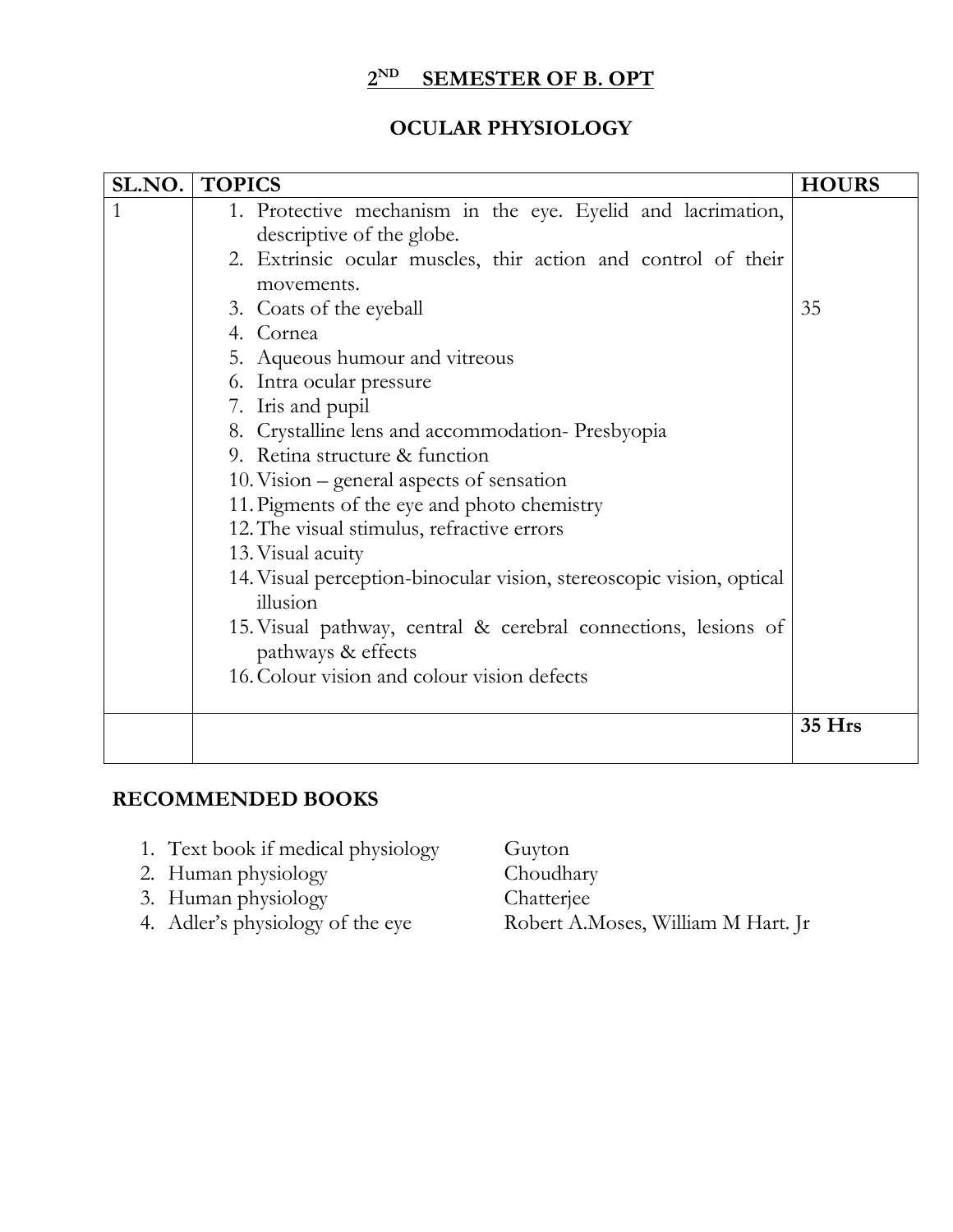## **GENERAL BIOCHEMISTRY**

|     | SL.NO.   TOPICS                                      | <b>HOURS</b> |
|-----|------------------------------------------------------|--------------|
| 1.  | <b>Buffers</b>                                       |              |
|     | 1.1.<br>Definition                                   |              |
|     | 1.2. Blood buffers                                   |              |
|     | 1.3.<br>Mechanism of buffer action                   |              |
|     | 1.4. H + and PH measurement                          |              |
| 2.  | Biological macromolecules                            |              |
|     | 2.1. Glycosaminoglycans                              |              |
|     | 2.2. Collagens                                       |              |
|     | 2.3. Plasmaproteins                                  |              |
|     | 2.4. Muscle proteins                                 |              |
|     | 2.5. Nucleic acids                                   |              |
| 3.  | Enzymes                                              |              |
|     | 3.1. criteria for enzyme action                      |              |
|     | 3.2. Clinically important enzymes                    |              |
| 4.  | Fundamentals of biological oxidative reactions -     | 40           |
|     | ATP formation                                        |              |
| 5.  | Fundamentals of intermediary metabolism              |              |
|     | 5.1. EMP - HMP-TCA pathways                          |              |
|     | 5.2. NADPH - Fats                                    |              |
| 6.  | Urea cycle                                           |              |
|     | 6.1. Important amino acids                           |              |
|     | 6.2. common transamination reactions                 |              |
| 7.  | Elements of protein synthesis                        |              |
| 8.  | Lipid metabolism - B oxidation of fatty acids -      |              |
|     | synthesis-essential fatty acids - cholesterol -      |              |
|     | phospholipids - phosphor inositides- biological      |              |
|     | membranes-prostaglandins                             |              |
| 9.  | Important Vitamins A,B,C, E and inositol             |              |
| 10. | Regulatory mechanisms of ophthalmologically          |              |
|     | important vitamins                                   |              |
| 11. | Minerals and trace metals-Copper, Iron, Calcium,     |              |
|     | Megnesium, Phosphorous, Sodium, Potassium,           |              |
|     | Zinc, Selinium                                       |              |
| 12. | Free radicals-Biological reactions<br>oxidants-      |              |
|     | Therapeutic<br>antioxidants-diseases –<br>uses<br>of |              |
|     | antioxidants                                         |              |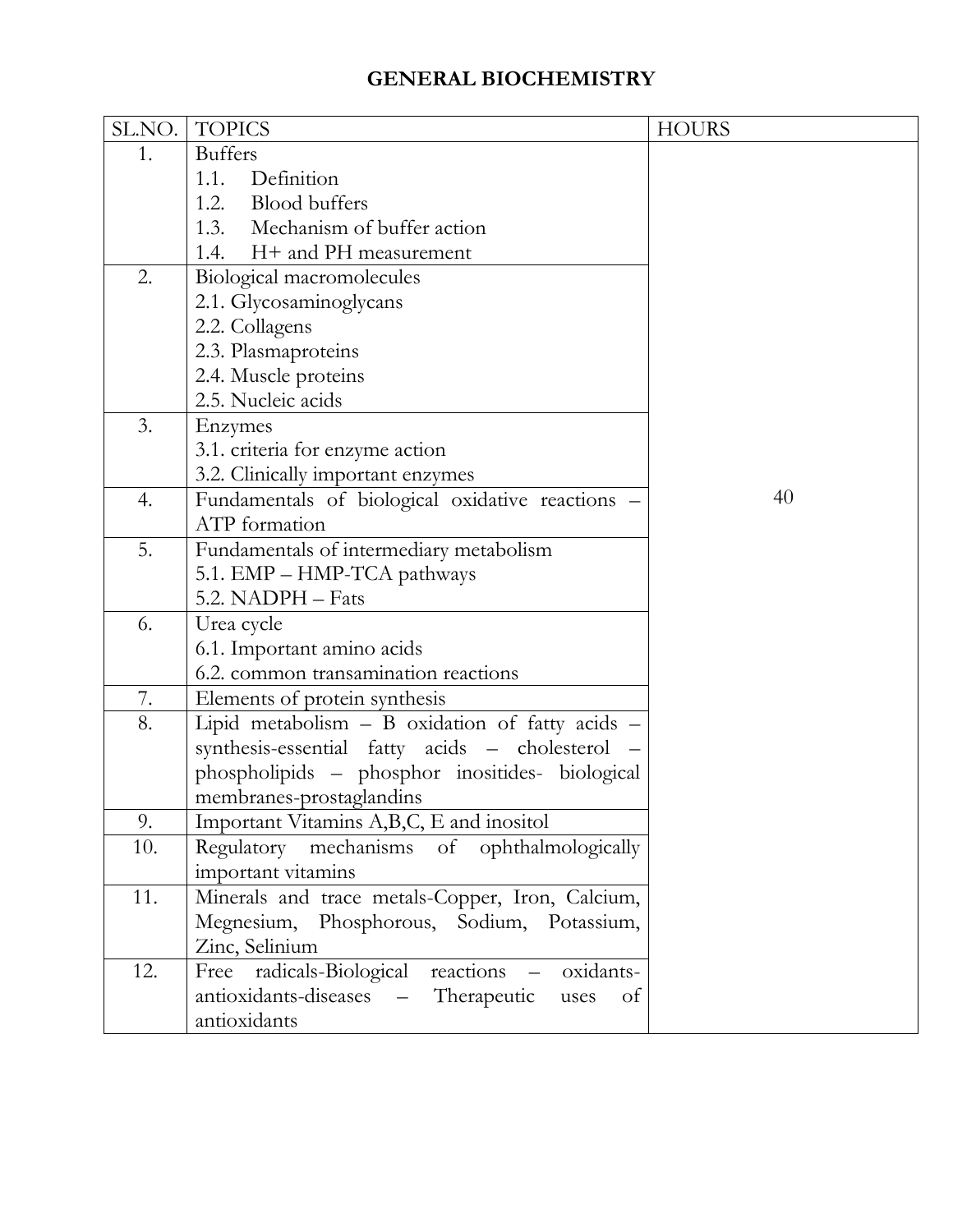## **GENERAL BIOCHEMISTRY - DEMONSTRATION**

| 1. Reaction of monosaccharides-disaccharides-qualitative<br>2. Estimation of Glucose<br>3. Estimation of proteins-ninhydrin reaction<br>4. Estimation of Vitamin C |          |
|--------------------------------------------------------------------------------------------------------------------------------------------------------------------|----------|
| 5. Estimation of Vitamin A                                                                                                                                         |          |
|                                                                                                                                                                    | $40$ Hrs |

## **OCULAR BIOCHEMISTRY**

| SL.NO.           | <b>TOPICS</b>                                                                                                                                                                                                                                                                    | <b>HOURS</b> |
|------------------|----------------------------------------------------------------------------------------------------------------------------------------------------------------------------------------------------------------------------------------------------------------------------------|--------------|
| 1.               | Importance of ocular biochemistry in clinical optometric practice                                                                                                                                                                                                                |              |
| $\overline{2}$ . | Tear film<br>Composition - Lipid layer-Aqueous layer-Mucoid layer-<br>Functions & dysfunction - Diagnostic tests - Tear<br>substitutes - Recent development                                                                                                                      |              |
| 3.               | Cornea<br>Biochemical composition of epithelium-bowman's layer-<br>stroma-Descemet's layer-endothelium-functions-corneal<br>metabolism-nutrient uptake-energy transparency-barrier<br>mechanism-pump action-irrigating solutions-aging and<br>other anomalies-recent development |              |
| 4.               | Lens<br>└ Composition-metabolism-glucose utilization-sorbitol<br>pathways-Glutathione and ascorbic acid transport-<br>transparency-cataract formation-aging photo oxidation-<br>sugar cataract-cataract and ascorbic acid-medical therapy-<br>recent development                 |              |
| 5.               | Aqueous humour<br>$\checkmark$ Composition-function-Ciliary<br>body-aqueous<br>humour<br>production-IOP-Glaucoma                                                                                                                                                                 |              |
| 6.               | Vitreous humour<br>✔ Structure-composition functions-viterous biochemical<br>pathology-Intraocular gets-recent developments                                                                                                                                                      |              |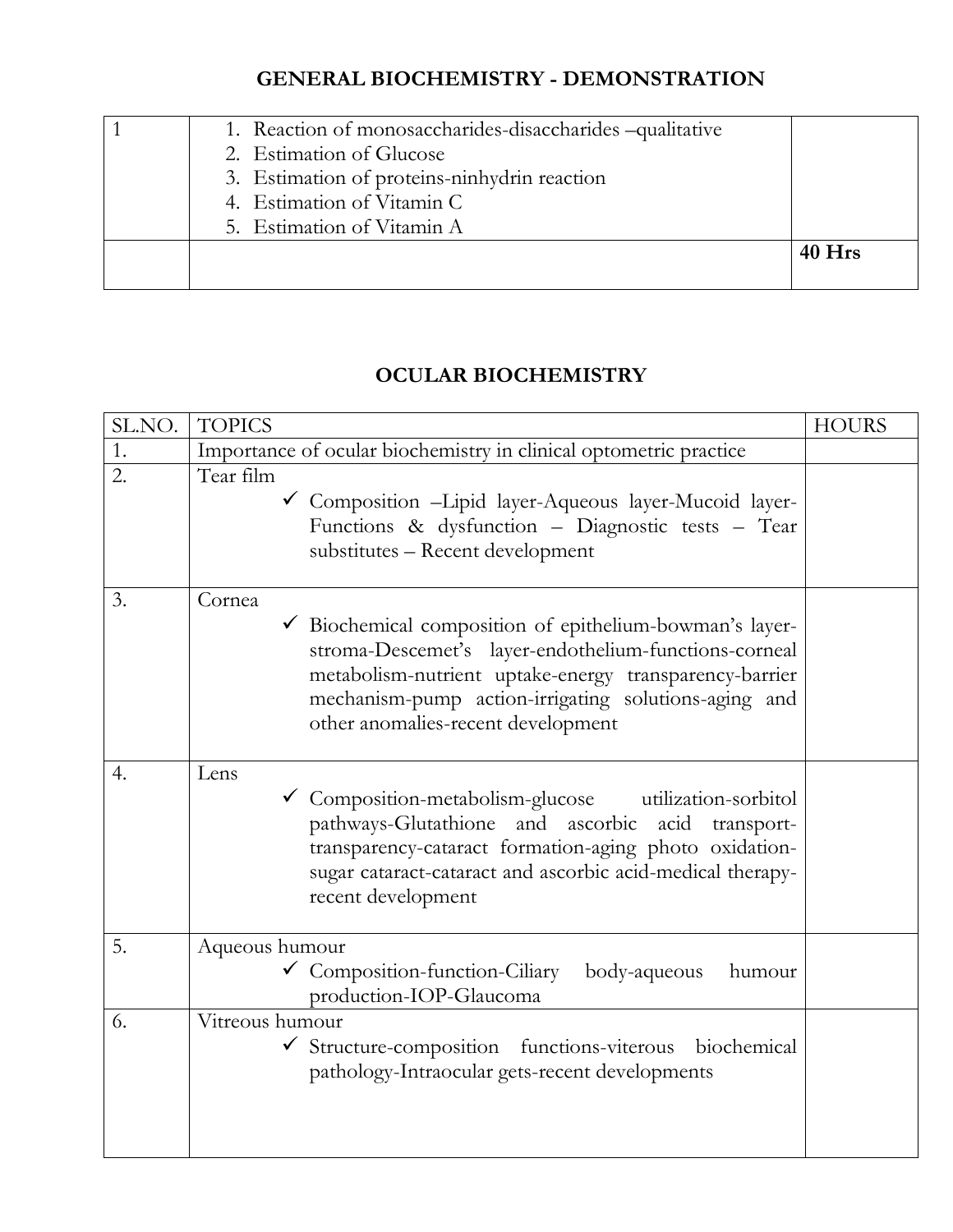| Retina                                                                                                                                                                                                                                                                                                           |          |
|------------------------------------------------------------------------------------------------------------------------------------------------------------------------------------------------------------------------------------------------------------------------------------------------------------------|----------|
| $\checkmark$ Pigment epithelium-structure-composition-photoreceptor<br>cells-rhodopsin-lipids renewal-inner segment-Pigment<br>epithelium-choroid – metabolism and function-<br>phagocytosis – vitamin A-retinal function and<br>metabolism. Retina neuropeptides. Biochemical<br>correlates of retinal diseases |          |
|                                                                                                                                                                                                                                                                                                                  | $25$ Hrs |

- 1. Text book of biochemistry Sitaram Acharya
- 2. Text book of biochemistry A.C.Deb
- 
- 4. Biochemistry of the eye

3. Biochemistry<br>
4. Biochemistry of the eve<br>
David R. whikehart

## **NUTRITION**

| SL.NO. | <b>TOPICS</b>                                                        | <b>HOURS</b> |
|--------|----------------------------------------------------------------------|--------------|
| 1.     | Introduction                                                         |              |
|        | $\checkmark$ History of nutrition-Nutrition as science-Food groups – |              |
|        | RDA - Balanced diet - diet planning - Assessment of                  |              |
|        | nutritional status                                                   |              |
| 2.     | Energy                                                               |              |
|        | $\checkmark$ Units of energy – Measurement and energy value of       | 10           |
|        | food - Energy expenditure- Total energy/Calorie -                    |              |
|        | requirement for different age groups and diseases -                  |              |
|        | Satiety value- energy imbalance - Obesity - starvation-              |              |
|        | Limitations of daily food guide                                      |              |
| 3      | Proteins                                                             |              |
|        | $\checkmark$ Sources and functions – Essential and non essential     |              |
|        | aminoacids - Incomplete and complete proteins-                       |              |
|        | Supplementary foods - PEM and the eye - Nitrogen                     |              |
|        | balance- Changes in the protein requirement                          |              |
| 4.     | Fats                                                                 |              |
|        | $\checkmark$ Functions and sources- Essential fatty acids – Excess   |              |
|        | and deficiency - Lipids and the eye- Hyperlipidemia -                |              |
|        | Heart diseases - Atherosclerosis                                     |              |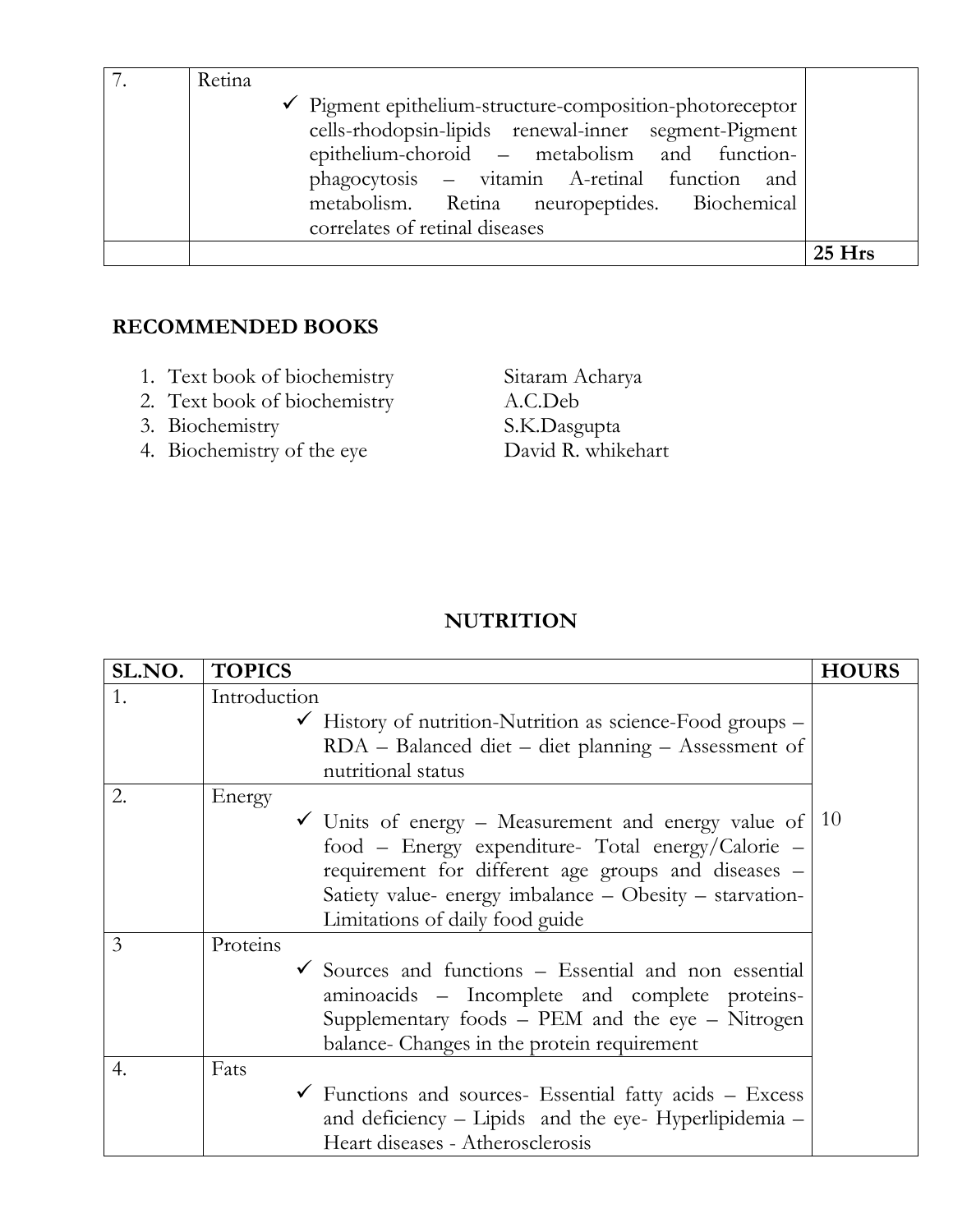| 5  | Minerals<br>General functions and sources – Macro and micro<br>minerals associated with the eye -Deficiencies and<br>excess – ophthalmic complications – Example: iron<br>calcium, iodine etc                                                                        |          |
|----|----------------------------------------------------------------------------------------------------------------------------------------------------------------------------------------------------------------------------------------------------------------------|----------|
| 6. | Vitamins<br>$\checkmark$ General functions – Food sources – Vitamin deficiencies<br>and associated eye disorders with particular emphasis on<br>Vitamin A - Promoting sound habits in pregnancy,<br>lactation and infancy - Nutrients with antioxidant<br>Properties |          |
| 7. | Miscellaneous<br>$\checkmark$ Measles and associated eye disorders, low birth weight.                                                                                                                                                                                |          |
|    |                                                                                                                                                                                                                                                                      | $10$ Hrs |

## **HOSPITAL PROCEDURE**

| SL.NO. | <b>TOPICS</b>                                                 | <b>HOURS</b> |
|--------|---------------------------------------------------------------|--------------|
|        | 1. General idea about the role, importance                    |              |
|        | and procedures of the following within the<br>hospital set up |              |
|        | 2. Medical records                                            | 10           |
|        | 3. Medical photography                                        |              |
|        | 4. Computer networking system                                 |              |
|        | 5. Laboratory technology                                      |              |
|        |                                                               | $10$ Hrs     |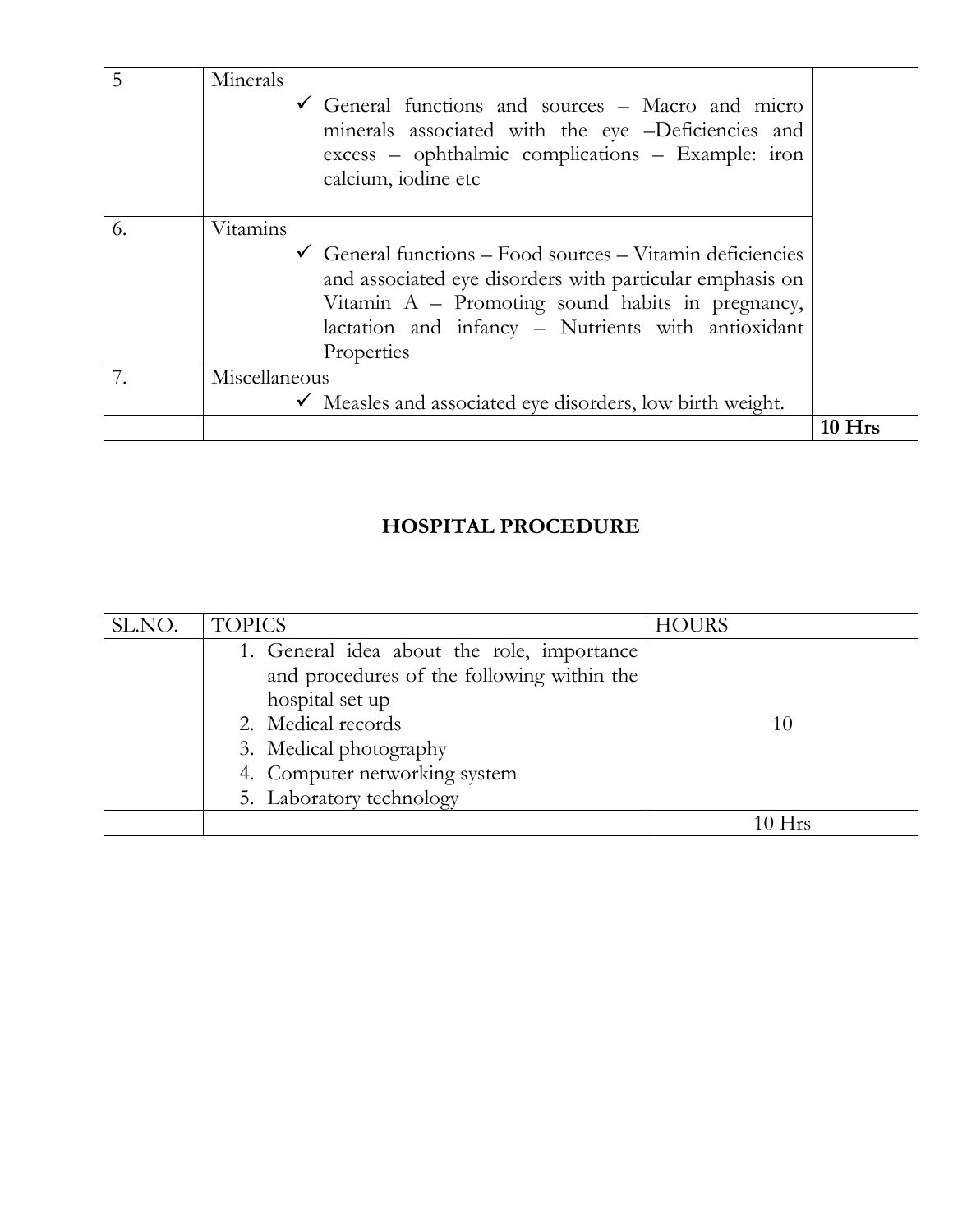## **SECOND YEAR B. OPT. SYLLABUS**

## **( 3rd Semester of B. OPT.)**

- Optometric and Dispensing Optics
- Visual Optics
- Optometric Instruments & Clinical Examination of Visual System

## **( 4th Semester of B. OPT.)**

- Pharmacology
- Pathology & Microbiology
- Research methodology & Statistics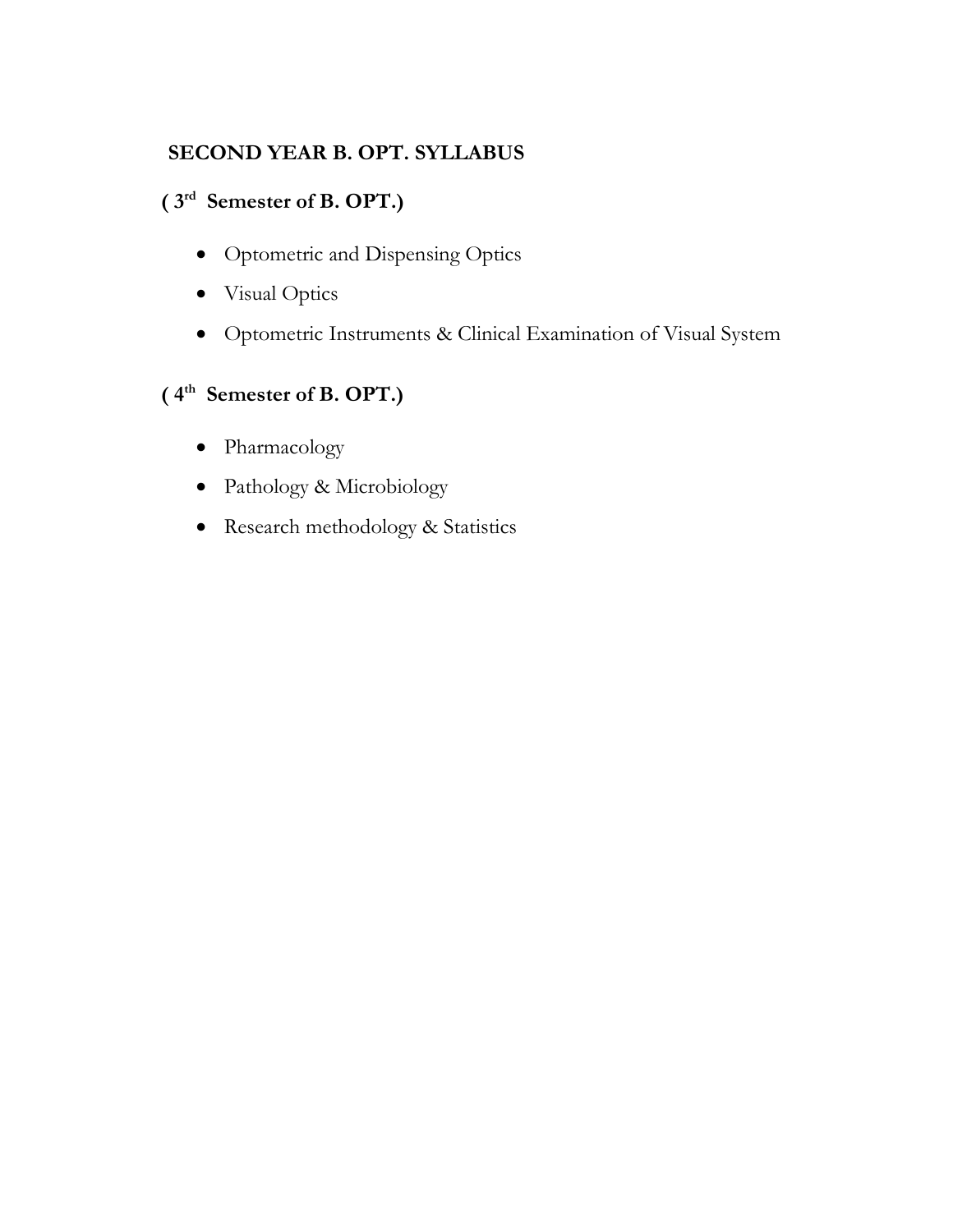## **( 3rd Semester of B. OPT.)**

| Sl. No         | <b>TOPICS</b>                                                   | <b>HOURS</b> |
|----------------|-----------------------------------------------------------------|--------------|
| $\mathbf{1}$   | Spectacle Lenses - I                                            |              |
|                | 1.1 Introduction to spectacle lenses                            |              |
|                | 1.2 Forms of lenses, spectacle tools                            |              |
|                | 1.3 Spherical, Cylindrical and sphero cylindrical lenses        |              |
|                | 1.4 Properties of crossed cylinders                             |              |
|                | 1.5 Transposition of Spherocylindrical lenses                   |              |
|                | 1.6 Toric lenses, Toric transposition                           |              |
|                | 1.7 Astigmatic lenses, Methods of writing prescriptions         | 35           |
|                | 1.8 Axis Direction of astigmatic lenses                         |              |
|                | 1.9 Obliquely crossed cylinders                                 |              |
|                | 1.10 Sag Formulae, Lens measure                                 |              |
|                | 1.11 Vertex distance and vertex power                           |              |
|                | 1.12 Tilt induced power                                         |              |
|                | 1.13 Aberrations in ophthalmic lenses                           |              |
| $\overline{2}$ | Spectacle Lenses - II                                           |              |
|                | 1.1 Manufacture of glass                                        |              |
|                | 1.2 Lens surfacing                                              |              |
|                | 1.3 Principle of surface generation and glass cements           |              |
|                | 1.4 Lens quality                                                | 08           |
|                | 1.5 Faults in lens material                                     |              |
|                | 1.6 Faults on lens surface                                      |              |
|                | 1.7 Inspecting the quality of lenses                            |              |
| $\mathfrak{Z}$ | OPTHALMIC PRISMS                                                |              |
|                | 1.1 Definition of prisms, Units of prism power                  |              |
|                | 1.2 Thickness difference and Base apex notations                |              |
|                | 1.3 Dividing, Compounding and Resolving prisms                  |              |
|                | 1.4 Rotary prisms and effective prism power in near vision      | 15           |
|                | 1.5 Prismatic effect, decentration, Prentice Rule               |              |
|                | 1.6 Prismatic effect of spherical lenses, spherocylinders and   |              |
|                | plano cylinders                                                 |              |
|                | 1.7 Differential prismatic effects                              |              |
| $\overline{4}$ | SPECTACLE FRAMES                                                |              |
|                | 4.1 Types and parts                                             |              |
|                | 4.2 classification of spectacle frames-material, weight, temple | 10           |
|                | position, Coloration                                            |              |
|                | 4.3 Frame construction, frame measurements and markings         |              |
|                | 4.4 Frame selection, ordering, verification and dispensing      |              |

## **OPTOMETRIC OPTICS (THEORY)**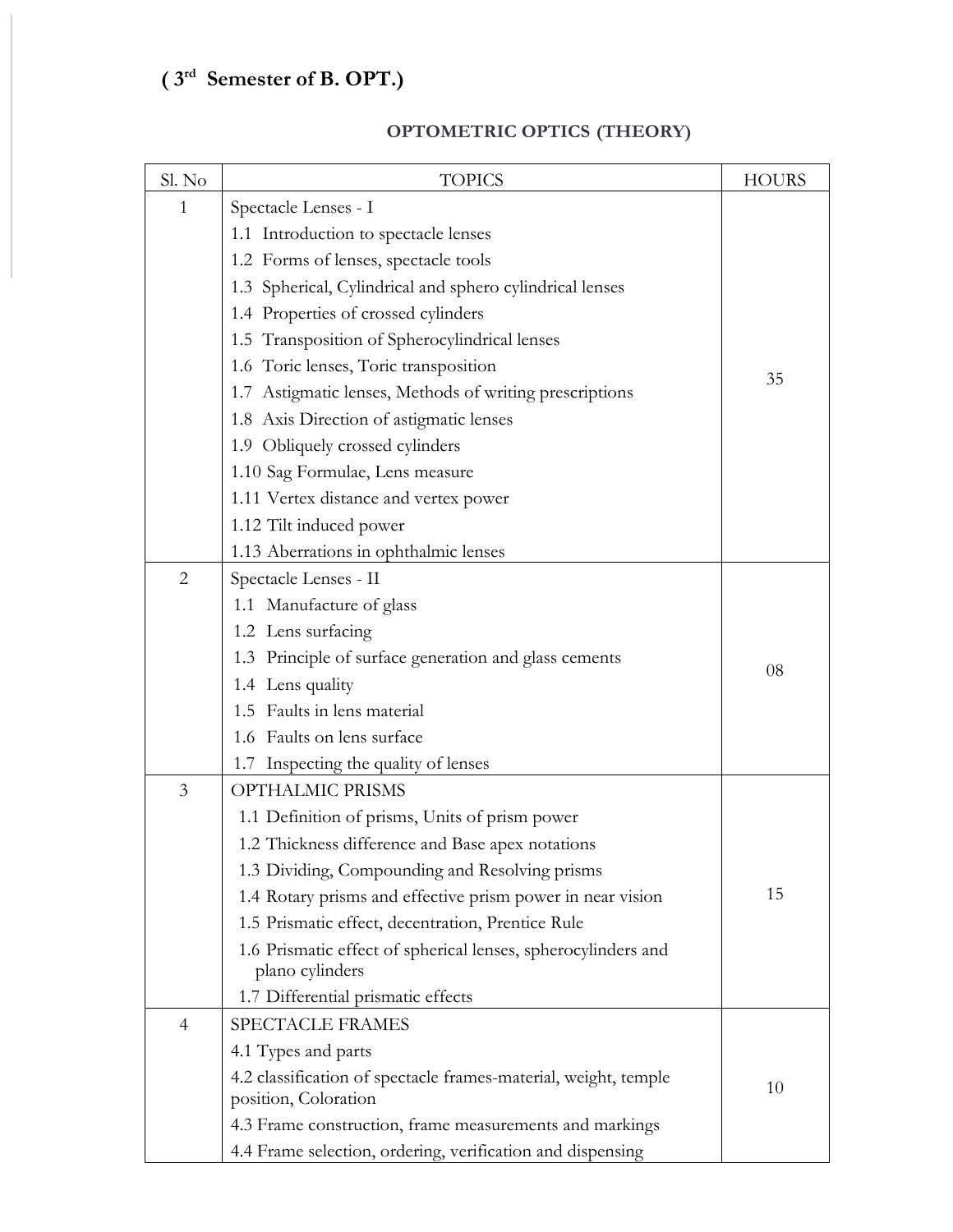|   | 4.5 Size, shape, mounting and field of view of ophthalmic lenses |                |
|---|------------------------------------------------------------------|----------------|
| 5 | TINTED & PROTECTIVE LENSES                                       |                |
|   | 5.1 Characteristics of tinted lenses                             |                |
|   | 5.2 Absorptive Glasses                                           |                |
|   | 5.3 Polarizing Filters                                           |                |
|   | 5.4 Photochromic Filters                                         | 08             |
|   | 5.5 Reflecting filters                                           |                |
|   | 5.6 Safety lenses – Toughened lenses, Laminated Lenses,          |                |
|   | CR 39, Polycarbonate lenses                                      |                |
| 6 | MULTIFICAL LENSES - Introduction, history and                    |                |
|   | development, types, identification and dispensing.               |                |
|   | 6.1 Bifocal lenses                                               | 15             |
|   | 6.2 Trifocal lenses                                              |                |
|   | 6.3 Progressive addition lenses                                  |                |
| 7 | Lenticular lenses and aspherical lenses                          |                |
| 8 | MISCELLANEOUS SPECTACLE LENSES                                   |                |
|   | 8.1 Iseikonic Lenses, Spectacle Magnifiers                       | 02             |
|   | 8.2 Recumbent prisms                                             |                |
|   | 8.3 Fresnel prism and lenses                                     |                |
| 9 | REFLECTION FROM SPECTACLE LENSE SURGACES &                       |                |
|   | <b>LENS COATINGS</b>                                             |                |
|   | 9.1 Reflection from spectacle lenses - ghost images -            | 05             |
|   | Reflections in bifocals at the dividing line                     |                |
|   | 9.2 Antireflection coating Mirror coating, Hard Coating          |                |
|   | [HMC], Hydrophobic coating                                       |                |
|   |                                                                  | <b>100 Hrs</b> |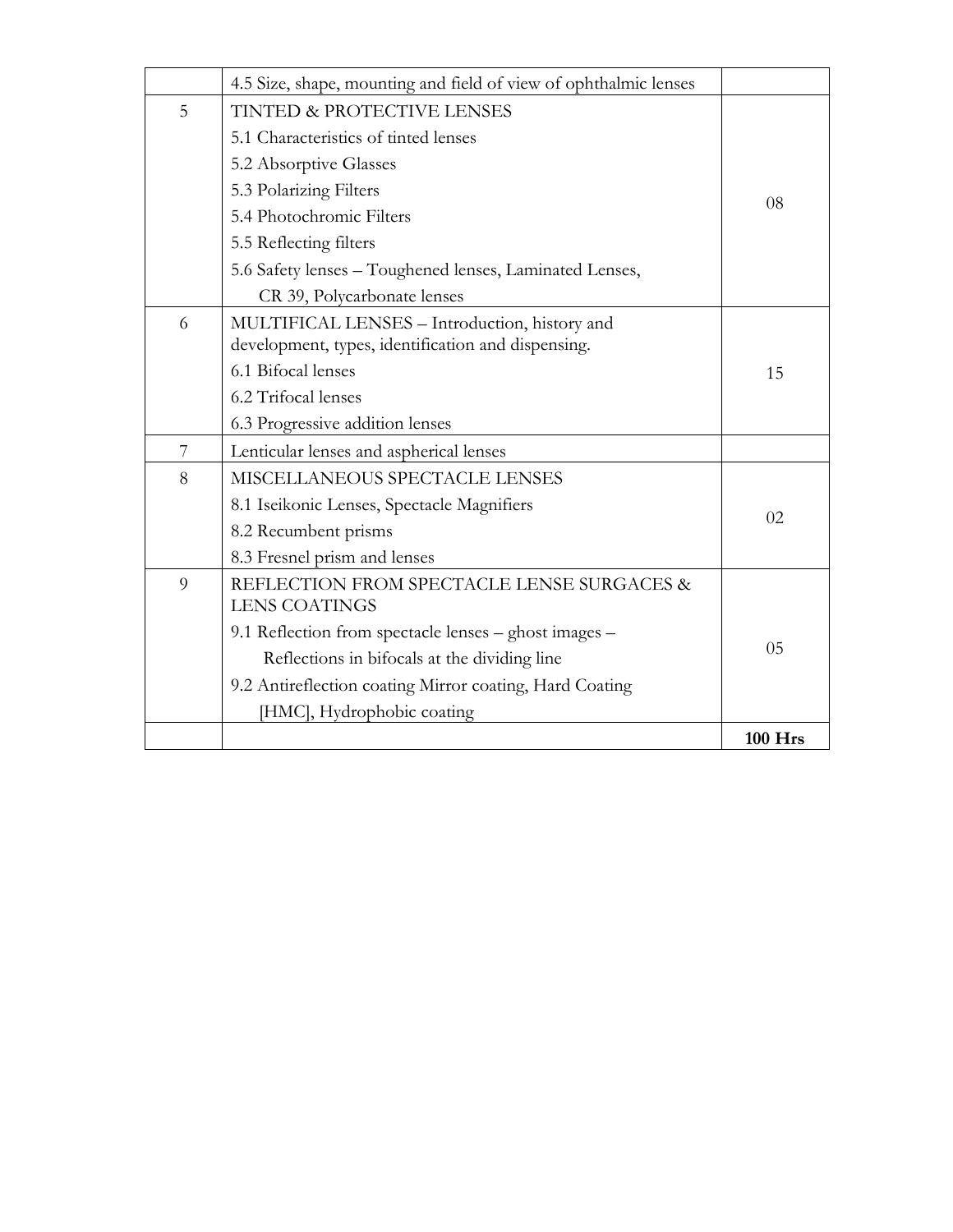#### **DISPENSING OPTICS (PRACTICAL)**

| Sl. No | TOPICS                                                                                          | HOURS  |
|--------|-------------------------------------------------------------------------------------------------|--------|
| 1      | <b>DISPENSING OPTICS</b>                                                                        |        |
|        | Surfacing and polishing glass lenses<br>1.                                                      |        |
|        | Glazing<br>2.                                                                                   |        |
|        | 3. Frame manipulation and repair                                                                |        |
|        | Facial measurement and frame choice                                                             |        |
|        | Power and dimension measurements of complete pair<br>5.<br>of spectacles                        |        |
|        | 6. Lens faults inspections                                                                      | 40     |
|        | Measrements of assorted faces for spectacle                                                     |        |
|        | Making and edging of bifocal lenses<br>8.                                                       |        |
|        | Edging of lenses for plastic, metal and rimless frames<br>9.                                    |        |
|        | 10. Complete dispensing for subjects-single vision, bifocals<br>and progressive Addition lenses |        |
|        | 11. Special lenses – examination of specimens                                                   |        |
|        |                                                                                                 | 40 Hrs |

#### **RECOMMENDED BOOKS**

- 1. Principles of Ophthalmic lenses
- 2. System for ophthalmic dispensing
- 
- 4. Ophthalmic lenses & dispensing
- $\overline{\phantom{a}}$  5. Practical aspects of ophthalmic optics

M.O. Jalie –  $2<sup>nd</sup>$  edition<br>Clifford W. Brooks, Irwin M. Borish 3. Clinical Optics Troy Fannin, Theodore Grosvenor 2<sup>nd</sup> edition  $M.O.$  Jalie –  $2<sup>nd</sup>$  edition Margeret dowaliby  $-4$ <sup>th</sup> edition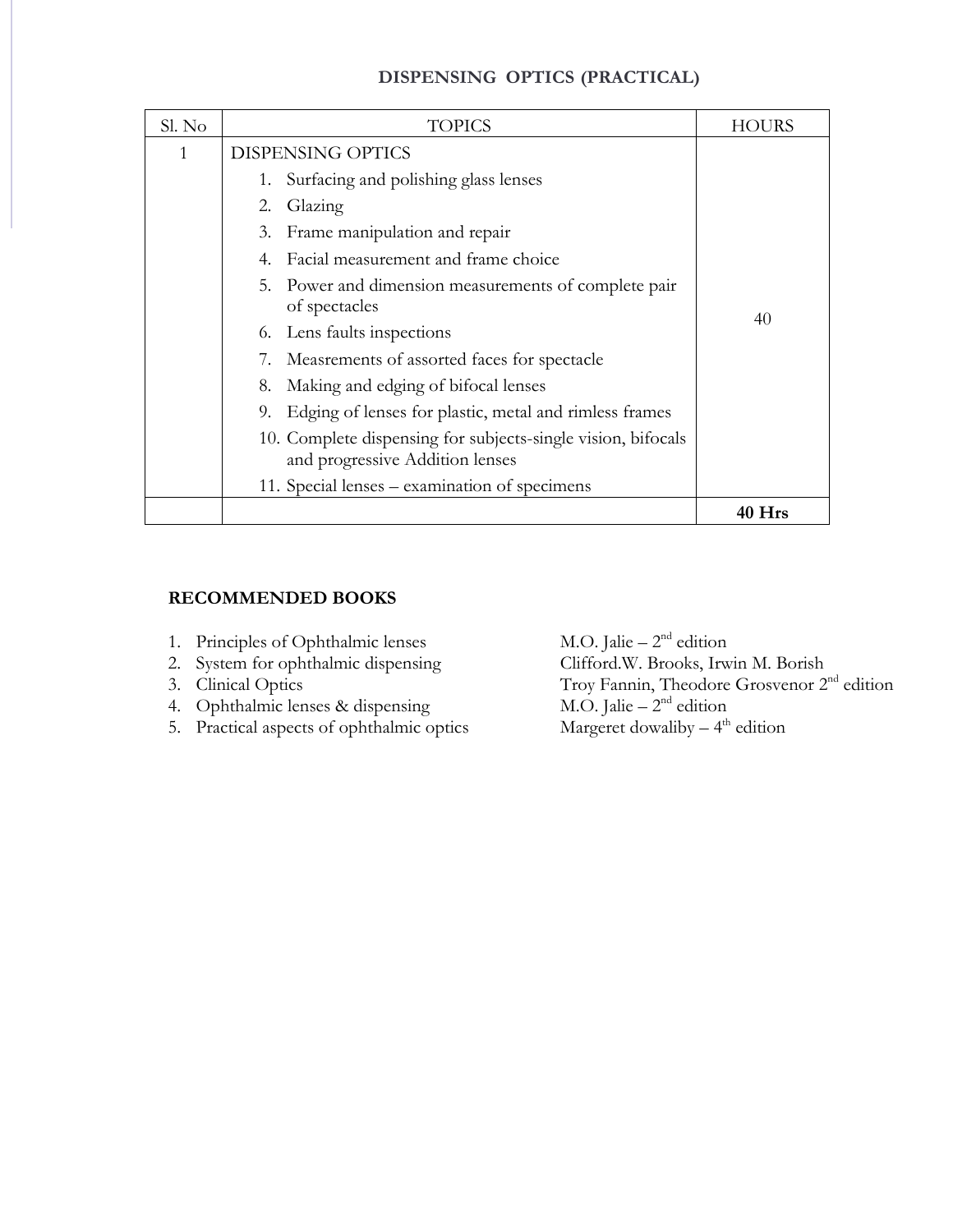#### **VISUAL OPTICS (THEORY)** Sl. No | TOPICS | HOURS 1 1. REVIEW OF GEOMETRICS OPTICS 1.1 Vergence ad powder 1.2 Conjugacy, Objective space and image space 1.3 Sign convention 1.4 Spherical refracting surface 1.5 Spherical Mirror, catoptric power 1.6 Cardinal points 1.7 Magnification 02 2 OPTICS OF OCULAR STRUCTURES 2.1 Cornea and aqueous 2.2 Crystalline lens 2.3 Vitreous 2.4 Schematic and reduced eye 02 3 MEASUREMENTS OF OPTICAL CONSTANTS OF EYE 3.1 Corneal curvature and thickness 3.2 Keratometry 3.3 Curvature & thickness of the lens 02 4 REFRACTIVE ANOMALIES AND THEIR CAUSES 4.1 Etiology of refractive anomalies 4.2 contributing variabilities and their ranges 4.3 Populating distributions of anomalies 4.4 Optical component measurement 4.5 Growth of eye in relation to refractive errors 02 5 VISUAL ACUITY 5.1 Definition, specification, Conversion, measurement & Recording (Distance & Near) 5.2 Test types (Distance & Near) 5.3 Contrast sensitivity 5.4 Trial set & Trial frame 05 6 REFRACTIVE CONDITIONS Aetiology, optical condition types, clinical features and management 1.1 Emmetropai / Ametropia 1.2 Myopia 1.3 Hyperopia 1.4 Astigmatism 1.5 Anisometropia and Aniseikonia 1.6 Presbyopia 1.7 Aphakia and pseudophakia, Biometry 1.8 Axial Vs Refractive Ametropia 25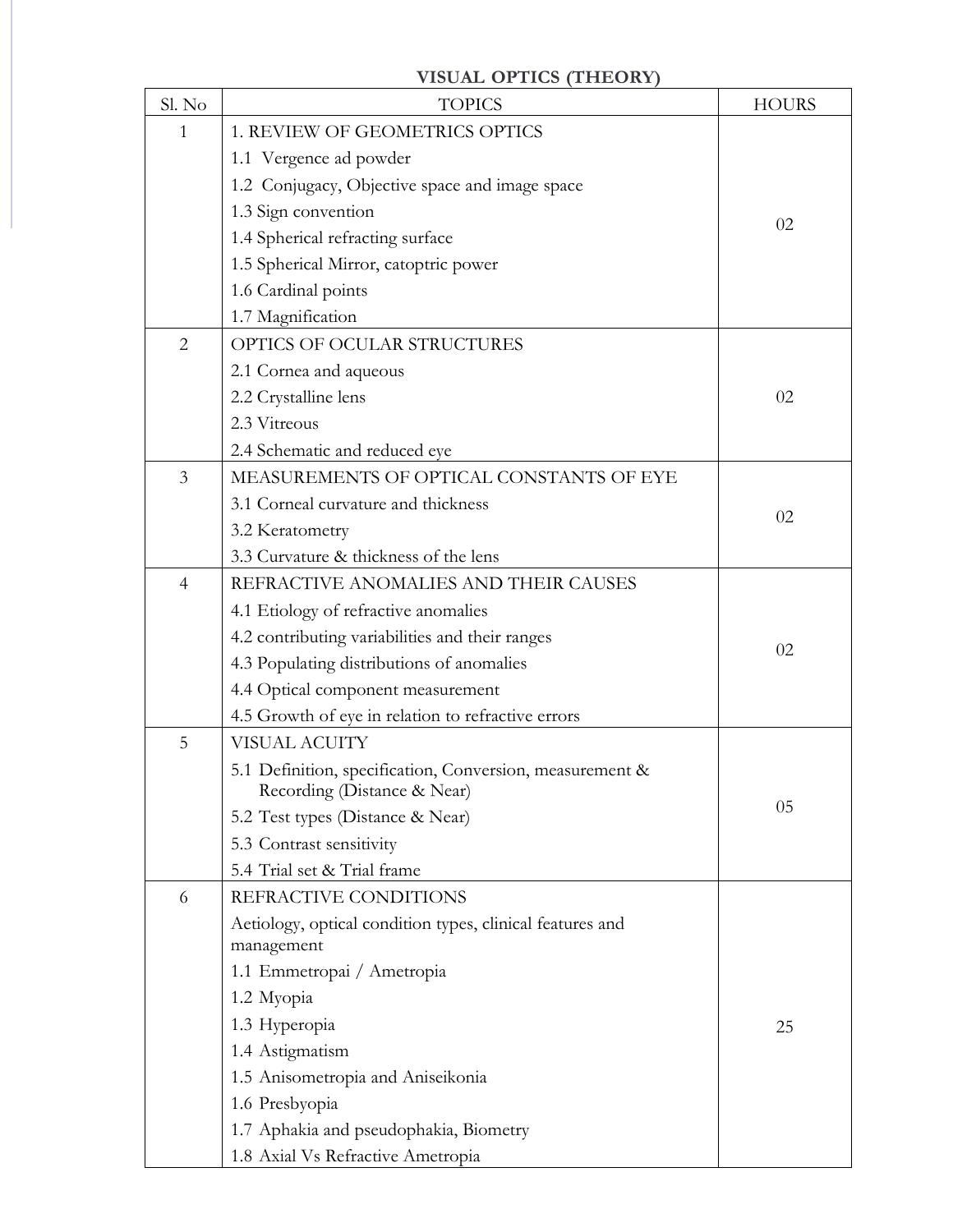| 7  | <b>ACCOMMODATION</b>                                            |        |
|----|-----------------------------------------------------------------|--------|
|    | 7.1 Mechanism                                                   |        |
|    | 7.2 Range & Amplitudes of accommodation                         | 06     |
|    | 7.3 Anomalies of accommodation                                  |        |
| 8  | <b>CONVERGENCE</b>                                              |        |
|    | 8.1 Types, measurement & Anomalies                              | 03     |
|    | 8.2 Relation between accommodation & convergence                |        |
| 9  | Retinoscopy (Static & Dynamic)                                  |        |
|    | 9.1Principle, instrumentation & types                           |        |
|    | 9.2 Procedure & interpretation of findings - Transposition &    |        |
|    | Spherical equivalent                                            |        |
|    | 9.3 Dynamic retinoscopy - various methods                       | 18     |
|    | 9.4 Radical retinoscopy & Mohindra's near retinoscopy           |        |
|    | 9.5 Subjective refraction - Principle, astigmatic chart,        |        |
|    | binocular balancing & binocular refraction                      |        |
|    | 9.6 Cycloplegic refraction                                      |        |
| 10 | EFFECTIVE POWER & MAGNIFICATION                                 |        |
|    | 10.1 Ocular refraction Vs Spectacle refraction                  |        |
|    | 10.2 Ocular accommodation Vs Spectacle accommodation            |        |
|    | 10.3 Spectacle magnification & Relative spectacle magnification | 03     |
|    | 10.4 Retinal image blur – Depth of focus & Depth of field       |        |
|    |                                                                 |        |
|    |                                                                 | 70 Hrs |
|    |                                                                 |        |
|    |                                                                 |        |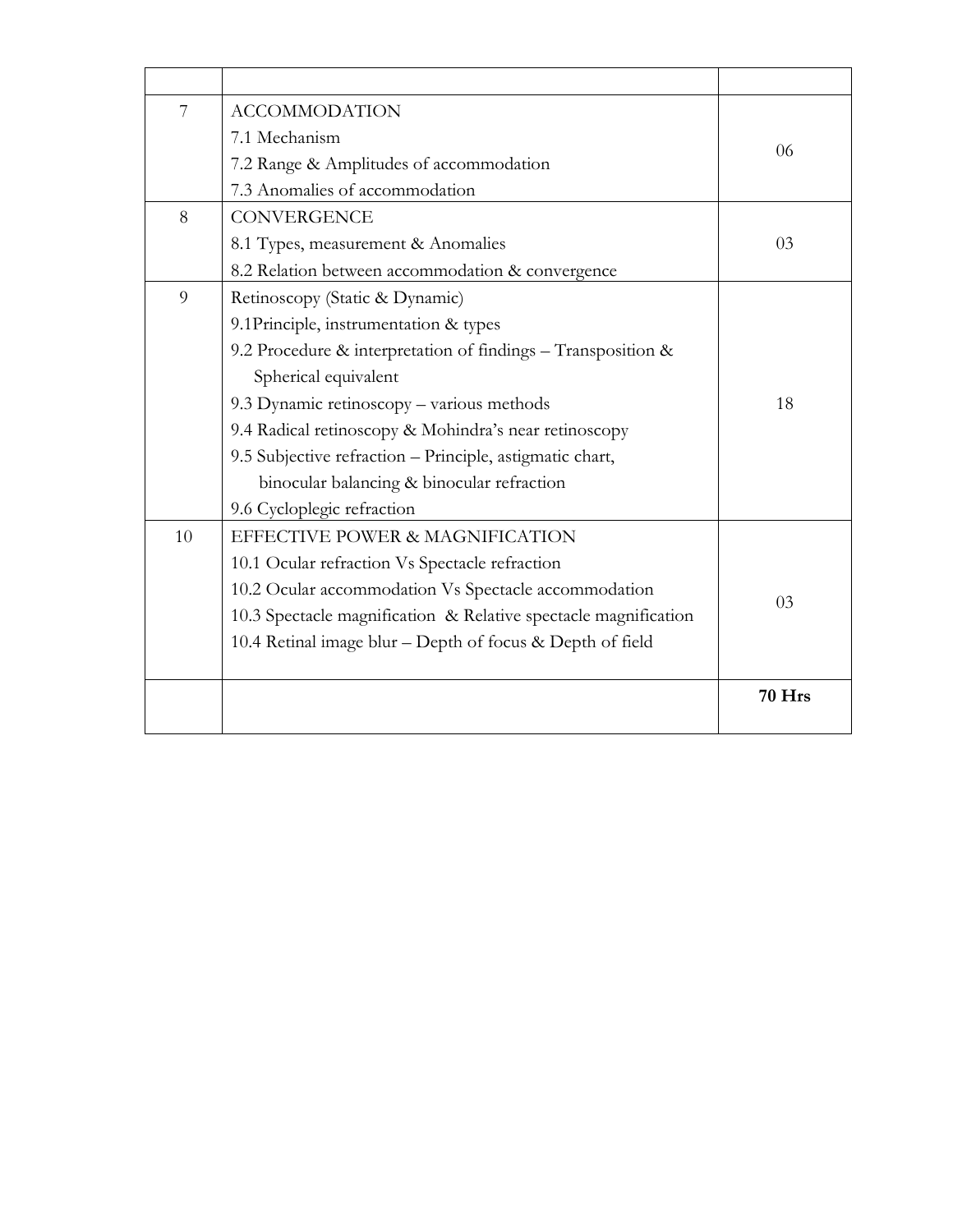| Sl. No              | <b>TOPICS</b>                                                                                                                                                            | <b>HOURS</b> |
|---------------------|--------------------------------------------------------------------------------------------------------------------------------------------------------------------------|--------------|
| Part<br>$\mathbf I$ | Study of purkinje images I & II, III & IV<br>2.<br>Mathematical model of the eye - Emmetropia, Hyperopia<br>3.                                                           |              |
|                     | & Myopia<br>Effect of trial lenses & accessories in front of the eye<br>4.                                                                                               |              |
| Part                | 1. Visual acuity                                                                                                                                                         |              |
| $_{\rm II}$         | └ Measurement & recording (Distance & Near)                                                                                                                              |              |
|                     | 2. Retinoscopy - Practice of retinoscopy (Dry & Wet) in                                                                                                                  |              |
|                     | Emmetropia, Myopia, Hypermetropia, Astigmatism,<br>$\checkmark$<br>Anisometropia, Presbyopia, Aphakia, Pseudophakia,<br>media opacities, strabismus & eccentric fixation | 60           |
|                     | $\checkmark$ Interpretation of retinoscopic findings                                                                                                                     |              |
|                     | Subjective verification                                                                                                                                                  |              |
|                     | Prescription writing                                                                                                                                                     |              |
|                     | Methods of differentiating axial Vs Refractive<br>ametropia                                                                                                              |              |
|                     | $\checkmark$ Dynamic retinoscopy – Methods                                                                                                                               |              |
|                     | 3. Accommodation & Convergence                                                                                                                                           |              |
|                     | Measurement of range & Amplitude of accommodation                                                                                                                        |              |
|                     | Measurement of Near point of Convergence                                                                                                                                 |              |
|                     |                                                                                                                                                                          | 60 Hrs       |

| 1. Duke Elder's practice of refractionDavid Abrams – 10 <sup>th</sup> edition |  |
|-------------------------------------------------------------------------------|--|
|-------------------------------------------------------------------------------|--|

- 2. Clinical refraction Irwin. M. boorish
- 
- 
- Theodore Grosvenor  $-4$ <sup>th</sup> edition
- 3. Primary care optometry<br>4. Clinical pearls in refractive care
- D. Leonard Werner, Leonard. J. Press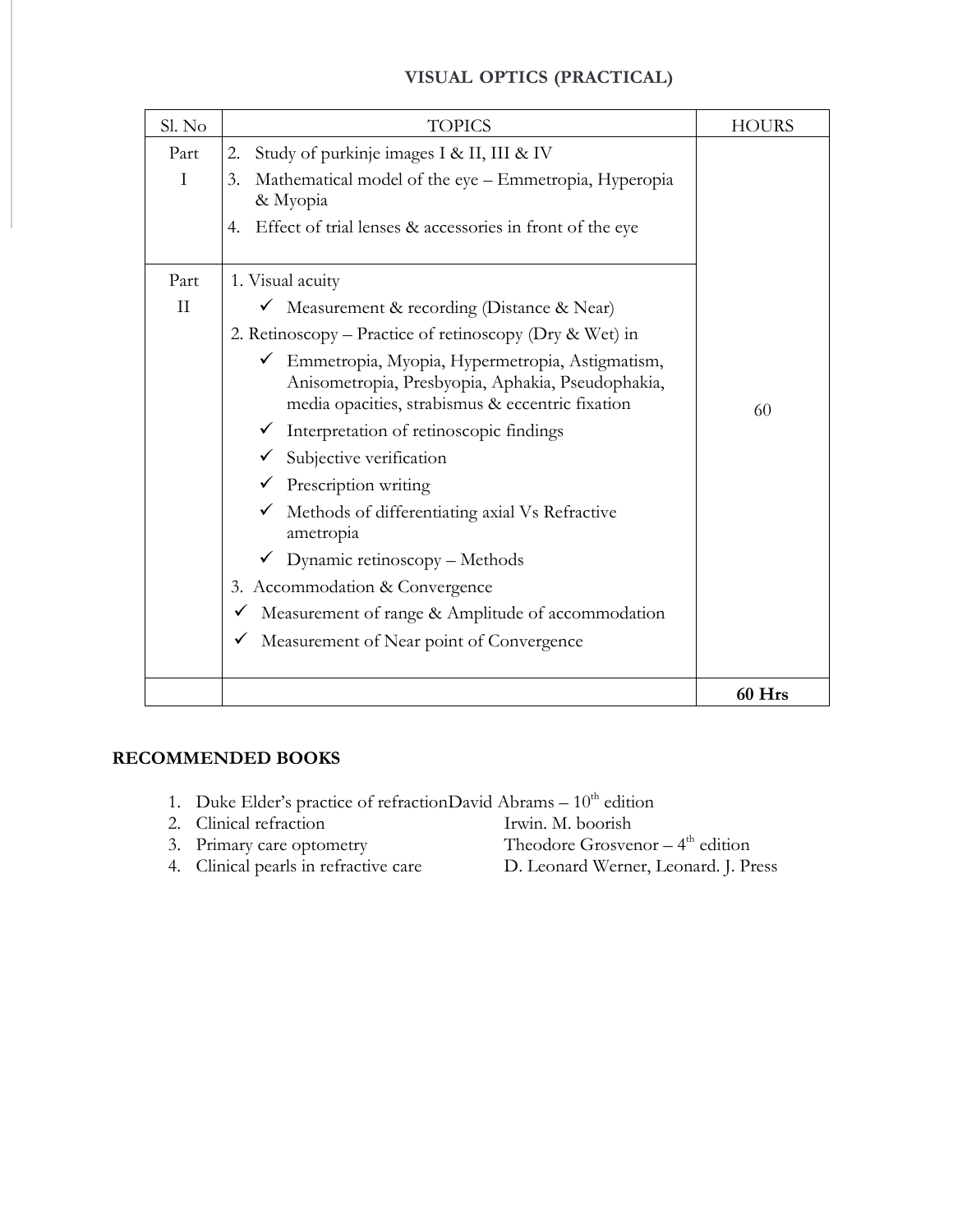## **OPTOMETRIC INSTRUMENTS**

| SL. NO         | <b>TOPICS</b>                                                          | <b>HOURS</b> |
|----------------|------------------------------------------------------------------------|--------------|
| $\mathbf{1}$   | Pre examination history                                                | 02           |
| $\overline{2}$ | Visual acuity charts - Construction & Standards<br>1.1.                |              |
|                | 1.2.<br>Illumination of the consultation room                          |              |
|                | 1.3.<br>Trial case lenses - best from lenses                           | 15           |
|                | Trial frame design - Phoropter - Advantages & Difficulties<br>1.4.     |              |
|                | 1.5.<br>Retinoscope – Optics, types & adjustments                      |              |
|                | Projection Charts<br>1.6.                                              |              |
| 3              | Keratometer                                                            |              |
|                | 2.1.<br>Keratometric principle                                         |              |
|                | Types - Baush & Lomb, Javal-Schiotz models<br>2.2.                     | 04           |
|                | Measurement, Documentation & Interpretation of data<br>2.3.            |              |
| 4              | Lens checking instruments                                              |              |
|                | 3.1.<br>Optometer principle                                            |              |
|                | Badal & non badal principle - Advantage & disadvantages<br>3.2.        |              |
|                | Lens gauger or clock<br>3.3.                                           | 06           |
|                | Hand neutralization<br>3.4.                                            |              |
| 5              | Slit Lamp                                                              |              |
|                | 1.1.<br>Slit-lamp systems                                              |              |
|                | 1.2.<br>Mechanical design                                              |              |
|                | 1.3.<br>Illmination techniques                                         | 09           |
|                | 1.4.<br>Accessories                                                    |              |
|                | 1.5.<br>Scanning laser devices                                         |              |
| 6              | Autorefractometer                                                      |              |
|                | 1.1.<br>Scheiner's principle                                           |              |
|                | Advantages & disadvantages<br>1.2.                                     | 03           |
|                | Newer developments<br>1.3.                                             |              |
| 7              | Corneal topography                                                     |              |
|                | 6.1. Placido's disc                                                    |              |
|                | 6.2. Photokeratoscope                                                  | 05           |
|                | 6.3. Topography Modelling System                                       |              |
| 8              | Tonometer                                                              |              |
|                | 7.1. Tupes, principle & standardization (Schiotz, Applanation & NCT)   |              |
|                | 7.2. Measurement, documentation & interpretation of results            | 07           |
| 9              | Color vision testing devices                                           |              |
|                | 8.1. Color vision theories                                             |              |
|                | 8.2. Common color vision defects                                       | 09           |
|                | 8.3. Pseudoisochromatic test plates                                    |              |
|                | 8.4. Color arrangements tests                                          |              |
|                | 8.5. Interpretation & clinical significans of findings                 |              |
| 10             | Fields of vision & Screening devices                                   |              |
|                | 9.1. Introduction - Visual fields & boundaries of visual fields        |              |
|                | 9.2. Visual field screening devices - Central & Peripheral             | 18           |
|                | 9.3. Quantitative perimetry - Manual & Automated                       |              |
|                | 9.4. Results & Analysis of visual field examination                    |              |
| 11             | Ophthalmoscopes                                                        |              |
|                | 10.1. Optical principle & Types                                        | 08           |
|                | 10.2. Direct ophthalmoscope - Instrumentation, Characteristics & Uses  |              |
|                | 10.3. Indirect ophthalmoscope- Instrumentation, Characteristics & Uses |              |
|                | 10.4. Direct ophthalmoscope Vs Indirect ophthalmoscope                 |              |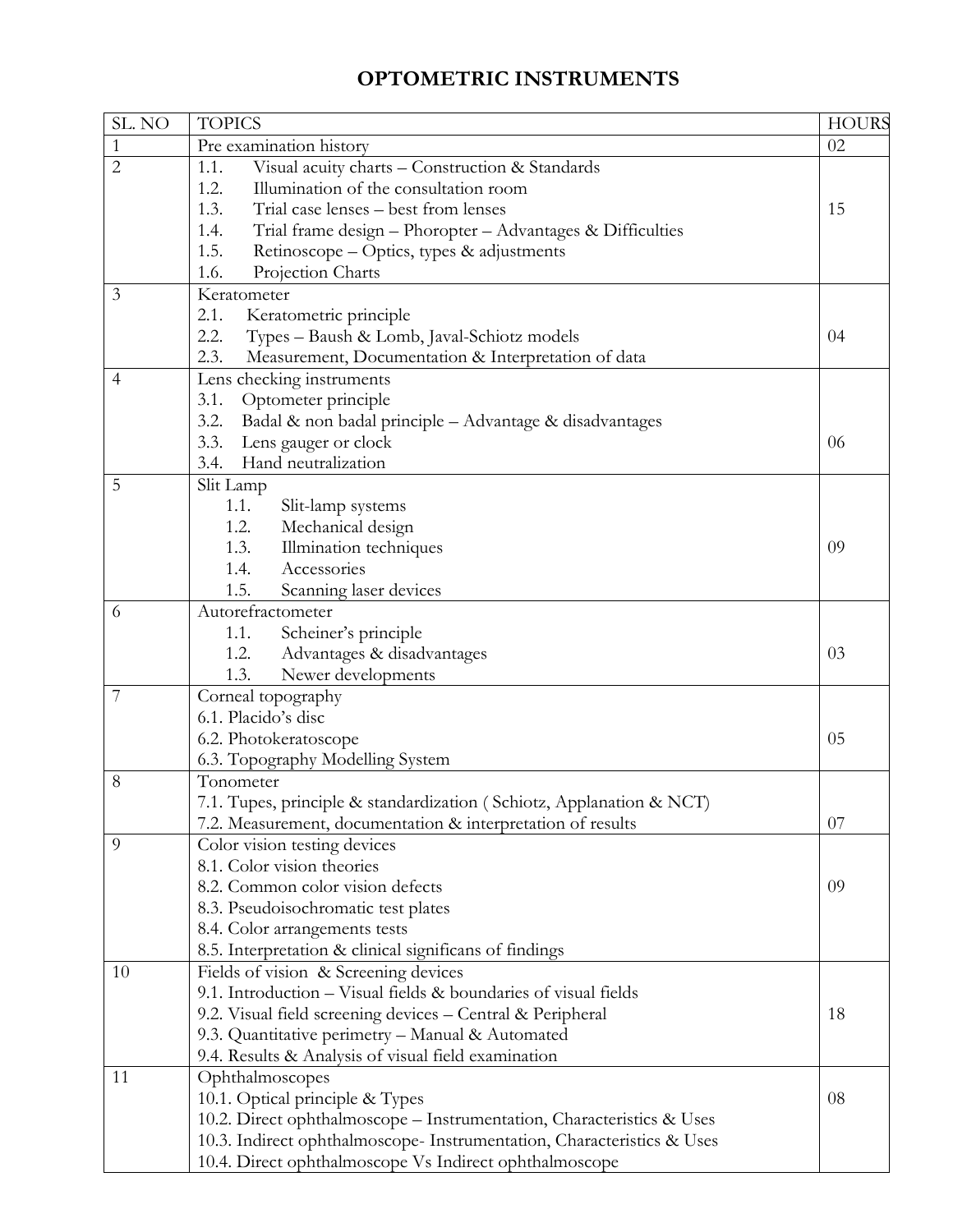| 12 | Fundus biomicroscope                                                              |         |
|----|-----------------------------------------------------------------------------------|---------|
|    | 11.1. Direct fundus biomicroscopy – Principle & Instrumentation (with examples)   |         |
|    | 11.2. Indirect fundus biomicroscopy - Principle & Instrumentation (with examples) | 03      |
| 13 | Gonioscope                                                                        |         |
|    | 12.1. Principle & Instrumentation                                                 |         |
|    | 12.2. Direct Gonioscope                                                           | 05      |
|    | 12.3. Indirect Gonioscope                                                         |         |
| 14 | Ophthalmic Ultrasonagraphy                                                        |         |
|    | 14.1. Physics of Ultrasonography                                                  |         |
|    | 14.2. A-scan – Procedure & clinical uses                                          | 07      |
|    | 14.3. B-Scan – Procedure & Clinical uses                                          |         |
| 15 | Electrophysiology - ERG, VEP & EOG                                                | 06      |
| 16 | Fundus camera & Flourescine angiography                                           | 03      |
|    |                                                                                   | 110 Hrs |

#### **CLINICAL EXAMINATION OF VISUAL SYSTEM**

| <b>SL.NO</b>   | <b>TOPICS</b>                                                    | <b>HOURS</b> |
|----------------|------------------------------------------------------------------|--------------|
| 1              | History of the ophthalmic subject                                |              |
|                | Ocular history<br>1.1.                                           |              |
|                | 1.2. Medical history                                             |              |
|                | Family history<br>1.3.                                           |              |
|                | Systemic history<br>1.4.                                         |              |
| $\overline{2}$ | Assessment of visual acuity                                      | 40           |
|                | 2.1. Distance & Near visual acuity                               |              |
|                | 2.2. Clolr vision & Contrast sensitivity                         |              |
| 3              | Examination of Extra Ocular Muscle balance                       |              |
| $\overline{4}$ | Assessment of accommodation & Convergence                        |              |
| 5              | Pupil evaluation & Measurement of Intra pupillary distance (IPD) |              |
| 6              | Slit Lamp examination                                            |              |
|                | 6.1. Examination of eye lids, conjunctiva & sclera               |              |
|                | 6.2. Examination of cornea & lens                                |              |
|                | 6.3. Examination of iris, Ciliary body & pupil                   |              |
|                | Examination of Intra ocular pressure - Schiotz & Applanation     |              |
| 8              | Assessment of angle of anterior chamber                          |              |
| 9              | Ophthalmoscopy - Direct & Indirect                               |              |
| 10             | Optic disc evaluation                                            |              |
| 11             | Examination of Lacrimal system                                   |              |
| 12             | Examination of orbit                                             |              |
| 13             | Macular function tests                                           |              |
| 14             | Visual field charting - Central & Peripheral                     |              |
|                |                                                                  | 40 Hrs       |

#### **RECOMMENDATION BOOKS**

- 1. Optometric instrumentation David B. Henson
- 2. Clinical ophthalmology (VOL –I ) Thomas D. Duane
- 
- 3. Primary care Optometry<br>4. Clinical Procedure in Optometry 1<sup>st</sup> edition
- 
- 6. Investigation techniques & Ocular examination
- 7. Diagnosis of defective color vision

Theodors Grosvenor  $-4$ <sup>th</sup> edition J. Boyd Eskside, john. F. Amos, Jimmy. D. Bartlet

5. Automated state perimetry<br>
6. Investigation techniques & Ocular examination<br>
Sandip Doshi, William Harvey Jennifer birch  $-2<sup>nd</sup>$  edition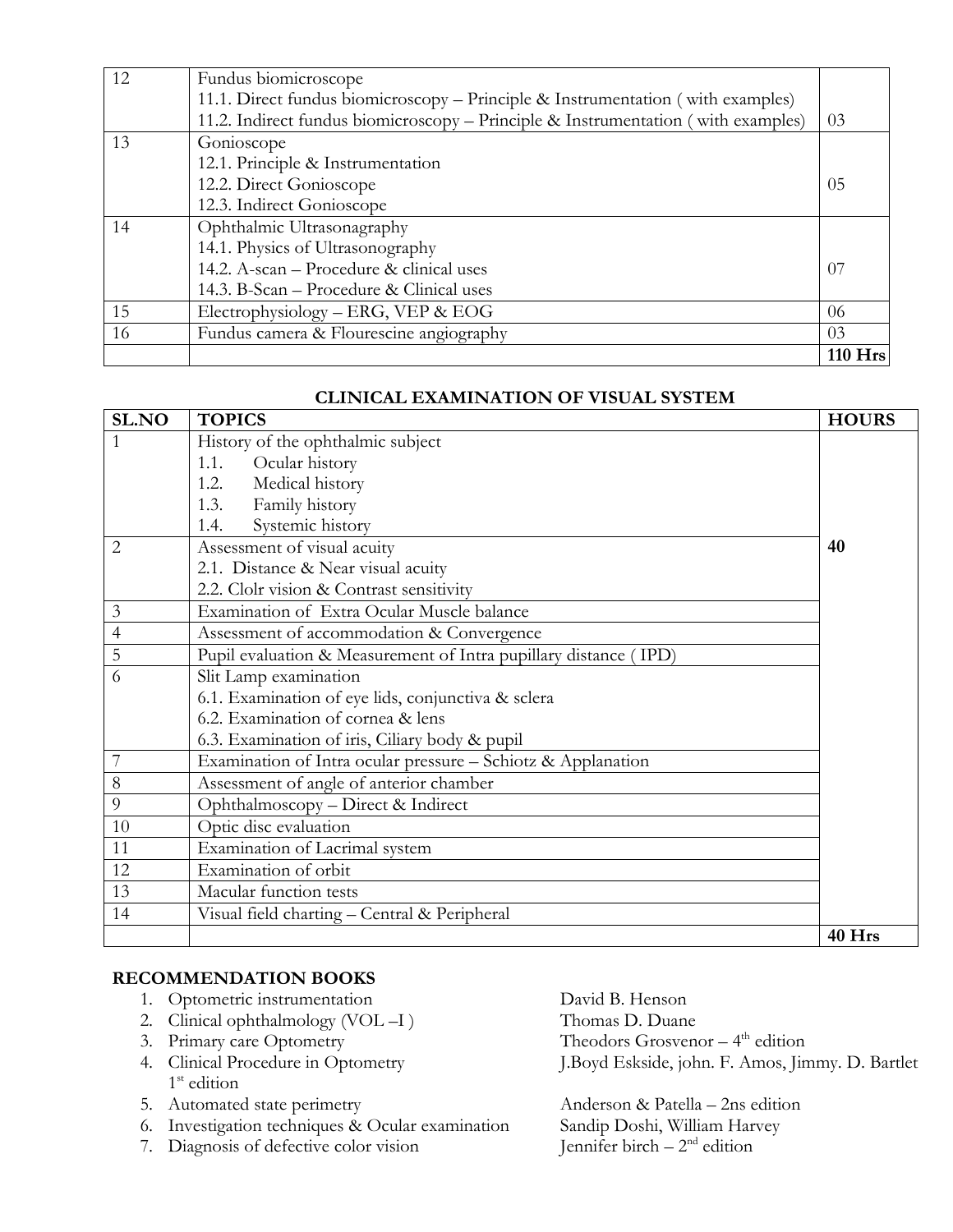## **( 4th Semester of B. OPT.)**

| SL<br>NO                     | <b>TOPICS</b>                                                                                                                                                                                                                                                                                                                                                                                                                                                                                                                                                                                                                    | <b>HOURS</b> |
|------------------------------|----------------------------------------------------------------------------------------------------------------------------------------------------------------------------------------------------------------------------------------------------------------------------------------------------------------------------------------------------------------------------------------------------------------------------------------------------------------------------------------------------------------------------------------------------------------------------------------------------------------------------------|--------------|
| $\mathbf{1}$<br>$\mathbf{2}$ | <b>GENERAL PHARMACOLOGY</b><br>Introduction and sources of drugs<br>Routes of drug administration<br>Pharmacokinetics- special emphasis on ocular pharmacokinetics<br>Pharmacodynamics<br>Adverse drug reactions-Special emphasis on ocular toxicity of drugs<br>Factors modifying drug action<br>SYSTEMIC PHARMACOLOGY<br>2.1. Autonomic nervous system<br>$\checkmark$ Introduction. Neurotransmitters, their mechanism of action.<br>$\checkmark$ Drugs affecting-<br>- Pupillary size and light reflex                                                                                                                       |              |
|                              | - Intraocular tension<br>- Accommodation<br>$\checkmark$ Skeletal muscle relaxants<br>2.2. Cardiovascular system<br>✔ Antihypertensives and drugs useful in angina<br>2.3. Diuretics<br>$\checkmark$ IN ocular disorders<br>2.4. Central nervous system<br>Alcohol, sedative hypnotics, general & local anesthetics, opioids & non-<br>$\checkmark$<br>opioids<br>2.5. Chemotherapy<br>Introduction, general chemotherapy<br>Specific chemotherapy - antifungal, Antiviral, Antitubercular, Antileprotic<br>2.6. Hormones<br>$\checkmark$ Corticosteroids<br>$\checkmark$ Anitidiabetics<br>2.7.Blood<br>$\checkmark$ Coagulants | 45           |
| 3                            | OCULAR PHARMACIOLOGY<br>3.1 Ocular preparations, formulations and requirements of an ideal agents<br>3.2 Ocular pharmacokinetics-Methods of drug administration -Special drug delivery<br>systems<br>3.3 Ocular toxicology                                                                                                                                                                                                                                                                                                                                                                                                       |              |

#### **PHARMACOLOGY**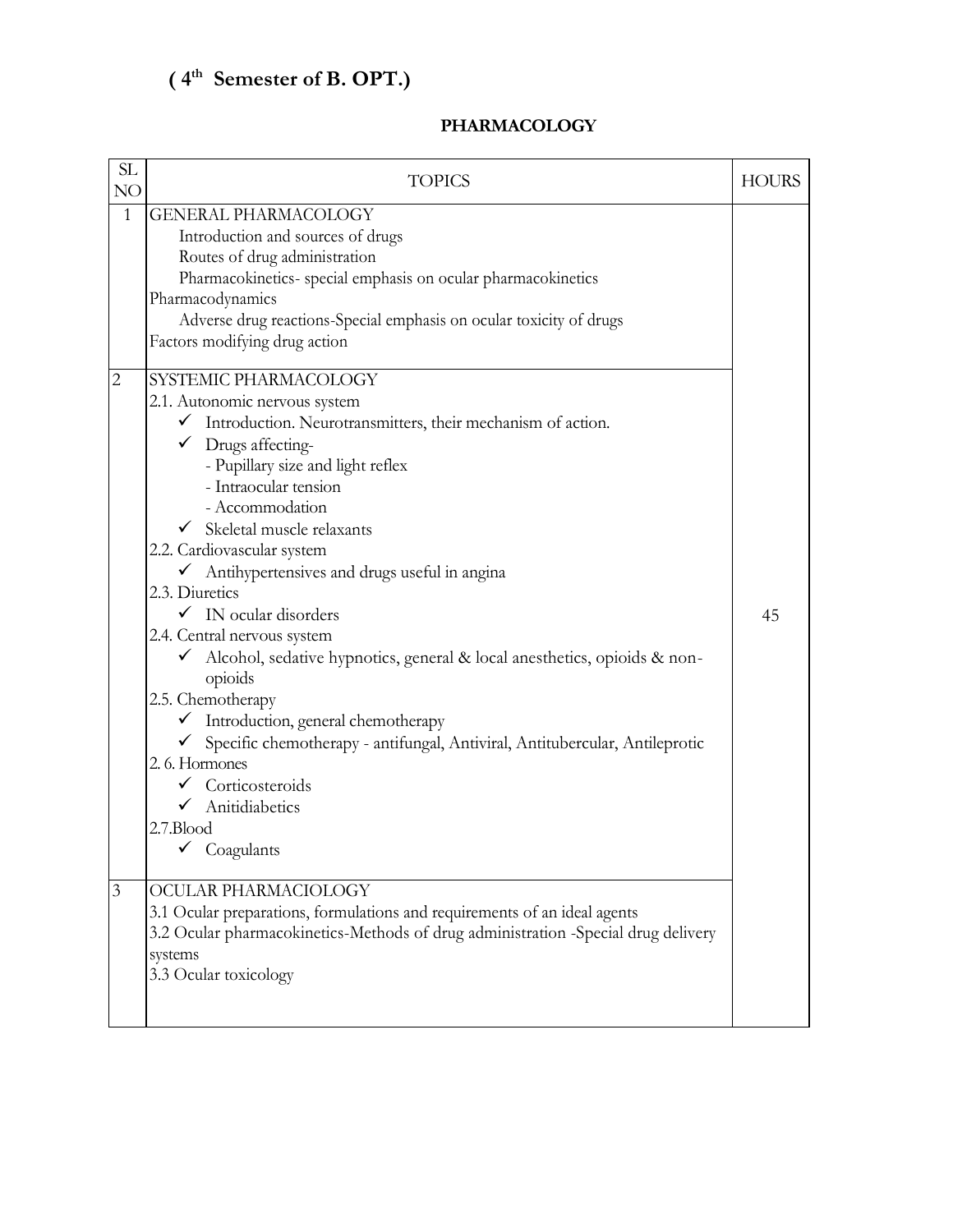| $\overline{4}$ | DIAGNOSTIC AND THERAPUTIC APPLICATIONS OF DRUGS IN                                |          |
|----------------|-----------------------------------------------------------------------------------|----------|
|                | <b>OPHTHALMOLOGY</b>                                                              |          |
|                | 4.1. Agents used to aid diagnosis                                                 |          |
|                | 4.2. Drugs and biological agents used in ocular surgery                           |          |
|                | 4.3. Anesthetics used in ophthalmic procedures                                    |          |
|                | 4.4. Drug treatment of glaucoma, accommodative esotropia and ocular myasthenia    |          |
|                | 4.5. Pharmacotherapy of ocular infections-Bacterial, Viral, Fungal, Chlamydial    |          |
|                | 4.6. Drugs used in allergic conditions of the eye                                 |          |
|                | 4.7. Drugs used in inflammatory disorders of the eye                              |          |
|                | 4.8. Drug treatment of degenerative disorders of the eye                          |          |
|                | 4.9. Immunomodulators in ophthalmic practice                                      |          |
|                | 4.10. Use of other agents in ophthalmic practice                                  |          |
|                | Enzymes, Vitamins, Trace elements, Antioxidants, Wetting agents, Tear substitutes |          |
|                |                                                                                   | $45$ Hrs |
|                |                                                                                   |          |
|                |                                                                                   |          |

1. Essentials of medical pharmacology Tripati

4. Anterior eye diseases & Therapeutics

2. Optometric Pharmacology Julie Griebrok Jose, Kenneth.A.Poise, Emily Holden 3. Ocular drug consult Milton.M.Hom<br>4. Anterior eye diseases & Therapeutics A. S. Bruce, M. S. Loughnan 5. Clinical Ocular Pharmacology Jimmy. D. Bartlett, Siret. D. Jaanus - 4<sup>ft</sup> edition

### **MICROBIOLOGY**

| SL | <b>TOPICS</b>                                                                                                         |              |
|----|-----------------------------------------------------------------------------------------------------------------------|--------------|
| NO |                                                                                                                       | <b>HOURS</b> |
|    | Sterilization and Disinfection generally used in laboratory and hospital practice                                     |              |
|    | Details of common bacteria, viruses and other organisms<br>Morphology and principles of cultivation of bacteria<br>3. | 30           |
|    | Common bacterial infections of the eye                                                                                |              |
|    | Common fungal infections of the eye<br>5.                                                                             |              |
|    | Common viral infections of the eye                                                                                    |              |
|    | Common parasitic infections of the eye                                                                                |              |
|    |                                                                                                                       |              |

#### **RECOMMENDED BOOKS**

1. Text book of microbiology Ananth Narayan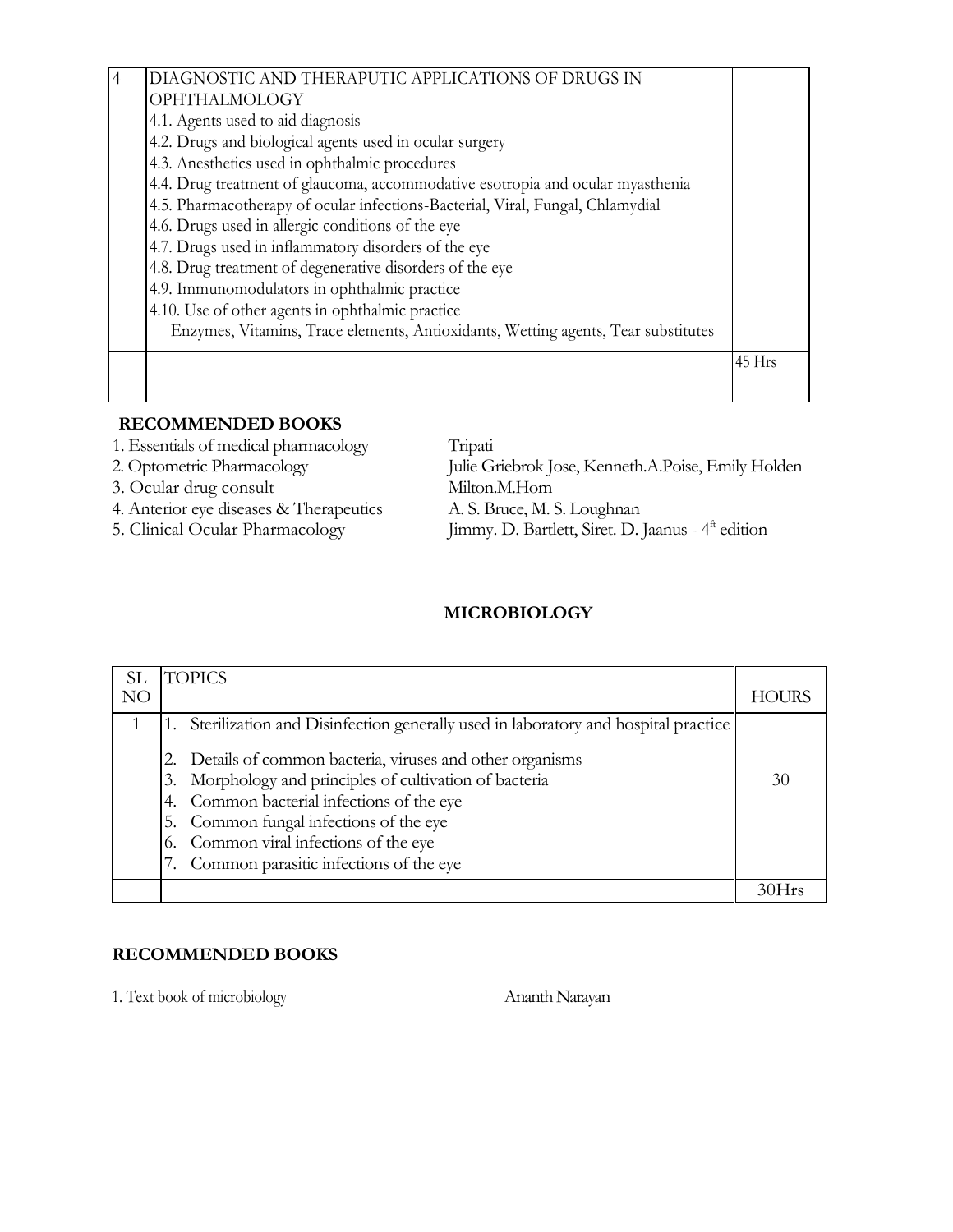## **PATHOLOGY**

| SL  | <b>TOPICS</b>                                                                | <b>HOURS</b> |
|-----|------------------------------------------------------------------------------|--------------|
| NO. |                                                                              |              |
|     | 1. General introduction                                                      |              |
|     | 2. Inflammation and repair                                                   |              |
|     | 3. Infections [Tuberculosis, Leprosy, Syphilis, Fungus, Virus, Chlamydiae]   |              |
|     | 4. Genetic abnormality                                                       |              |
|     | 5. Hematology [Anemia, Leukemia, Bleeding disorders]                         |              |
|     | 6. Circulatory disturbances [Shock, edema, Thrombosis, Infarction, Embolism] |              |
|     | 7. Clinical pathology                                                        |              |
|     | [Examination of urine and blood smears]                                      |              |
|     | 8. Ophthalmic wound healing                                                  | 25           |
|     | 9. Eyelid [normal and pathology including inflammations and tumours]         |              |
|     | 10. Cornea [Normal and pathology in degeneration and dystrophies]            |              |
|     | 11. Lens [normal and pathology of cataract]                                  |              |
|     | 12. Retina [normal and pathology hi inflammatory diseases, infections]       |              |
|     | 13. Intraocular tumours [Retinoblastoma and chorMdal melanoma] 14. Orbit     |              |
|     | [inflammation and neoplasia]                                                 |              |
|     | 15. Optic nerve [normal and tumours]                                         |              |
|     |                                                                              | 25Hrs        |
|     |                                                                              |              |

## **RECOMMENDED BOOKS**

1. General pathology Harsh Mohan 2. Text book of Pathology N. C. Dey

3. Basic Pathology Robbins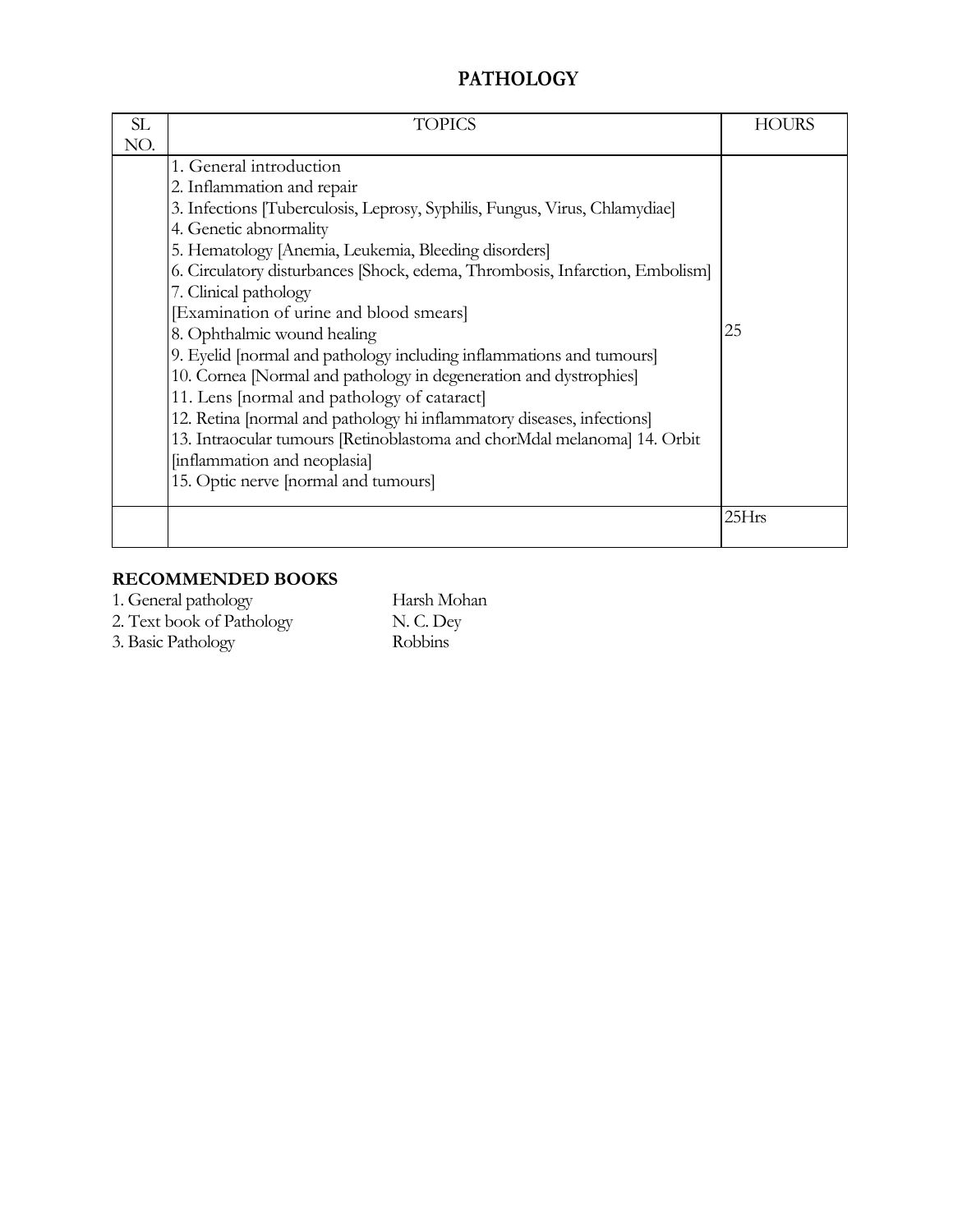### **RESEARCH METHODOLOGY & STATISTICS**

| L  | <b>TOPICS</b>                                                                                                                 | <b>HOURS</b> |
|----|-------------------------------------------------------------------------------------------------------------------------------|--------------|
| 1  | <b>Introduction I: Biostatistics</b>                                                                                          |              |
|    | Definition<br>$\checkmark$                                                                                                    |              |
|    | role of statistics in health science and health care delivery system                                                          |              |
|    | <b>Introduction II: Research Methodology</b>                                                                                  |              |
| 2  | $\checkmark$ Research process<br>Steps involved in research process                                                           |              |
|    | Research methods and methodology                                                                                              |              |
|    |                                                                                                                               |              |
|    | Variables and scales of measurements<br>Definitions and examples of qualitative, quantitative, continuous discrete,           |              |
| 3  | dependent and independent variables.                                                                                          |              |
|    | Definitions, properties and examples of nominal, ordinal, interval and ratio                                                  |              |
|    | scales of measurements.                                                                                                       |              |
|    | Sampling                                                                                                                      |              |
|    | Population, sample, sampling, reasons for sampling, probability and non-                                                      |              |
| 4  | probability sampling.                                                                                                         |              |
|    | Methods of probability sampling - simple random, stratified, systematic-<br>procedure.                                        |              |
|    | Merits and demerits.                                                                                                          |              |
|    | Use of random number table.                                                                                                   |              |
|    |                                                                                                                               |              |
| 5  | Organization of data<br>Frequency table, histogram, frequency polygon, frequency curve, bar diagram,                          |              |
|    | pie chart                                                                                                                     | 60           |
| 6  | Measures of location                                                                                                          |              |
|    | Arithmetic mean, median, mode, quartiles and percentiles-definition.<br>$\checkmark$                                          |              |
|    | $\checkmark$ Computation (for raw data), merits, demerits and applications                                                    |              |
|    | <b>Measures of variation</b>                                                                                                  |              |
| 7  | Range, inter-quartile range, variance, standard deviation, coefficient of<br>variation-definition.                            |              |
|    | Computation (for raw data), ments, demerits and applications                                                                  |              |
|    | Normal distribution                                                                                                           |              |
| 8  | Concept, graphical form, properties, examples.                                                                                |              |
|    | ← Concept of Skewnes and Kurtosis                                                                                             |              |
|    | Correlation                                                                                                                   |              |
| 9  | $\checkmark$ Scatter diagram.                                                                                                 |              |
|    | concept and properties of correlation coefficient, examples [No computation]                                                  |              |
|    |                                                                                                                               |              |
|    | <b>Health Information System</b><br>Definition, requirement, component and uses of health information system.<br>$\checkmark$ |              |
| 10 | Sources of health information system- Census, Registration of vital events,                                                   |              |
|    | Sample registration system (SRS), Notification of diseases, Hospital records,                                                 |              |
|    | Disease registries, Record linkage, Epidemiological surveillance. Population                                                  |              |
|    | survey                                                                                                                        |              |
|    |                                                                                                                               |              |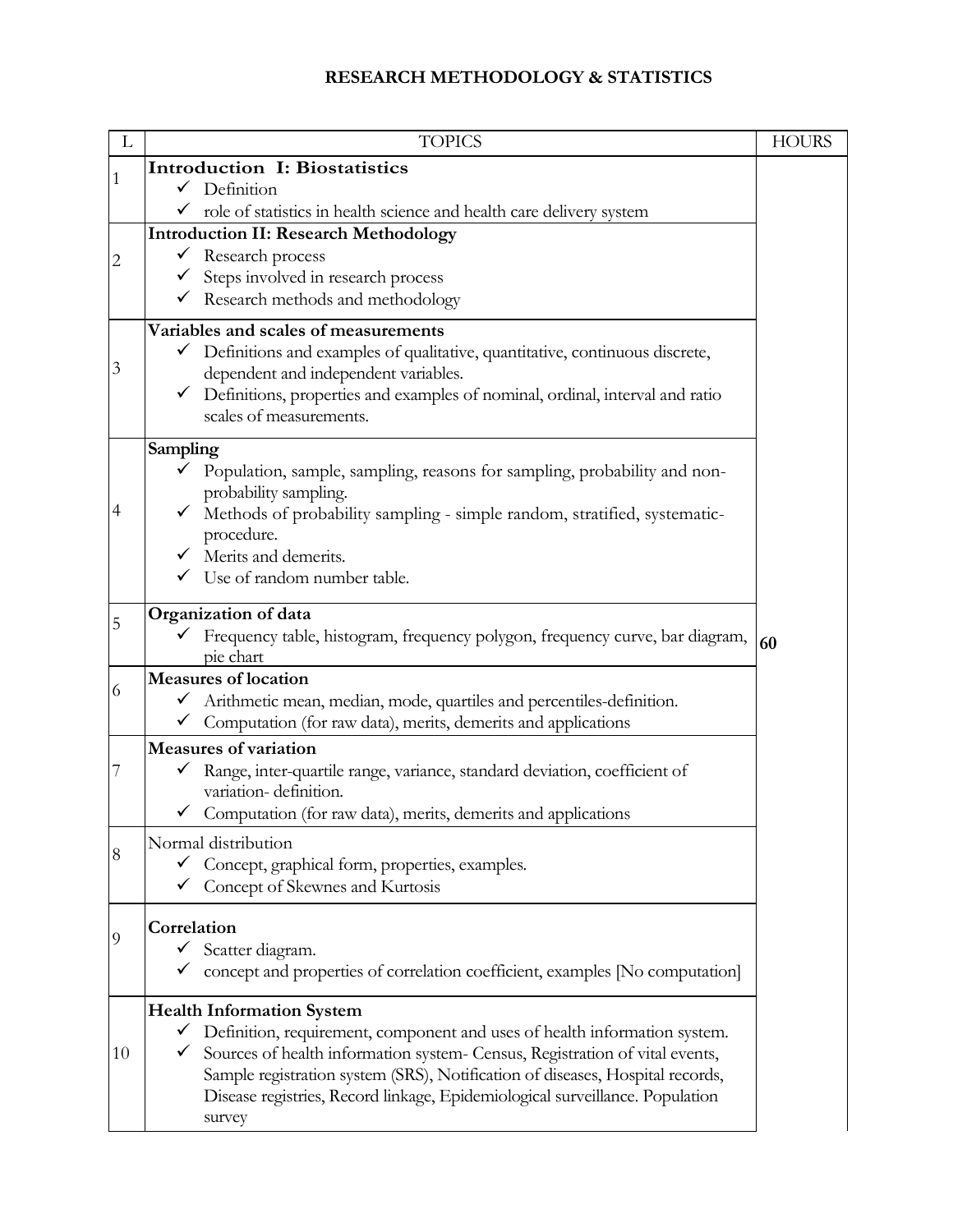| 11 | Vital statistics and hospital statistics<br>√ Rate, ratio, proportion, Incidence, Prevalence. Common morbidity, mortality<br>and Fertility statistics - Definition and computation.<br>✓ |          |
|----|------------------------------------------------------------------------------------------------------------------------------------------------------------------------------------------|----------|
| 12 | Hypothesis<br>$\checkmark$ What is hypothesis.<br>Formulation of hypothesis.<br>✓<br>Characteristics of good hypothesis.<br>✓                                                            |          |
| 13 | Epidemiology<br>$\checkmark$ Concept of health and disease<br>$\checkmark$ Definition and aims of Epidemiology,<br>Descriptive Epidemiology – methods and uses.<br>✓                     |          |
| 14 | Concept of reliability & validity                                                                                                                                                        |          |
|    |                                                                                                                                                                                          | $60$ Hrs |

| 1. Methods in Biostatistics for medical students & Research workers                                   | Mahajan B.K.-6 <sup>th</sup> edition |
|-------------------------------------------------------------------------------------------------------|--------------------------------------|
| 2. Research methodology – Methods & techniques                                                        | Kothari C.R                          |
| 3. Introduction to Biostatistics: A manual for students in health sciences Sundar Rao PSS, Richard J. |                                      |
| 4. Text book of Preventive and social medicine                                                        | Park. E. Park                        |

## **CLINICAL PSYCHOLOGY**

| SL.NO. | <b>TOPICS</b>                                                                                        | <b>HOURS</b> |
|--------|------------------------------------------------------------------------------------------------------|--------------|
|        | 1. Introduction to psychology                                                                        |              |
|        | 2. Intelligence, Learning, Memory, Personality, Motivation                                           |              |
|        | 3. Body integrity-one's body image                                                                   |              |
|        | 4. Patient in his Milan                                                                              | 20           |
|        | 5. Self concept of the therapist, Therapist patient relationship-some<br>guidelines                  |              |
|        | 6. Illness and it's impact on the patients                                                           |              |
|        | 7. Maladies of the age and their impact on the patient's own and others<br>concept of his body image |              |
|        | 8. Adapting changes in vision                                                                        |              |
|        | 9. Why Medical Psychology needs/demands commitment?                                                  |              |
|        |                                                                                                      | $20$ Hrs     |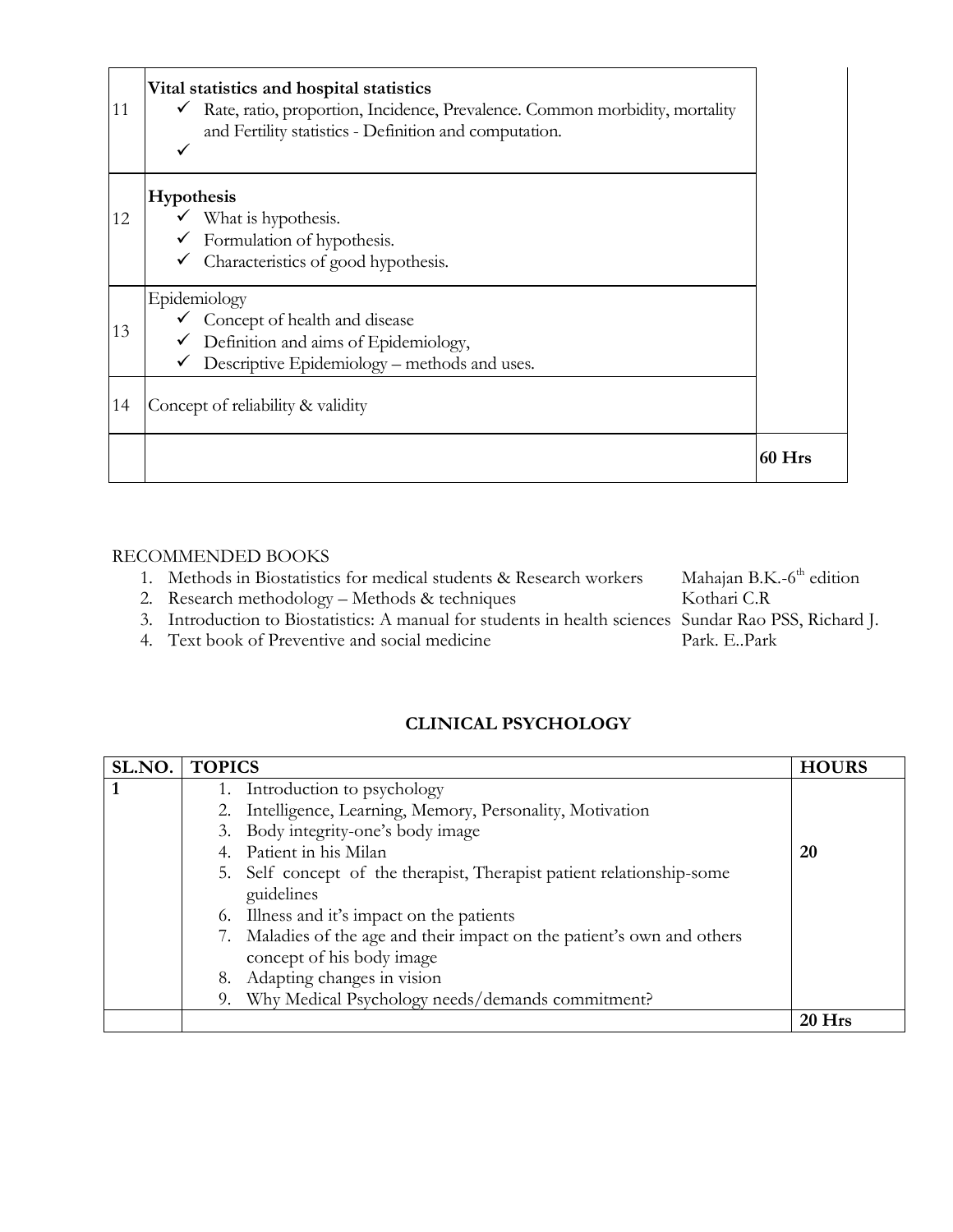## **THIRD YEAR B. OPT. SYLLABUS**

## **( 5 th Semester of B. OPT.)**

- Contact Lens
- Squint and Binocular Vision
- Ocular Diseases + Eye and Systemic Diseases

## **( 6 th Semester of B. OPT.)**

- Low vision aids
- Geriatric Optometry & Pediatric Optometry
- Community & Occupational Optometry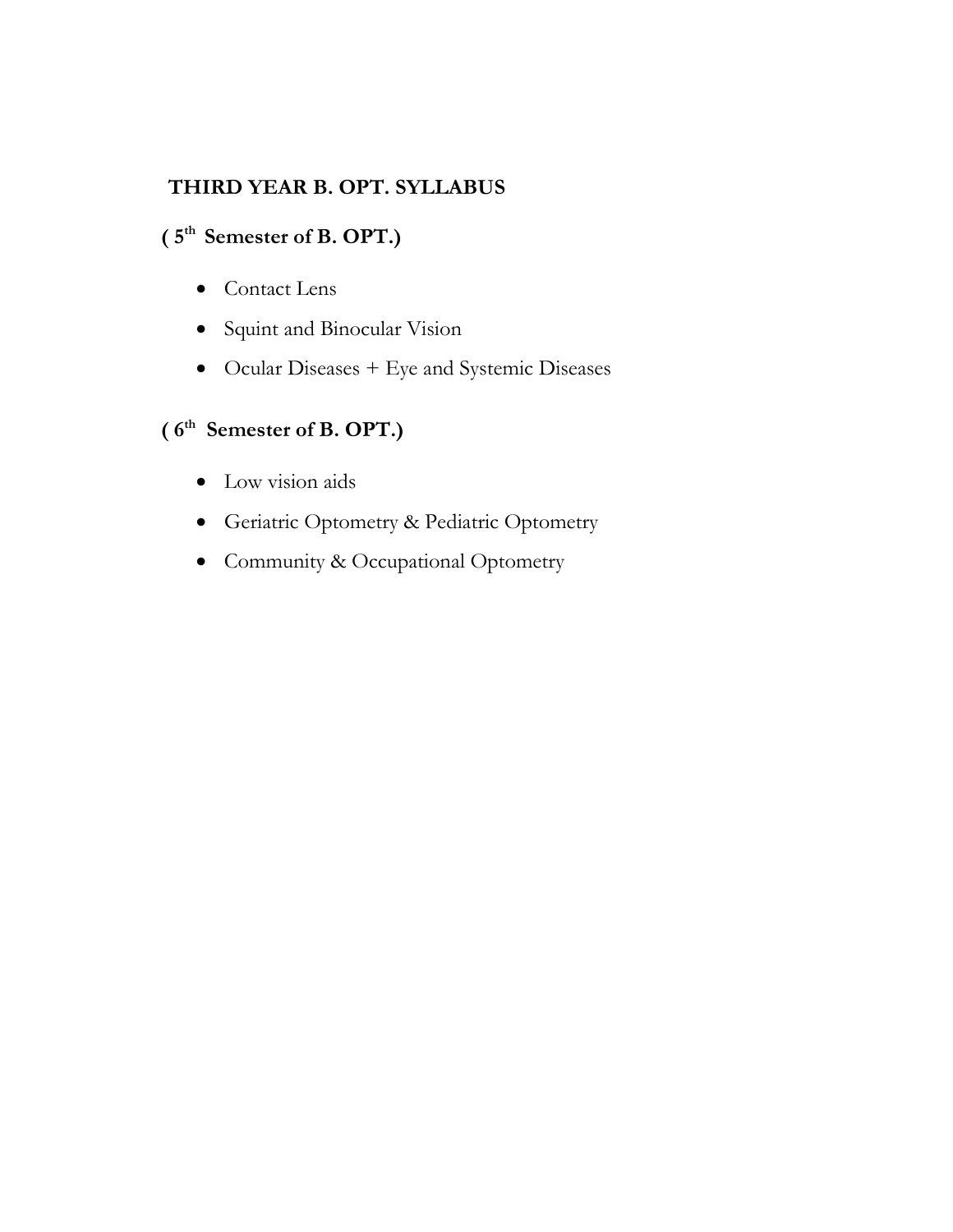## **( 5 th Semester of B. OPT.)**

## **CONTACT LENS (THEORY)**

| Sl. No         | <b>TOPICS</b>                                                                                                                                                                                                                                                                                                                                                                                | <b>HOURS</b> |
|----------------|----------------------------------------------------------------------------------------------------------------------------------------------------------------------------------------------------------------------------------------------------------------------------------------------------------------------------------------------------------------------------------------------|--------------|
| $\mathbf{1}$   | 11. History of Contact Lens<br>1.2. Lacrimal apparatus - Anatomy & Physiology<br>1.3. Cornea - Anatomy & Physiology<br>1.4. Corneal physiology & Contact Lens<br>1.5.Slit-lamp biomicroscopy<br>1.6. Keratometry<br>1.7. Placido's disc<br>1.8. Topography<br>1.9. Preliminary measurements & Investigations                                                                                 | 20           |
| $\overline{2}$ | 2.1. Contact Lens materials<br>2.2. Glossary of terms- Contact lenses<br>2.3. Optics of Contact lenses<br>2.4. Indications & Contraindications                                                                                                                                                                                                                                               | 11           |
| 3              | 33.1.RGP contact lens design<br>3.2.Soft Contact lens design<br>3.3. Fitting philosophies<br>3.4. Handling of contact lens                                                                                                                                                                                                                                                                   | 07           |
| $\overline{4}$ | 4.1. Fitting of spherical soft CL & Effect of parameter changes<br>4.2. Fittign of spherical RGP contact lenses - Low Dk & High Dk<br>4.3. Effect of RGP CL parameter changes on lens fitting<br>4.4. Fitting in astigmatism - Toric CL                                                                                                                                                      | 13           |
| 5              | 5.1. Follow-up post fitting examination<br>5.2. Follow-up slit-lamp examination<br>5.3. Lens care and hygiene, instructions, compliance<br>5.4. Contact Lens solutions<br>5.5. Care of contact lenses                                                                                                                                                                                        | 08           |
| 6              | 6.1. Fitting in Aphakia, Pseudophakia<br>6.2. Fitting in irregular astigmatism - Keratoconus/PMD etc<br>6.3. Bifocal contact lenses<br>6.4. Fitting contact lenses in children<br>6.5.CL fitting following ocular surgeries<br>6.6. Therapeutic contact lens - Bandage CL<br>6.7. Cosmetic contact lenses<br>6.8. Contact lenses for special purposes- Swimming, sports,<br>occupational etc | 22           |
| 7              | 7.1. Continuous wear & extended wear contact lenses<br>7.2. Disposable contact lenses<br>7.3. Frequent replacement contact lenses                                                                                                                                                                                                                                                            | 03           |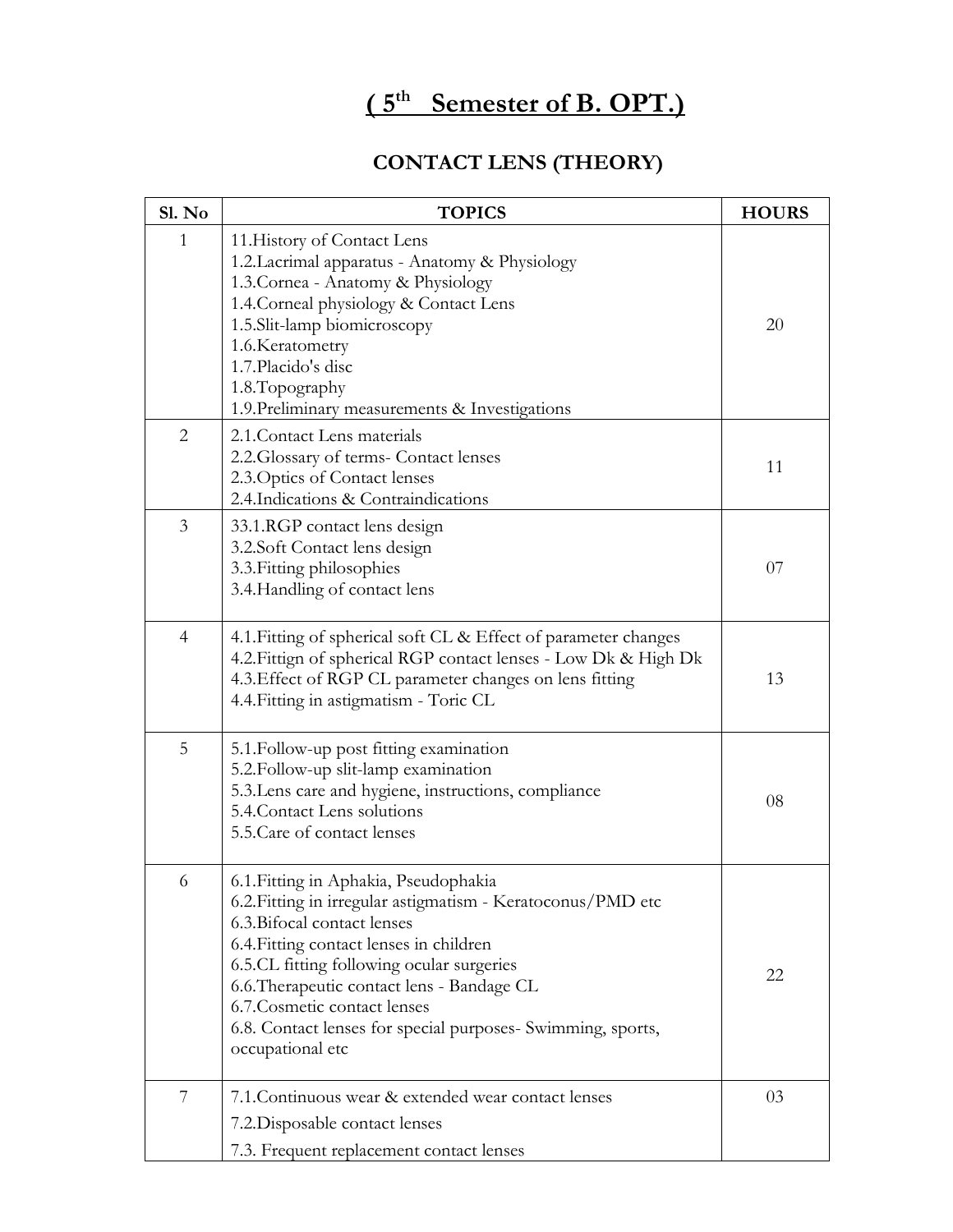| 8  | 8.1. Modifications of finished CL                             |      |
|----|---------------------------------------------------------------|------|
|    | 8.2. Inspection & Verification of finished contact lenses     | 06   |
|    | 8.3. Use of Specular microscopy & Pachymetry in CL practice   |      |
| 9  | 9.1. Contact lens deposits                                    |      |
|    | 9.2. Complications of contact lens wear                       | 06   |
| 10 | 10.1. Recent developments in contact lenses                   | (1)4 |
|    | 10.2. Review of Contact lenses & Solutions available in India |      |
|    | 10.3. Current contact lens research.                          |      |
|    |                                                               |      |

## **CONTACT LENS PRACTICAL**

| Sl. No | <b>TOPICS</b>                                                                                                                                                                                                                                                                                            | <b>HOURS</b> |
|--------|----------------------------------------------------------------------------------------------------------------------------------------------------------------------------------------------------------------------------------------------------------------------------------------------------------|--------------|
|        | 1.1. Fitting & Dispensing of contact lenses in Myopia, Hyperopia,<br>Astigmatism, Presbyopia, Anisometropia, Aphakia, Pseudophakia,<br>Keratoconus, PMD etc<br>1.2. Paediatric contact lens fitting<br>1.3.CL fitting following ocular surgeries<br>1.4. Visit to factories manufacturing contact lenses | 70           |
|        |                                                                                                                                                                                                                                                                                                          |              |

#### **RECOMMENDED BOOKS**

- 
- 
- 3. Contact Lens Practice
- 4. Color Atlas of Contact Lens Montague Rubem
- 5. Contact Lens The CLAO guide Peter.R.Castle
- 
- 7. Manual of Contact Lens prescribing & Fitting Milton.M. Hom-3rd edition
- 
- 9. Clinical manual of specialized CL prescribing Terry.R.Scheid
- 
- 11. Cosmetic Contact Lens & Artificial eyes Devendra Kumar & Gopal Krishnan
- 12. Common Contact Lens Complications lyndon. W.Jones, Deborah.A.Jones
- 13. Anterior segment Complication of CL wear Joel Silbert-2nd edition

1. Contact Lenses Antony.J.Philips, Janet Stone 2. Textbook of Contact Lenses V.K.Dada 4th Edition<br>
3. Contact Lens Practice Ruben & Guillon 6. IACLE Contact Lens modules International Association of Contact Lens Educators, Sydney, Australi 8. Manual of Gas Permeable contact Lens Edward.S.Bennet, Milton.M.Hom-2nd edition 10. Clinical Contact Lens Practice Edward.s.Bennet, Barry.A.weissman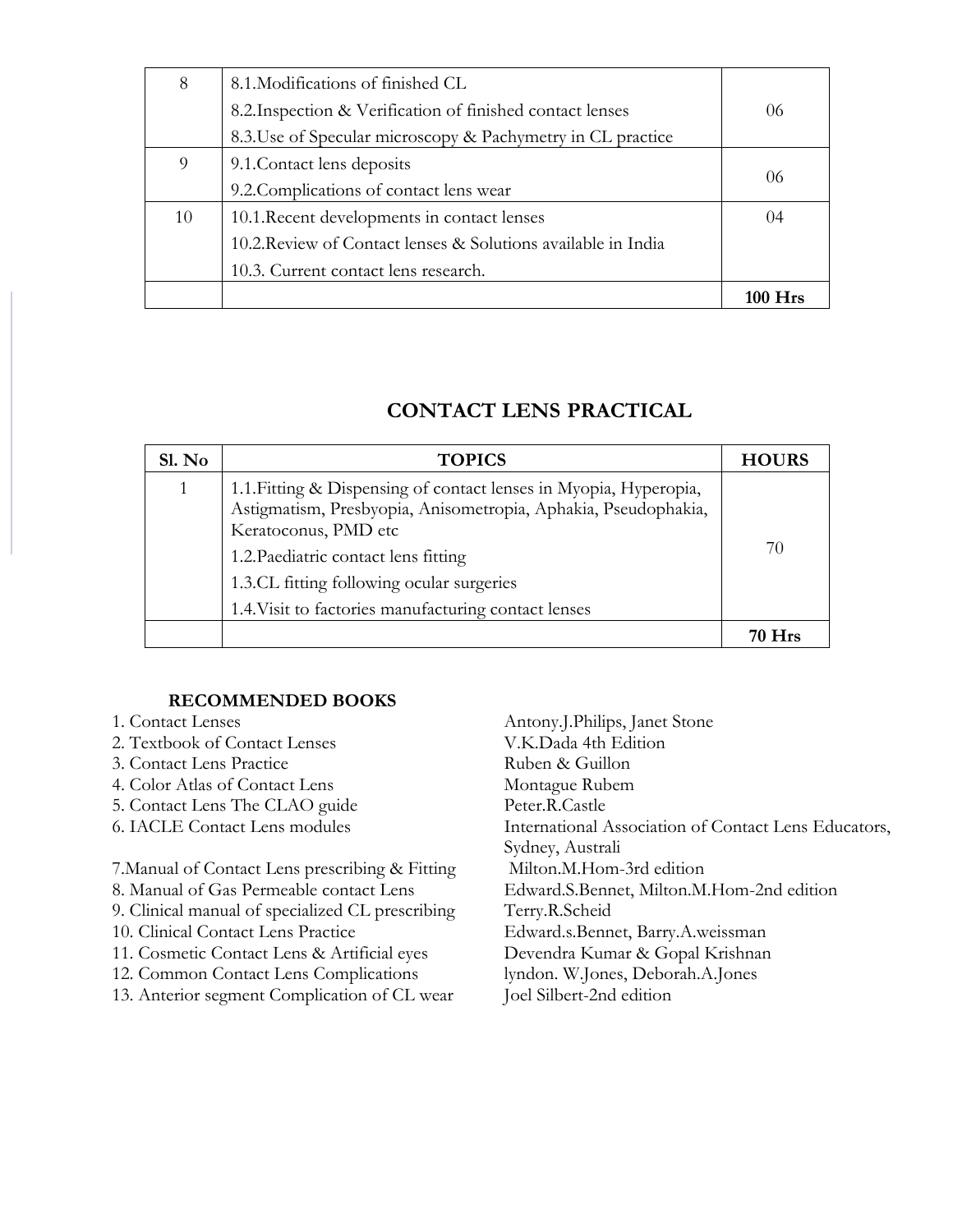## **SQUINT AND BINOCULAR VISION (THEORY)**

| Sl. No         | <b>TOPICS</b>                                                                                                                                                                                                                                                                                                                      | <b>HOURS</b> |
|----------------|------------------------------------------------------------------------------------------------------------------------------------------------------------------------------------------------------------------------------------------------------------------------------------------------------------------------------------|--------------|
| $\mathbf{1}$   | 1.1. Anatomy & Physiology of extra ocular muscles<br>1.2. Spatial sense<br>1.3. Binocualr vision<br>$\checkmark$ Definition<br>$\checkmark$ Mechanism<br>$\checkmark$ Developmen<br>$\checkmark$ Grades & Test of BSV<br>Binocular fusion, suppression, rivalry, Summation<br>$\checkmark$ Visual direction & Corresponding points | 18           |
|                | $\checkmark$ Visual distance & Monocular clues<br>Pannum's space<br>$\checkmark$<br>Longitudinal Horopter<br>$\checkmark$<br>$\checkmark$ Neural aspects of binocular vision                                                                                                                                                       |              |
| $\overline{2}$ | 2.1 Visually guided behavior & Aniseikonia<br>2.2.ARC<br>$\checkmark$ Mechanism<br>$\checkmark$ Common tests<br>2.3. Stereopsis<br>$\checkmark$ Definition & Tests<br>2.4.Synaptophore                                                                                                                                             | 07           |
| 3              | 3.1.Amblyopia<br>$\checkmark$ Definition & Classification<br>Clinical characteristics<br>Diagnosis & Management<br>3.2. Eccentric Fixation<br>3.3. Pseudostrabismus                                                                                                                                                                | 05           |
| $\overline{4}$ | 4.1.Qualitative & quantitative diagnosis of strabismus<br>4.2. Etiology, Classification, Clinical characteristics, Tests &<br>Treatment of<br>$\checkmark$ Esodeviations<br>$\checkmark$ Exodeviations<br>$\checkmark$ A-V phenomenon<br>$\checkmark$ Cyclovertical squints<br>$\checkmark$ Special forms of strabismus            | 20           |
| 5              | Paralytic squint<br>5.1. Paralysis of individual extra ocular muscles<br>5.2. Clinical characteristics, diagnostic tests & management                                                                                                                                                                                              | 06           |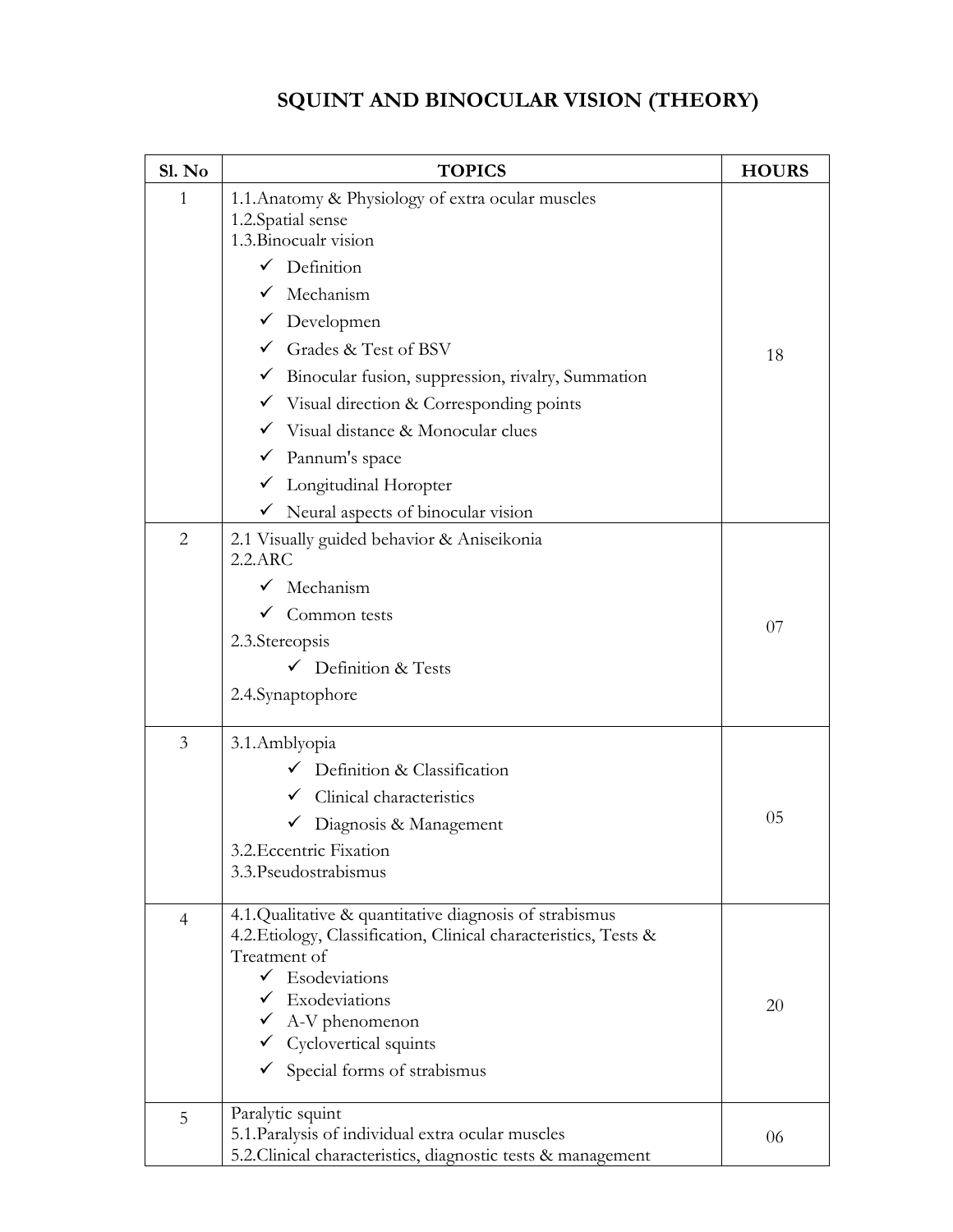| $\circ$ | Nystagmus<br>√ Types, Etiology, Clinical characteristics & Treatment | (1)2       |
|---------|----------------------------------------------------------------------|------------|
|         | Management of strabismus<br>$\checkmark$ Non-surgical<br>Surgical    | 02         |
|         |                                                                      | <b>Hrs</b> |

## **SQUINT & BINOCUALR VISION PRACTICALS**

| Sl. No | <b>TOPICS</b>                                                                                                                                                                                    | <b>HOURS</b> |
|--------|--------------------------------------------------------------------------------------------------------------------------------------------------------------------------------------------------|--------------|
|        | Strabismus assessment<br>← Cover test, Krimsky, Synaptophore, Sterioacuity test,<br>Diplopia charting Examination procedures of different<br>types of strabismus and its non-surgical management | 40           |
|        |                                                                                                                                                                                                  | 40 Hrs       |

#### RECOMMENDED BOOKS

- 1. Binocular vision & Ocular motility Von Noorden-6th edition
- 2. Clinical management of binocular vision M.Scheimann, Bruce Wick 2nd edition
- 
- 
- 5. Binocular vision & Orthoptics Bruce Evans, Sandip Doshi

3. Binocular anomalies John.R.Griffin, J.David Grisham -4th edition 4. Practical binocular vision assessment Frank Eperjesi, Michelle.M.Rundstorm

### **OCULAR DISEASES**

| S1. No | <b>TOPICS</b>                                         | <b>HOURS</b> |
|--------|-------------------------------------------------------|--------------|
|        | <b>EYELIDS</b>                                        |              |
|        | 1. Eye lid anatomy                                    |              |
|        | 12 .Congenital and developmental anomalies of eyelids |              |
|        | 1.3.Blepharospasm                                     |              |
|        | 1.4 Ectropion and Entropion                           |              |
|        | 1.5 .Trichiasis and symblepharon                      |              |
|        | 1.6 Eyelid inflammations                              |              |
|        | 1.7. Eyelid tumours                                   |              |
|        | 1.8 Ptosis                                            |              |
|        |                                                       |              |
|        | 1.9 . Eyelid retractions                              |              |
|        | 1.10. Eyelid trauma                                   |              |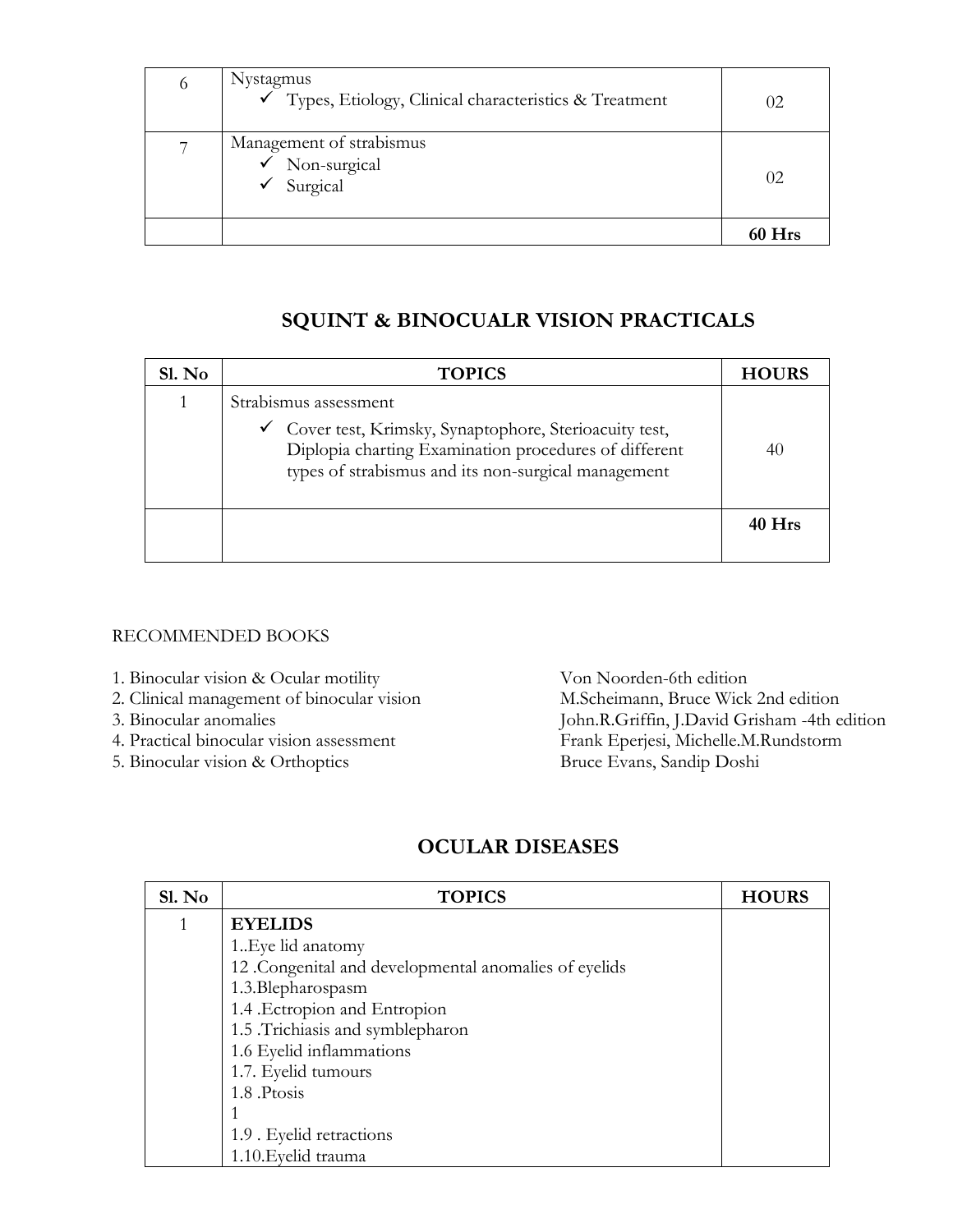| $\overline{2}$ | <b>LACRIMAL SYSTEM</b>                                          |  |
|----------------|-----------------------------------------------------------------|--|
|                | 2.1. Lacrimal anatomy                                           |  |
|                | 2.1 Lacrimal pump                                               |  |
|                | 2.2 Methods of Lacrimal evaluation                              |  |
|                | 2.3 . Congenital and developmental anomalies of Lacrimal system |  |
|                | 2.4. Lacrimal obstructions                                      |  |
|                | 2.5 Lacrimal sac tumours                                        |  |
|                | 2.6 Lacrimal trauma                                             |  |
|                |                                                                 |  |
| 3              | <b>SCLERA AND EPISCLERA</b>                                     |  |
|                | 3.1. Ectasia and staphyloma                                     |  |
|                | 3.2. Scleritis and episcleritis                                 |  |
| 4              | <b>ORBIT</b>                                                    |  |
|                | 4.1. Orbital anatomy                                            |  |
|                | 4.2. Incidence of orbital abnormalities                         |  |
|                | 4.3. Methods of orbital examinations                            |  |
|                | 4.4. Congenital and developmental anomalies of orbit            |  |
|                | 4.5.0rbital tumours                                             |  |
|                | 4.6. Orbital inflammations                                      |  |
|                | 4.7 Sinus disorders affecting the orbit                         |  |
|                | 4.8. Orbital trauma                                             |  |
| 5              | CONJUNCTIVA & CORNEA                                            |  |
|                | 5.1.Inflammation                                                |  |
|                | 5.2. Therapeutic principles, specific inflammatory diseases     |  |
|                | 5.3. Tumours                                                    |  |
|                | $\checkmark$ Tumours of epithelial origin                       |  |
|                | $\checkmark$ Glandular and adenexal tumours                     |  |
|                |                                                                 |  |
|                | $\checkmark$ Tumours of neuroectodermal origin                  |  |
|                | $\checkmark$ Vascular tumours                                   |  |
|                | $\checkmark$ Xanthomatous lesions                               |  |
|                | $\checkmark$ Inflammatory lesions                               |  |
|                | V Metastatic tumours                                            |  |
|                | 5.4. Degenerations & dystrophies                                |  |
|                | $\checkmark$ Definitions                                        |  |
|                | Degenerations & dystrophies                                     |  |
|                | 5.5. Miscellaneous conditions                                   |  |
|                | ← Keratoconjunctivitis Sicca                                    |  |
|                | $\checkmark$ Tear function tests                                |  |
|                | $\checkmark$ Steven Johnson Syndrome                            |  |
|                | $\checkmark$ Ocular Rosacea                                     |  |
|                | $\checkmark$ Atopic eye disorders                               |  |
|                | Benign Mucosal Pemphigoid- ocular pemphigoid                    |  |
|                | $\checkmark$ Vitamin A deficiency                               |  |
|                | $\checkmark$ Metabolic diseases associated with corneal changes |  |
|                |                                                                 |  |
| 6              | <b>LENS</b>                                                     |  |
|                | 6.1. Anatomy and pathophysiology                                |  |
|                | $\checkmark$ Normal anatomy and aging process                   |  |
|                | $\checkmark$ Developmental defects                              |  |
|                | ← Acquired lenticular defects                                   |  |
|                | 6.2. Management of lenticular defects                           |  |
|                |                                                                 |  |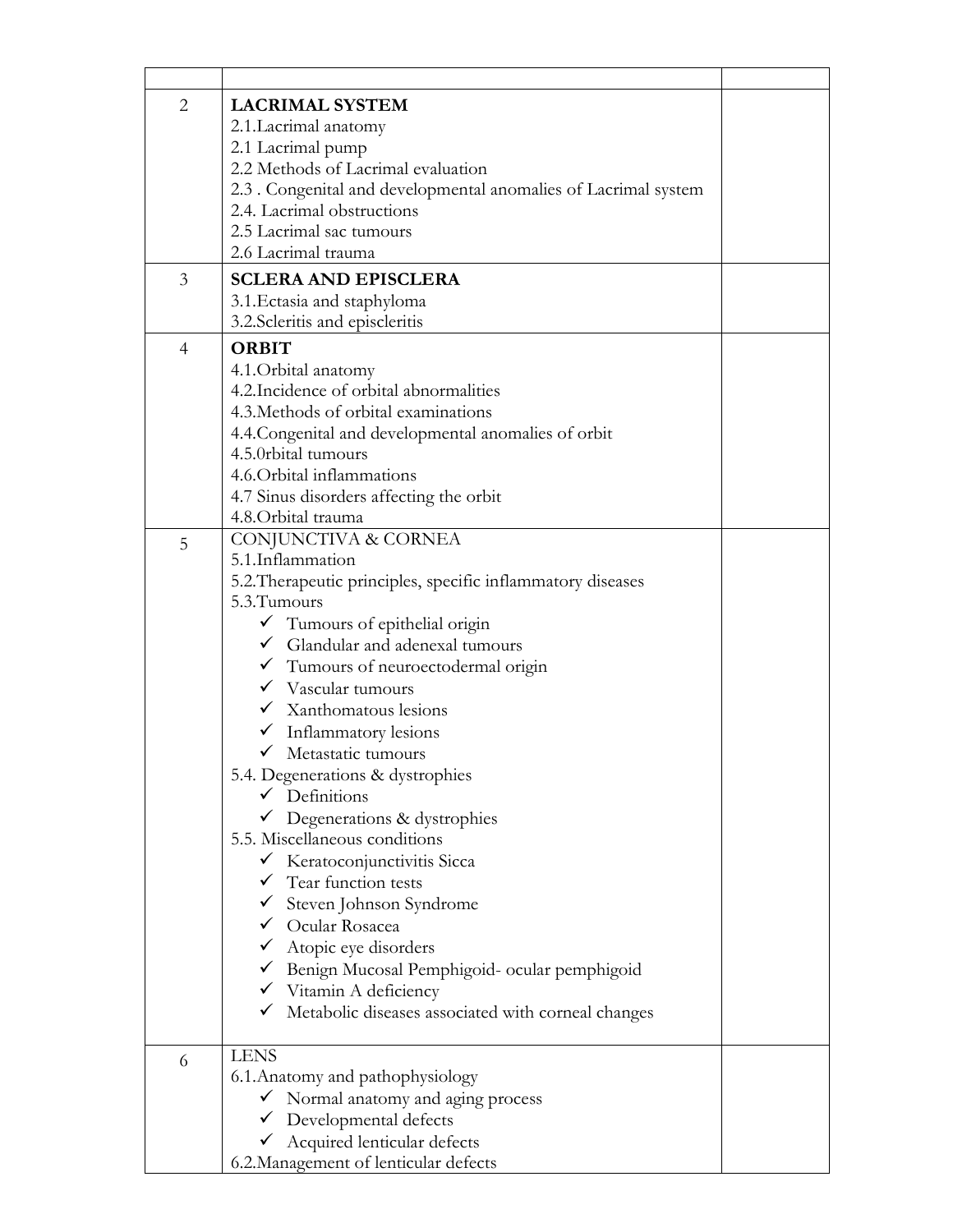| 7<br>8 | IRIS, CILIARY BODY & PUPIL<br>7.1 Congenital anomalies<br>7.2 Primary and secondary diseases of iris and ciliary body<br>7.3 Tumours<br>7.4 Anomalies of pupillary reactions<br><b>CHOROID</b><br>8.1 Congenital anomalies of choroid<br>8.2 Diseases of choroid                                                                                                                                                                                                                                                                                                                                                                                                                                        |  |
|--------|---------------------------------------------------------------------------------------------------------------------------------------------------------------------------------------------------------------------------------------------------------------------------------------------------------------------------------------------------------------------------------------------------------------------------------------------------------------------------------------------------------------------------------------------------------------------------------------------------------------------------------------------------------------------------------------------------------|--|
|        | 8.3 Tumours                                                                                                                                                                                                                                                                                                                                                                                                                                                                                                                                                                                                                                                                                             |  |
| 9      | <b>VITREOUS</b><br>9.1 Developmental abnormalities<br>9.2 Hereditary hyaloidoretinopathies<br>9.3 Juvenile retinoschisis<br>9.4 Asteroid hyalosis<br>9.5 Cholesterolosis<br>9.6 Vitreous haemorrhage<br>9,7 Blunt trauma and the vitreous<br>9.8 Inflammation and vitreous<br>9.9 Parasitic infestations<br>9.10. Pigment granules in vitreous<br>9.11. Vitreous complications in cataract surgery                                                                                                                                                                                                                                                                                                      |  |
| 10     | <b>RETINA</b><br>10.1. Retinal vascular diseases<br>10.2. Diseases of choroidal vasculature, Bruch's membrane and<br>retinal pigment<br>epithelium<br>10.3. Retinal tumours<br>$\checkmark$ Retinoblastoma<br>Retinal and optic nerve head astrocytomas<br>Lymphoid tumours<br>10.4. Retinal vascular disorders<br>10.5. Retinal inflammations<br>10.6. Metabolic diseases affecting the retina<br>10.7. Electromagnetic radiation effects on the retina<br>10.8. Hereditary macular disorders [Including albinism<br>10.9. Peripheral retinal Degenerationns<br>10.10. Retinal holes and detachments<br>10.11. Intraocular foreign bodies<br>10.12. Photocoagulation<br>10.13. Miscellaneous disorders |  |
| 11     | NEURO OPHTHALMOLOGY<br>11.1. Neuroopathalmic examination                                                                                                                                                                                                                                                                                                                                                                                                                                                                                                                                                                                                                                                |  |
|        | $\checkmark$ History                                                                                                                                                                                                                                                                                                                                                                                                                                                                                                                                                                                                                                                                                    |  |

 $\blacksquare$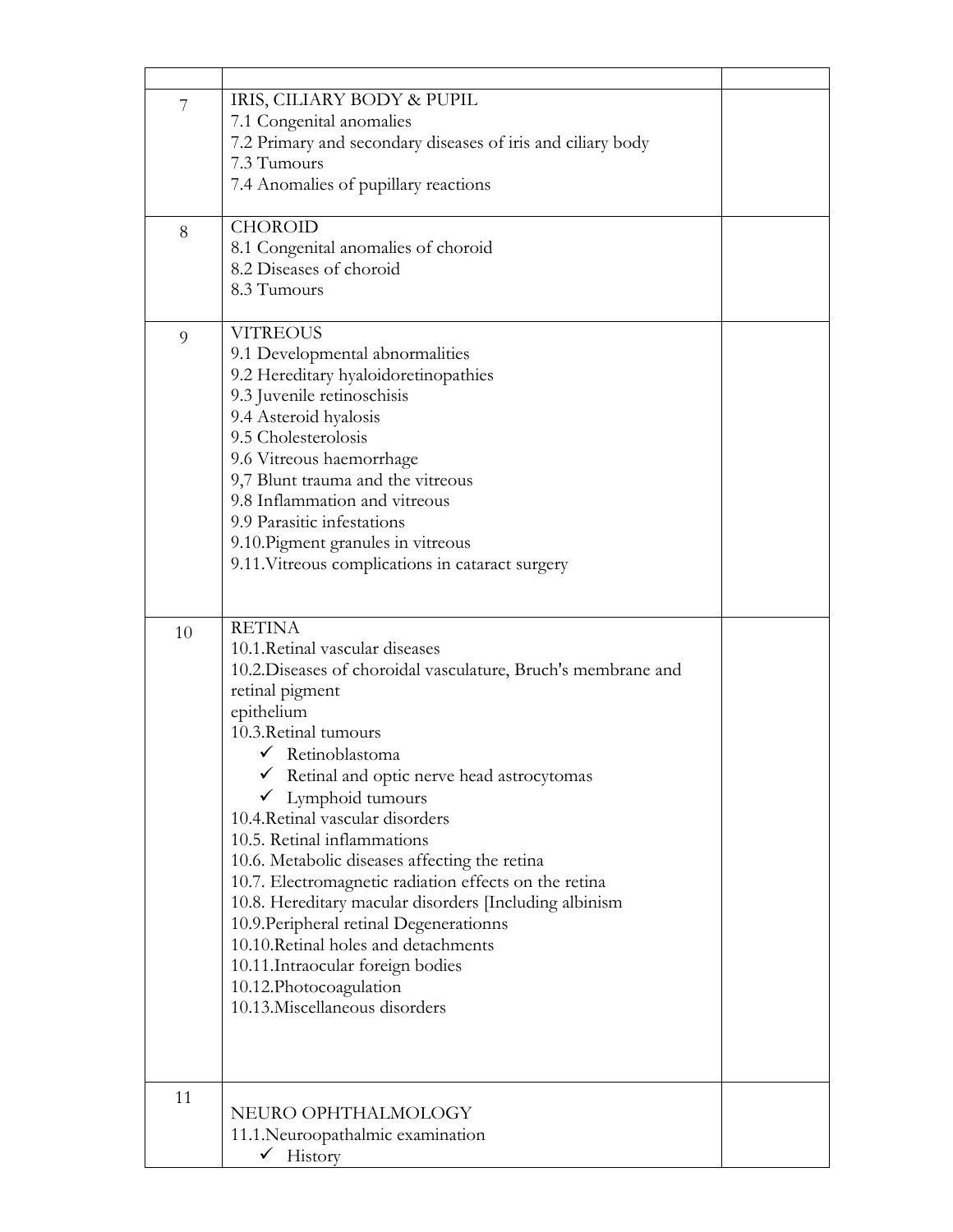|    | $\checkmark$ Visual function testing                               |  |
|----|--------------------------------------------------------------------|--|
|    | $\checkmark$ Technique of pupillary examination                    |  |
|    | $\checkmark$ Ocular motility                                       |  |
|    | $\checkmark$ Checklist for testing                                 |  |
|    | 11.2. Visual sensory system                                        |  |
|    | $\checkmark$ The retina                                            |  |
|    | $\checkmark$ The optic disc                                        |  |
|    | $\checkmark$ The optic nerve                                       |  |
|    | ◆ Optic chiasma                                                    |  |
|    | $\checkmark$ Optic tracts                                          |  |
|    | $\checkmark$ Lateral geniculate body                               |  |
|    | $\checkmark$ Optic radiations                                      |  |
|    | $\checkmark$ Visual cortex                                         |  |
|    | $\checkmark$ Visual field                                          |  |
|    | $\checkmark$ Blood supply of anterior and posterior visual systems |  |
|    | $\checkmark$ Disorders of visual integration                       |  |
|    |                                                                    |  |
|    | 11.3. Ocular motor system                                          |  |
|    | 11.4. The facial nerve                                             |  |
|    | 11.5. Pain and sensation from the eye                              |  |
|    | 11.6. Autonomic nervous system                                     |  |
|    | 11.7. Selected systemic disorders with neuro ophthalmologic signs  |  |
|    |                                                                    |  |
| 12 | <b>GLAUCOMA</b>                                                    |  |
|    | 12.1.An overview of glaucoma                                       |  |
|    | 12.2. Aqueous humour dynamics- Gonioscopy                          |  |
|    | 12.3. Intraocular pressure and Tonometry                           |  |
|    | 12.4. Evaluation of optic nerve head                               |  |
|    | 12.5. Visual fields                                                |  |
|    | 12.6. Glaucoma screening                                           |  |
|    | 12.7. Classification of glaucoma                                   |  |
|    | 12.8. Primary open angle glaucoma                                  |  |
|    | 12.9. Primary angle closure glaucoma                               |  |
|    | 12.10. Primary congenital glaucoma                                 |  |
|    | 12.11.Secondary glaucoma                                           |  |
|    | 12.12. Principles of medical therapy                               |  |
|    | 12.13. Other modalities of glaucoma treatment                      |  |
|    |                                                                    |  |
| 13 | <b>BLINDNESS</b>                                                   |  |
|    | 13.1.Definitions                                                   |  |
|    | 3.2. Causes                                                        |  |
|    | 13.3. Social implications                                          |  |
|    | 13.4. Rationale in therapy                                         |  |
|    |                                                                    |  |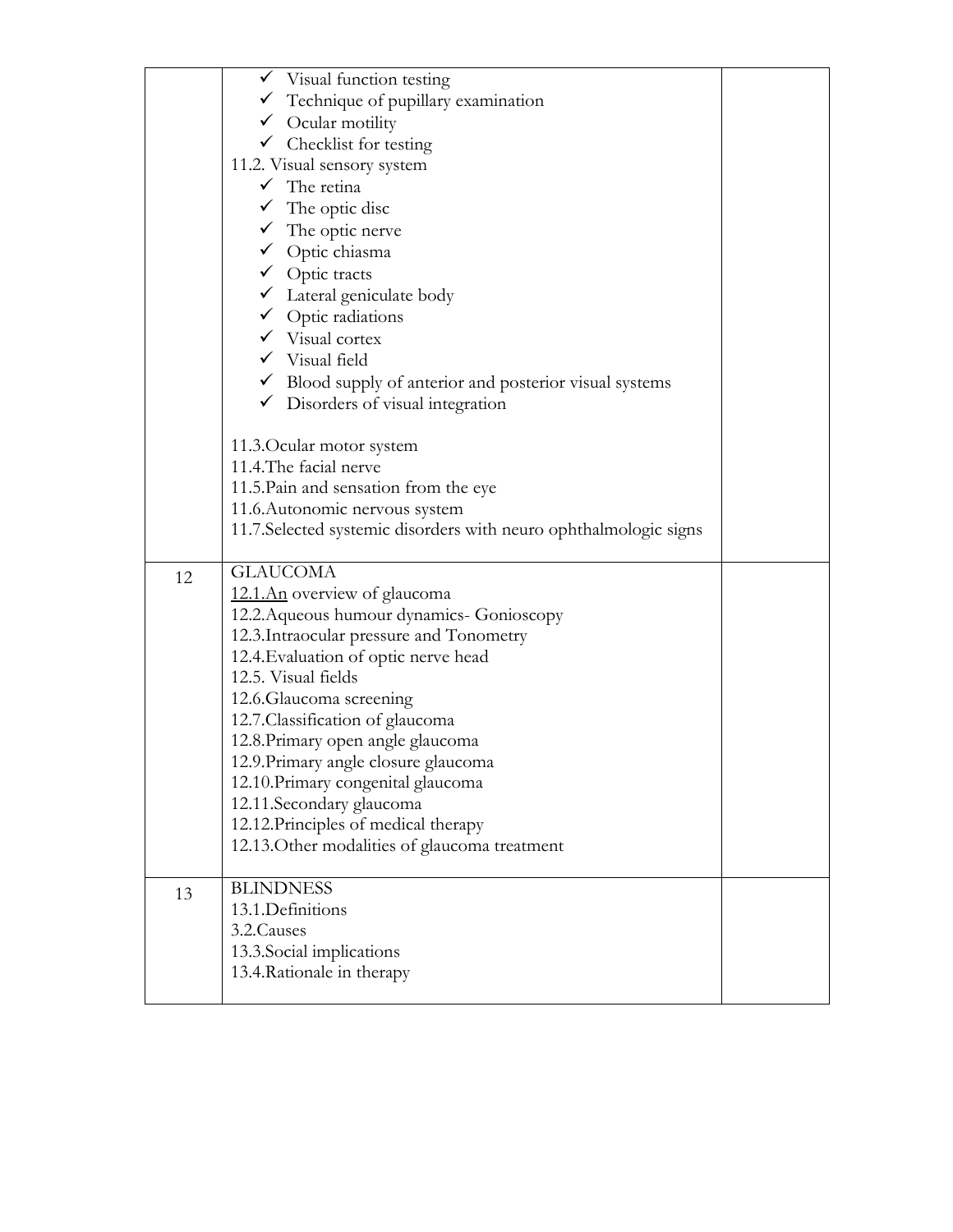## **EYE AND SYSTEMIC DISEASES**

| Sl. No         | <b>TOPICS</b>                                                                                                                                                                                                        | <b>HOURS</b> |
|----------------|----------------------------------------------------------------------------------------------------------------------------------------------------------------------------------------------------------------------|--------------|
| 1              | ARTERIAL HYPERTENSION<br>1.1. Pathophysiology, classification, clinical examination, Diagnosis<br>1.2. Complications, management<br>1.3. Hypertension and the eye                                                    |              |
| $\overline{2}$ | <b>DIABETES MELLITUS</b><br>2.1. Pathology, classifications, clinical features<br>2.2. Diagnosis, complications, management<br>2.3. Diabetes mellitus and the eye                                                    |              |
| 3              | ACQUIRED HEART DISEASES- EMBOLISM<br>3.1. Rheumatic fever- Pathophysiology, classifications, diagnosis<br>complications and management<br>3.2.embolism<br>3.3. Subacute bacterial endocarditis                       |              |
| $\overline{4}$ | CANCER-INTRODUCTION<br>4.1. Definition, nomenclature, characteristics of benign and<br>malignant<br>4.2. Grading of staging of cancer, diagnosis, principles of treatment<br>4.3. Neoplasia and the eye              |              |
| 5              | <b>CONNECTIVE TISSUE DISEASES</b><br>5.1. Anatomy and pathophysiology: arthritis<br>5.2. Eye and connective tissue diseases                                                                                          | 30           |
| 6              | THYROID DISEASE<br>6.1. Anatomy and physiology of thyroid gland<br>6.2. Classification of thyroid disease<br>6.3. Diagnosis, complications, clinical features, management<br>6.4. Thyroid disease and the eye        |              |
| 7              | TUBERCULOSIS<br>7.1. Etiology, pathology, clinical features, pulmonary tuberculosis,<br>diagnosis,<br>complication, treatment<br>7.2. Tuberculosis and the eye                                                       |              |
| 8              | <b>HELMINTHIASIS</b><br>8.1. Classification of helminthic diseases, - schistosomiasis,<br>8.2 principles of diagnosis and management<br>8.3. Helminthic disease and the eye[ Taenia., echinococcus, larva<br>migrans |              |
| 9              | COMMON TROPICAL MEDICAL AILMENTS<br>9.1. Introduction to tropical diseases: malaria<br>9.2. Tropical diseases and the eye-leprosy, toxoplasmosis, syphilis,                                                          |              |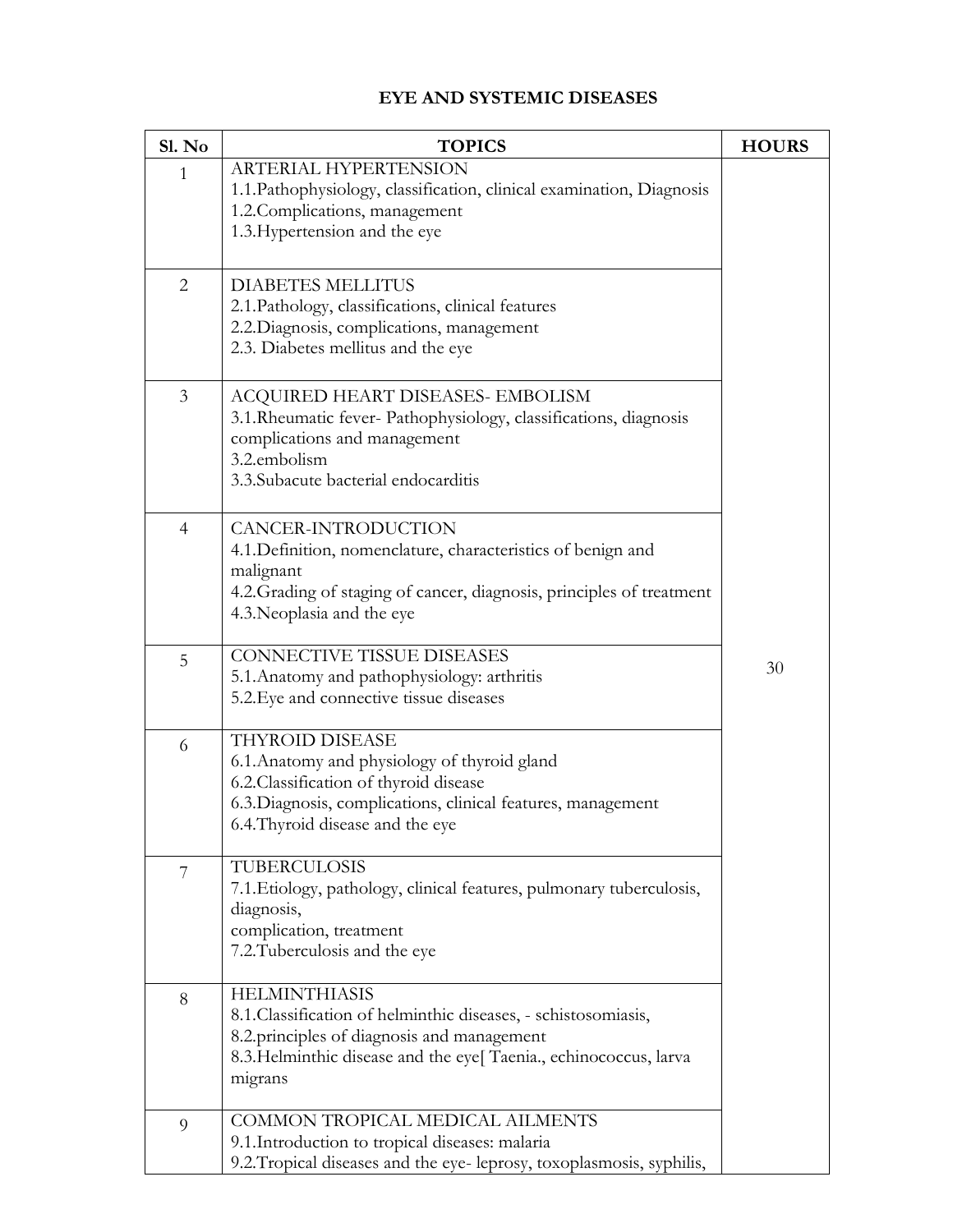|    | Trachoma                                                                                                                                                                                                                                                                                                                  |         |
|----|---------------------------------------------------------------------------------------------------------------------------------------------------------------------------------------------------------------------------------------------------------------------------------------------------------------------------|---------|
| 10 | <b>MALNUTRITION</b><br>10.1. Etiology & nutritional disorders of the eye                                                                                                                                                                                                                                                  |         |
| 11 | INTRODUCTION TO IMMUNOLOGY<br>11.1.ntroduction & components of immune system<br>112. Principles of immunity in health<br>11.3. Immunology in disease<br>11.4. Immunology and the eye                                                                                                                                      |         |
| 12 | <b>GENETICS</b><br>12.1.Introduction to genetics<br>12.2. Organisation of the cell<br>12.3. Chromosome structure and cell division<br>12.4. Gene structure and basic principles of genetics<br>12.5. Genetic disorders and their diagnosis<br>12.6. Genes and the eye<br>12.7. Genetic counseling and genetic engineering |         |
|    |                                                                                                                                                                                                                                                                                                                           | 120 Hrs |

- 1. Clinical Ophthalmology Jack J.Kanski-4th edition
- 2. Textbook of Ophthalmology A.K.Khurana
- 
- 4. Glaucoma Handbook

Revised by Ramanjith Sihota & Radhika Tandon<br>Anthony.B.Litwak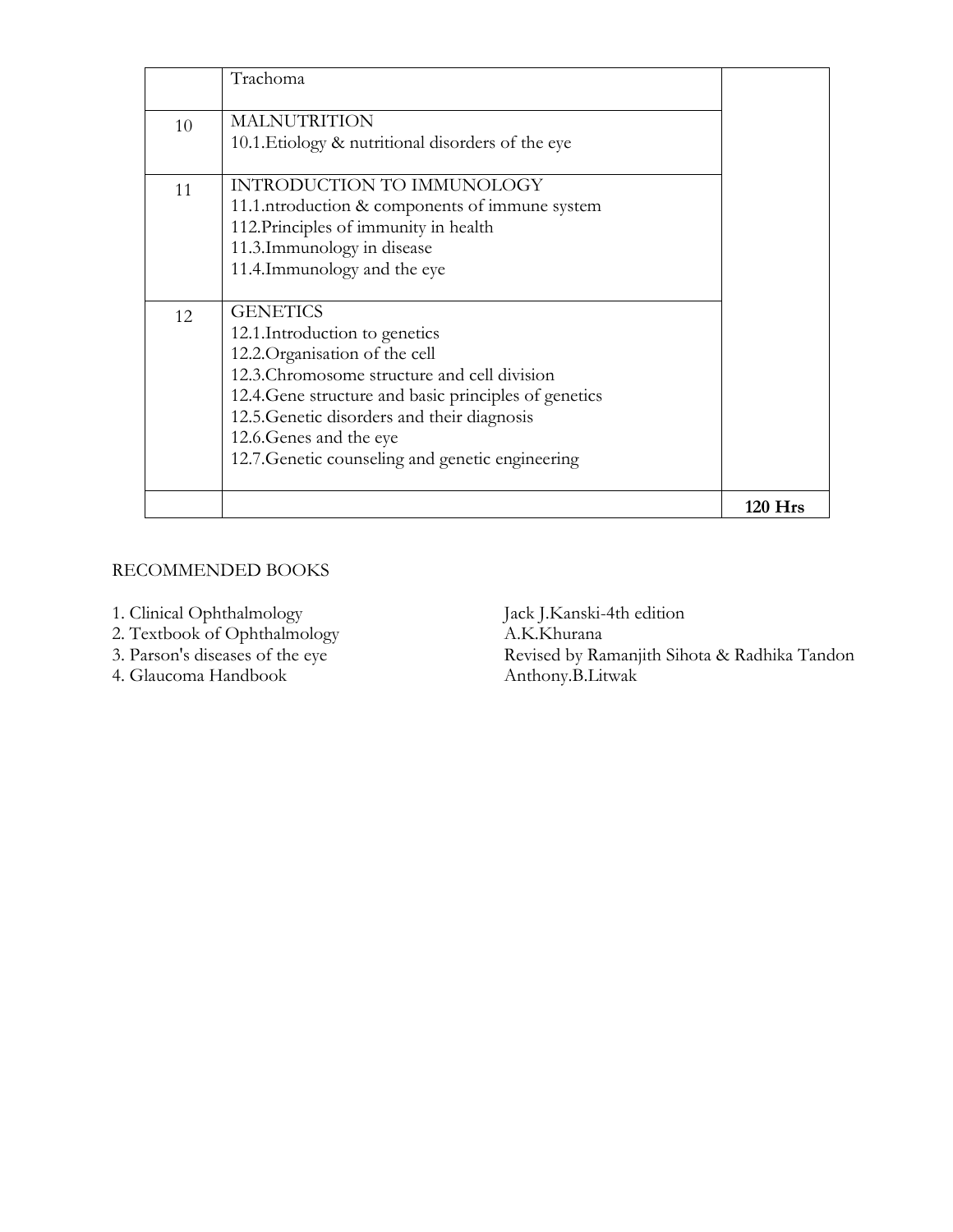## **LOW VISION AIDS (THEORY)**

| Sl. No         | <b>TOPICS</b>                                                                                                                                                                                                                                                                                                                           | <b>HOURS</b> |
|----------------|-----------------------------------------------------------------------------------------------------------------------------------------------------------------------------------------------------------------------------------------------------------------------------------------------------------------------------------------|--------------|
| 1              | Introduction<br>1. Definition & Classification<br>1.2. Causes of Low Vision<br>1.3. Optometrist's role in Low Vision management                                                                                                                                                                                                         | 04           |
| $\overline{2}$ | Examination of a Patient with Low vision<br>2.1. Case history<br>2.2. Visual acuity<br>$\checkmark$ Distant vision- Charts, measurement & Documentation<br>$\checkmark$ Near vision Charts, measurement & Documentation<br>Refraction -Significance & Technique<br>$\checkmark$<br>Diagnostic procedures in low vision examination<br>✓ | 05           |
| 3              | Optics & Characteristics of Low vision aids<br>3.1. Magnification<br>3.2. Galilean telescope Vs Keplarian Telescopes<br>3.3. Spectacle magnifiers<br>3.4. Hand Magnifiers<br>3.5.Stand Magnifiers<br>3.6.CCTV<br>3.7. Bioptic telescopes<br>3.8. Accessory low vision aids                                                              | 12           |
| $\overline{4}$ | Selection of Low vision aids for distance, intermediate & Near                                                                                                                                                                                                                                                                          | 02           |
| 5              | Guidelines & training to use various aids                                                                                                                                                                                                                                                                                               | 02           |
| 6              | Choices of tests & Aids in various pathological conditions<br>6.1. Conditions causes overall blurring of the visual field<br>6.2. Condions causes central field defects<br>6.3. Conditions causes peripheral field defects                                                                                                              | 08           |
| 7              | Light, glare & Contrast in Low vision care & Rehabilitation                                                                                                                                                                                                                                                                             | 01           |
| 8              | Children with low vision                                                                                                                                                                                                                                                                                                                | 03           |
| $\overline{9}$ | Genetics                                                                                                                                                                                                                                                                                                                                | 01           |
| 10             | Rehabilitation of visually handicapped                                                                                                                                                                                                                                                                                                  | 02           |
|                |                                                                                                                                                                                                                                                                                                                                         | 40 Hrs       |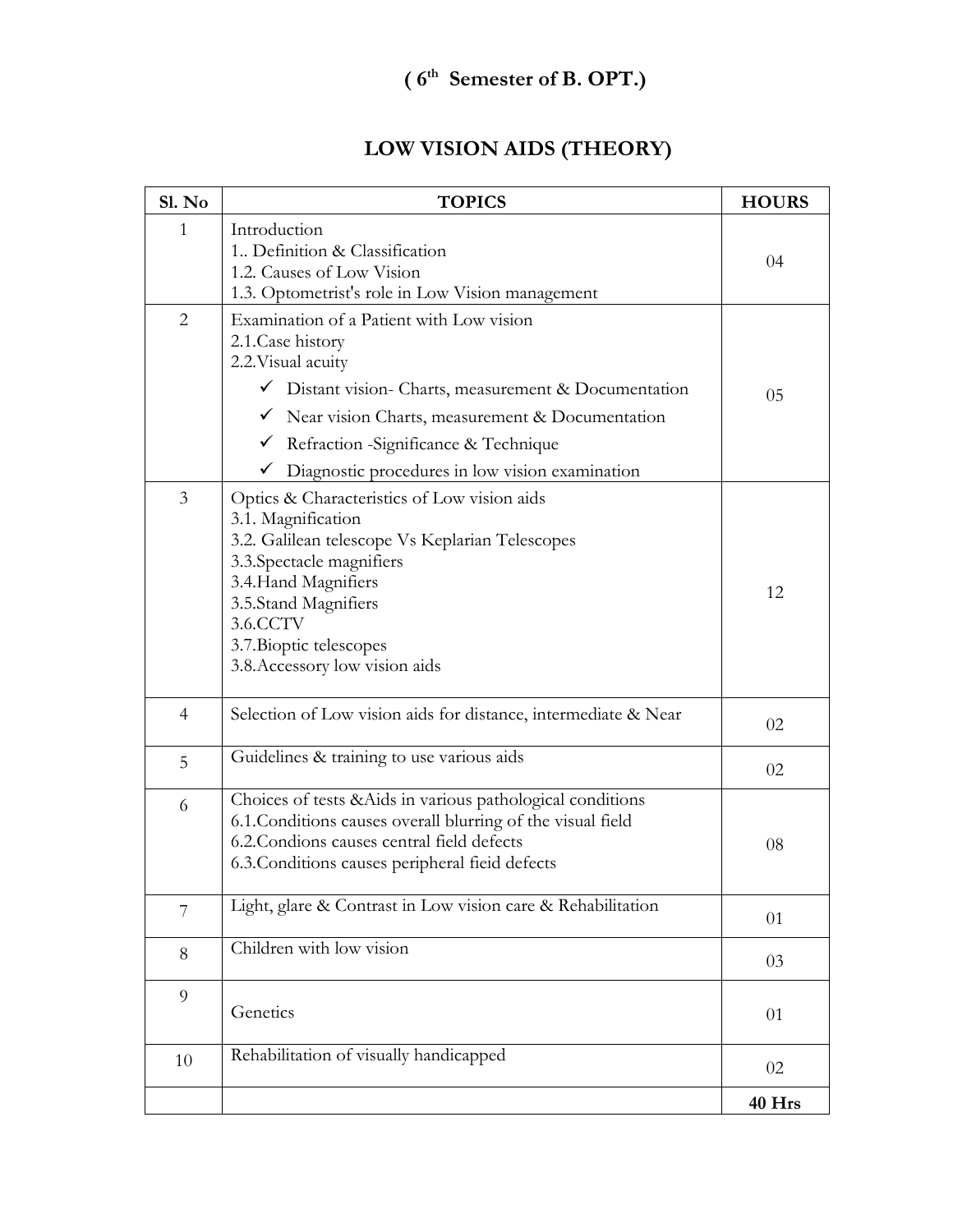| <b>LOW VISION AIDS PRACTICAL</b> |                                                                                                                                                                                                                                                                                                            |  |
|----------------------------------|------------------------------------------------------------------------------------------------------------------------------------------------------------------------------------------------------------------------------------------------------------------------------------------------------------|--|
| 1                                | Demonstration followed by evaluation of a low vision patient by<br>students<br>• Low vision case history<br>Visual acuity measurement & Documentation<br>Refraction<br>Needed diagnostic tests for each pathological condition<br>Selection, trial & dispensing of visual aids<br>• Rehabilitation methods |  |
|                                  |                                                                                                                                                                                                                                                                                                            |  |

| 1. Low vision care     | E.B.Mehr, Allen.N.Fried |
|------------------------|-------------------------|
| 2. Clinical Low vision | Eleanor.E.Faye          |

## **GERIATRIC OPTOMETRY**

| Sl. No | <b>TOPICS</b>                                                                                                                                                                                                                                                                         | <b>HOURS</b>   |
|--------|---------------------------------------------------------------------------------------------------------------------------------------------------------------------------------------------------------------------------------------------------------------------------------------|----------------|
| 1      | 1.1.Introduction<br>1.2. structural & physiological changes in the eye associated with<br>ageing<br>$\checkmark$ Structural changes to lid & adnexa<br>Physiological changes to cornea, lens & Uvea<br>✓<br>Degenerative & Physiological changes in vitreous, choroid<br>$\checkmark$ | 04             |
|        | & retina                                                                                                                                                                                                                                                                              |                |
| 2      | 2.1. Optical& refractive changes                                                                                                                                                                                                                                                      |                |
|        | $\checkmark$ Refractive changes in cornea, lens & vitreous                                                                                                                                                                                                                            |                |
|        | Refractive changes due to diabetes<br>$\checkmark$                                                                                                                                                                                                                                    | 0 <sub>3</sub> |
|        | Refractive changes due to uveit is<br>$\checkmark$                                                                                                                                                                                                                                    |                |
| 3      | Ocular diseases                                                                                                                                                                                                                                                                       |                |
|        | Cataract                                                                                                                                                                                                                                                                              | $^{04}$        |
|        | Glaucom                                                                                                                                                                                                                                                                               |                |
|        | Macular disorders                                                                                                                                                                                                                                                                     |                |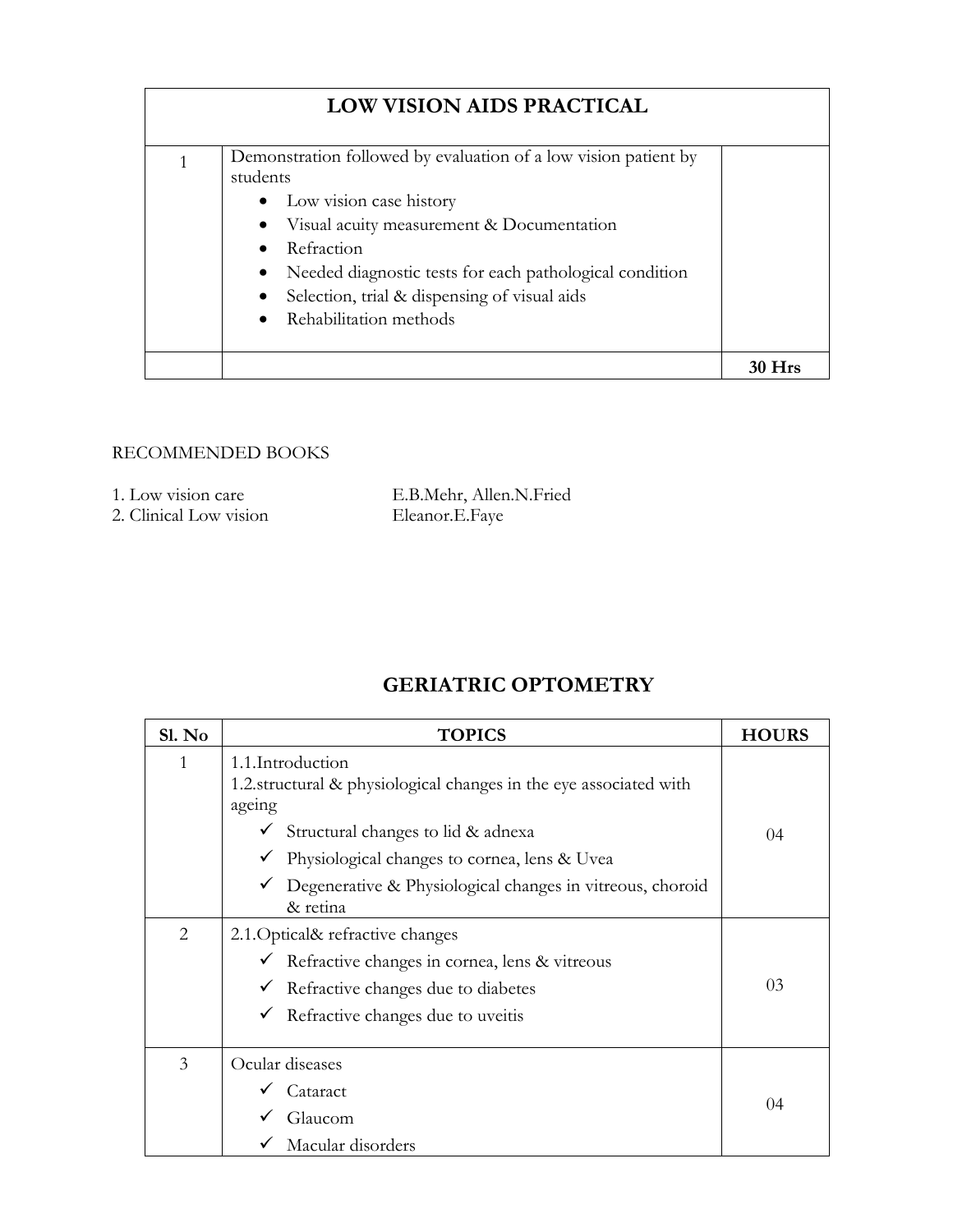|   | $\checkmark$ Vascular disorders                                                             |          |
|---|---------------------------------------------------------------------------------------------|----------|
| 4 | Optical correction of refractive conditions                                                 | ר ( 1    |
| 5 | Dispensing in geriatric age groups<br>$\checkmark$ Spectacle<br>$\checkmark$ Contact lenses | 05       |
|   |                                                                                             | $20$ Hrs |

1 vision of the ageing patient Hirsch Wick

2. Vision & Aeing- General & Clinical perspective Alfred Rosenboom, Meredith. W.Morgan

### **PEDIATRIC OPTOMETRY**

| Sl. No         | <b>TOPICS</b>                                                                                                                                                                                                                                                                                        | <b>HOURS</b> |
|----------------|------------------------------------------------------------------------------------------------------------------------------------------------------------------------------------------------------------------------------------------------------------------------------------------------------|--------------|
| 1              | Introduction<br>1.1. Review of ocular anatomy & Physiology<br>12. Visual development                                                                                                                                                                                                                 | 02           |
| $\overline{2}$ | Pediatric case history<br>2.1. Genetic factors<br>2.2. Prenatal factors<br>2.3. Perinatal factors<br>2.4. Postnatal factors                                                                                                                                                                          | 01           |
| 3              | Normal Appearance, pathology and structural anomalies of<br>$\checkmark$ Orbit<br>Eyelids<br>Lacrimal system<br>✓<br>Conjunctiva<br>$\checkmark$ Cornea<br>$\checkmark$ Sclera<br>√ Anterior chamber, Uveal tract, pupils<br>Lens<br>$\checkmark$ Vitreous, Fundus<br>$\checkmark$ Oculomotor system | 03           |
| $\overline{4}$ | Ocular Examination<br>4.1. Measurement of visual acuity<br>V Various visual acuity charts for different age groups<br>$\checkmark$ Teller acuity chart & VEP<br>4.2. Measurement of refractive status                                                                                                | 06           |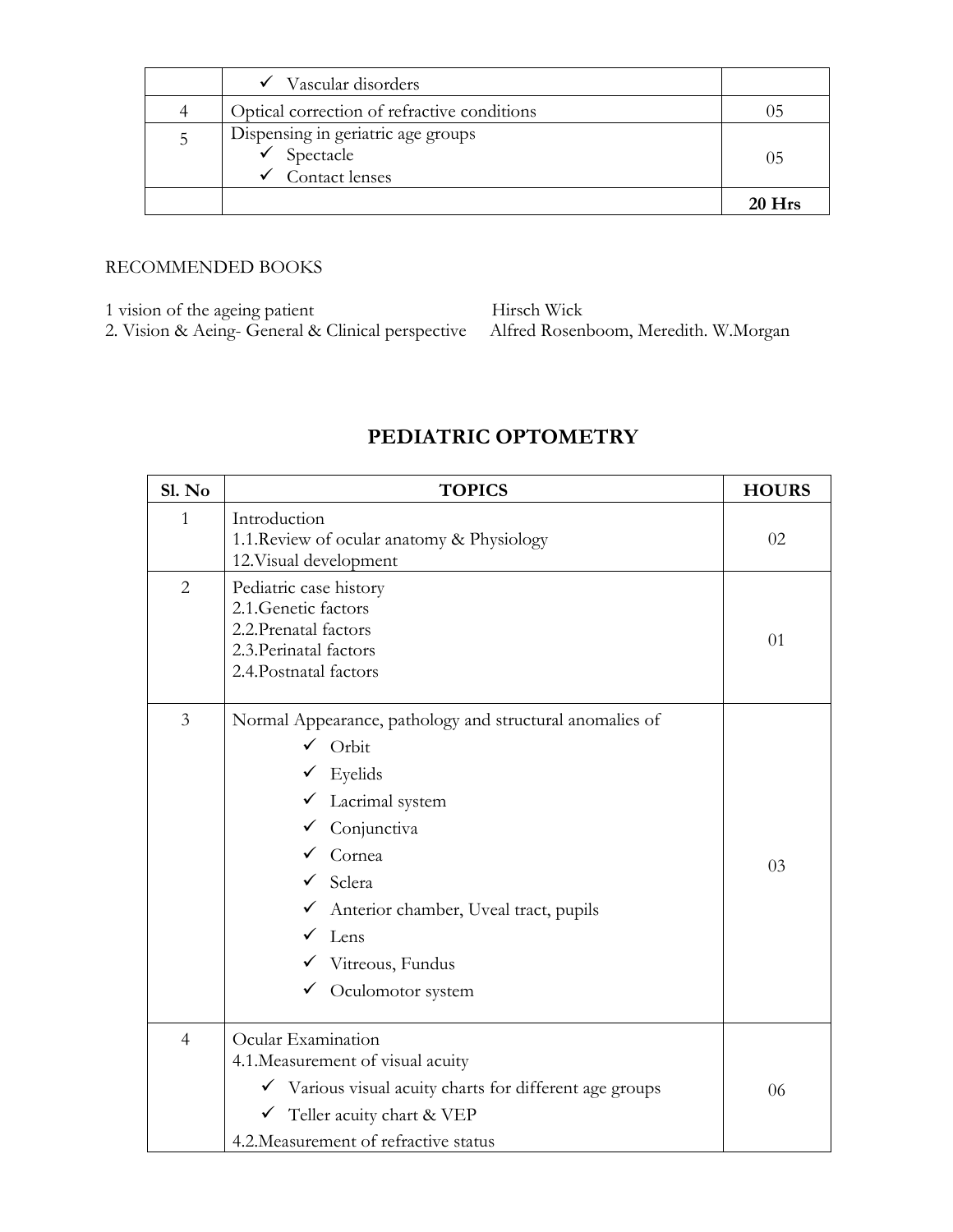- 
- 
- 3. Clinical pediatric optometry

1. Principles & Practice of pediatric optometry Alfred Rosenboom, M.W.Morgan 2. Pediatric Optometry Jerome Rosner 2. Pediatric Optometry<br>
3. Clinical pediatric optometry<br>
3. Clinical pediatric optometry<br>
Leonard J.Press- 1st edition

## **COMMUNITY OPTOMETRY**

| S1. No | <b>TOPICS</b>                                                                                                                                                                                                                                                                                                                                                                                                                                                                                   | <b>HOURS</b> |
|--------|-------------------------------------------------------------------------------------------------------------------------------------------------------------------------------------------------------------------------------------------------------------------------------------------------------------------------------------------------------------------------------------------------------------------------------------------------------------------------------------------------|--------------|
| 1      | Community Optometry<br>1. Global medicine and evolution of public health in India<br>2. Public health of optometry- concepts and implementation<br>3. Health care delivery systems in India and determinants of health<br>Levels of prevention - optometrist's role in community<br>5. Concepts of national health programme<br>6. Screening in population<br>7. Epidemiology of blindness-cataract, glaucoma, deficiency<br>disorders<br>8. Scope of geriatric ophthalmology in preventive and | 20           |
|        | rehabilitation care                                                                                                                                                                                                                                                                                                                                                                                                                                                                             |              |
|        | 9. Natural history of disease, transmission of disease                                                                                                                                                                                                                                                                                                                                                                                                                                          |              |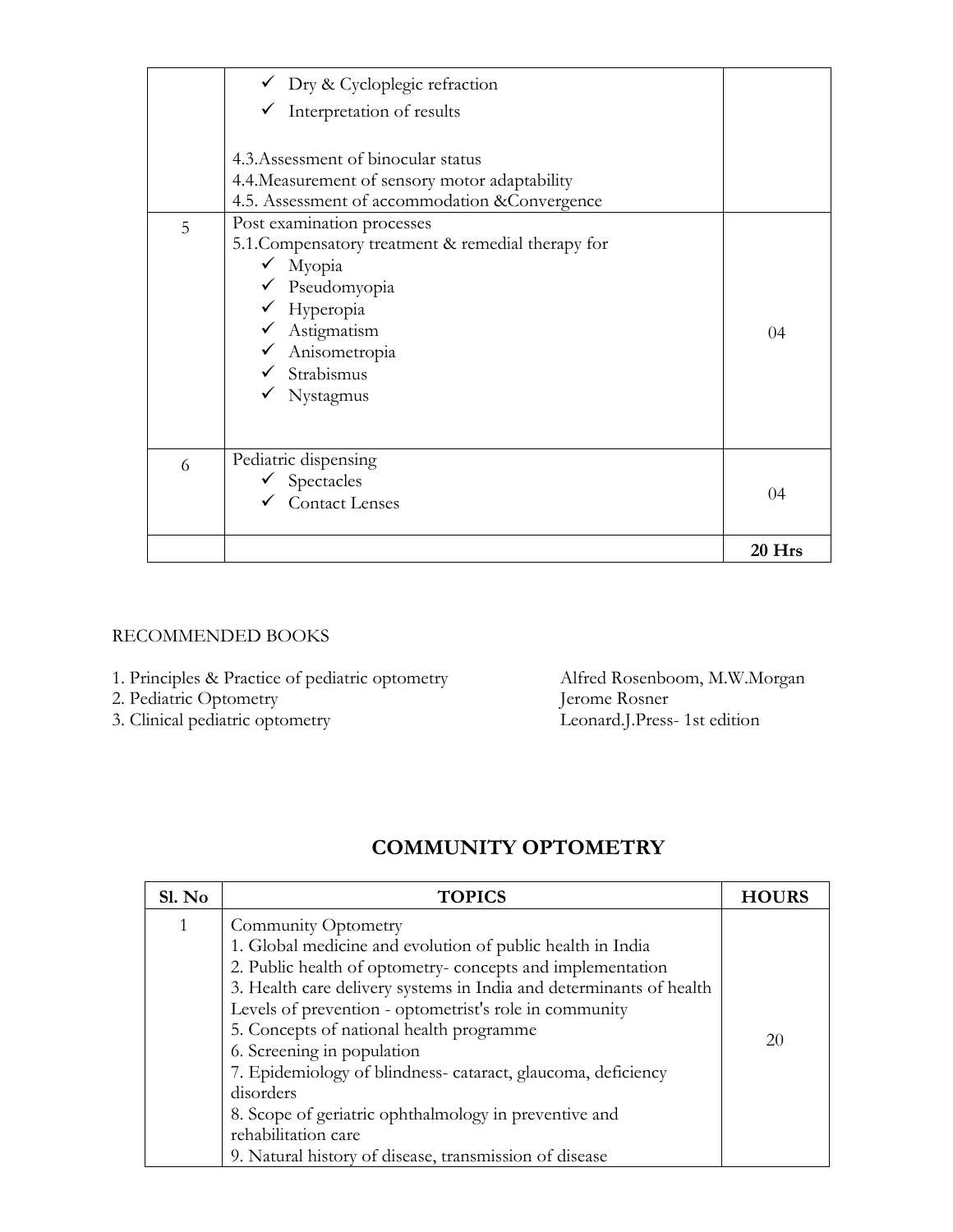|                | 10. Basics in research methodology in populations              |    |
|----------------|----------------------------------------------------------------|----|
|                | 11. Demography and vital statistics                            |    |
|                | 12. National and international agencies in health care         |    |
|                |                                                                |    |
|                | 13. Fundamentals of health economics, health plan              |    |
|                | 14. Quality assessment in health delivery programmes,          |    |
|                | 15. Community outreach-camps and school screening              |    |
|                | programmes                                                     |    |
|                |                                                                |    |
|                | <b>OCCUPATIONAL OPTOMETRY</b>                                  |    |
|                |                                                                |    |
| $\mathbf{1}$   | 1.1. ntroduction to occupational health, hygiene and safety    |    |
|                | 1.2. International bodies like IL0, WHO, national bodies like  |    |
|                | labour institutes, National                                    |    |
|                |                                                                |    |
|                | institutes of occupational health, national safety council etc |    |
| $\overline{2}$ | Acts and rules,                                                |    |
|                | 2.1. factories act and rules                                   |    |
|                | 2.2. workmen's compensation act, ESI act etc                   |    |
|                |                                                                |    |
| 3              |                                                                |    |
|                | Occupational diseases                                          |    |
|                | 3.1. occupation related diseases caused by                     |    |
|                | $\checkmark$ Physical agents                                   |    |
|                | $\checkmark$ Chemical agents                                   |    |
|                |                                                                |    |
|                | Biological agents                                              |    |
|                |                                                                |    |
| $\overline{4}$ | Occupational hygiene & ergonomics                              |    |
|                | 4.1.environmental monitoring                                   |    |
|                | 4.2. Recognition, evaluation and control of hazards            |    |
|                | 4.3.1lumination-definition, measurements and standards         |    |
|                |                                                                |    |
| 5              | Occupational safety                                            | 20 |
|                | 5.1. causes of accidents                                       |    |
|                | 5.2. Accident analysis, accident prevention                    |    |
|                |                                                                |    |
|                | 5.2 vision, lighting, colour and their role                    |    |
|                | 5.3. Problems of special occupational groups                   |    |
| 6              | Ocular and visual problems of occupation                       |    |
|                | 6.1. Electromagnetic radiation                                 |    |
|                | $\checkmark$ lonizing & Non ionizing                           |    |
|                | Infrared                                                       |    |
|                |                                                                |    |
|                | Ultraviolet                                                    |    |
|                | Microwave & laser                                              |    |
|                |                                                                |    |
| 7              | Prevention of occupational diseases                            |    |
|                | Medical examination / medical monitoring<br>$\checkmark$       |    |
|                | Pre-employment/pre-placement examinations                      |    |
| 8              | Personal protective equipment                                  |    |
|                | $\checkmark$ Goggles, Face shields etc                         |    |
|                | Selection, use & Testing for standards                         |    |
|                | 9.1. Work with visual display units-Computer                   |    |
| 9              | 9.2. Contact lens & work                                       |    |
|                |                                                                |    |
|                | 9.3. Pesticides- General & Ocular defects                      |    |